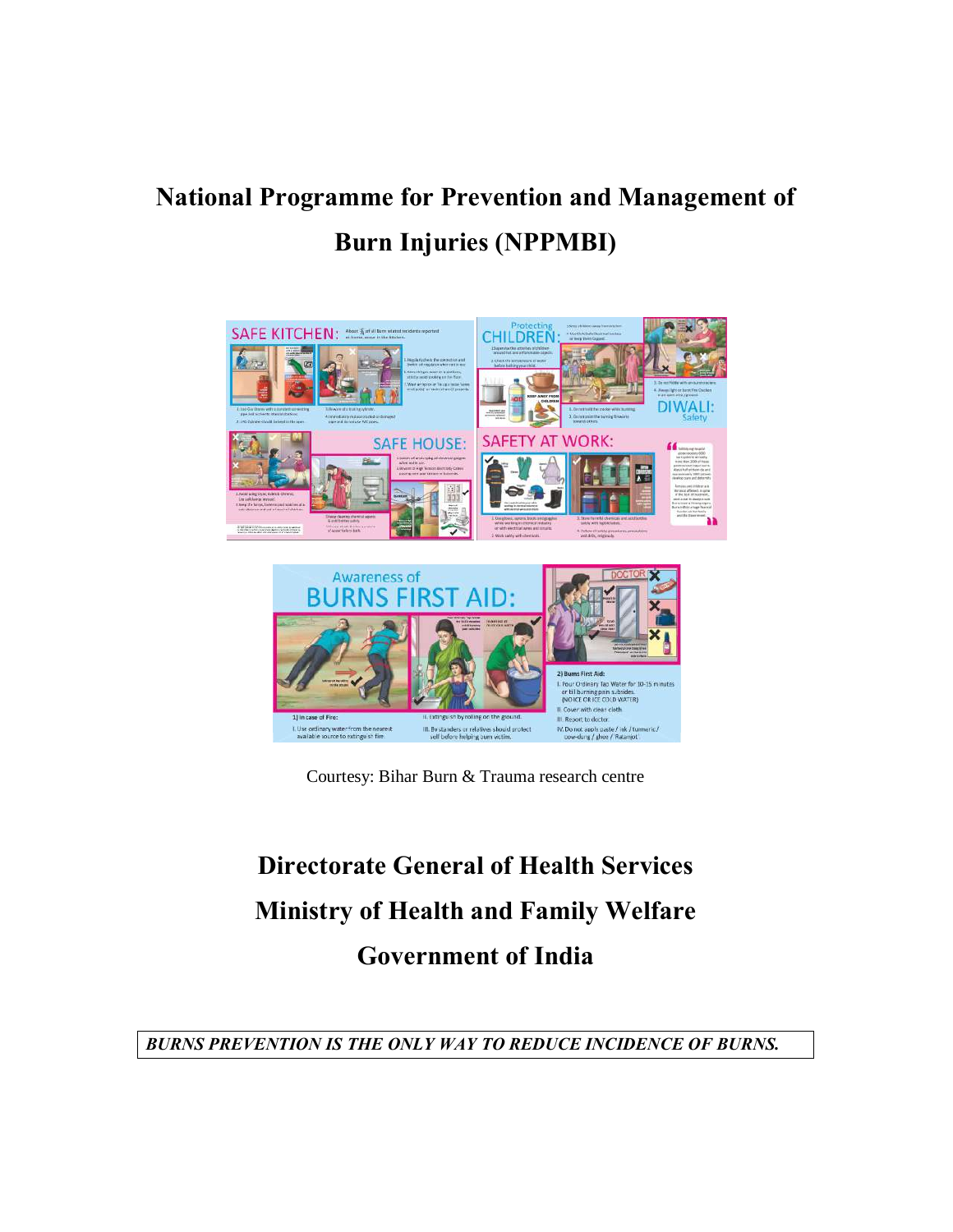# Index

| $S$ No | <b>Topic</b>                                                                                                                                            | Page No   |
|--------|---------------------------------------------------------------------------------------------------------------------------------------------------------|-----------|
| 1.     | Skin & its properties                                                                                                                                   | $1 - 2$   |
| 2.     | Burns-causes & modes of injury                                                                                                                          | $3 - 4$   |
| 3.     | Chemical Burns (With special reference to Acid attack)                                                                                                  | $5 - 7$   |
| 4.     | First Aid and Transportation                                                                                                                            | $8-9$     |
| 5.     | Burns óExtent & Severity                                                                                                                                | $10-16$   |
| 6.     | Pathophysiology of Burn Shock                                                                                                                           | $17 - 21$ |
| 7.     | <b>Local Wound Management</b>                                                                                                                           | $22 - 25$ |
| 8.     | <b>Infection Control in Burn Patients</b>                                                                                                               | $26 - 27$ |
| 9.     | <b>Burns</b> of Special Sites                                                                                                                           | 28-29     |
| 10.    | <b>Burns of Special Types</b>                                                                                                                           | 30-32     |
| 11.    | <b>Nutrition in Burns</b>                                                                                                                               | 33-34     |
| 12.    | Prevention of Deformities and Contractures                                                                                                              | 35-36     |
| 13.    | Management of Burn Deformities                                                                                                                          | 37-38     |
| 14.    | Ten Commandments of Burns Management                                                                                                                    | 39        |
| 15.    | A brief Practical Guide to Management of Burn Patient                                                                                                   | 40-42     |
| 16.    | Suggested Books for further reading                                                                                                                     | 43        |
| 17.    | Appendix<br><b>Blood Hematology - Normal Values</b><br>a.<br>b. Blood Serum Chemistry - Normal Values<br>c. Nutritive value of common food items Fruits | 44-48     |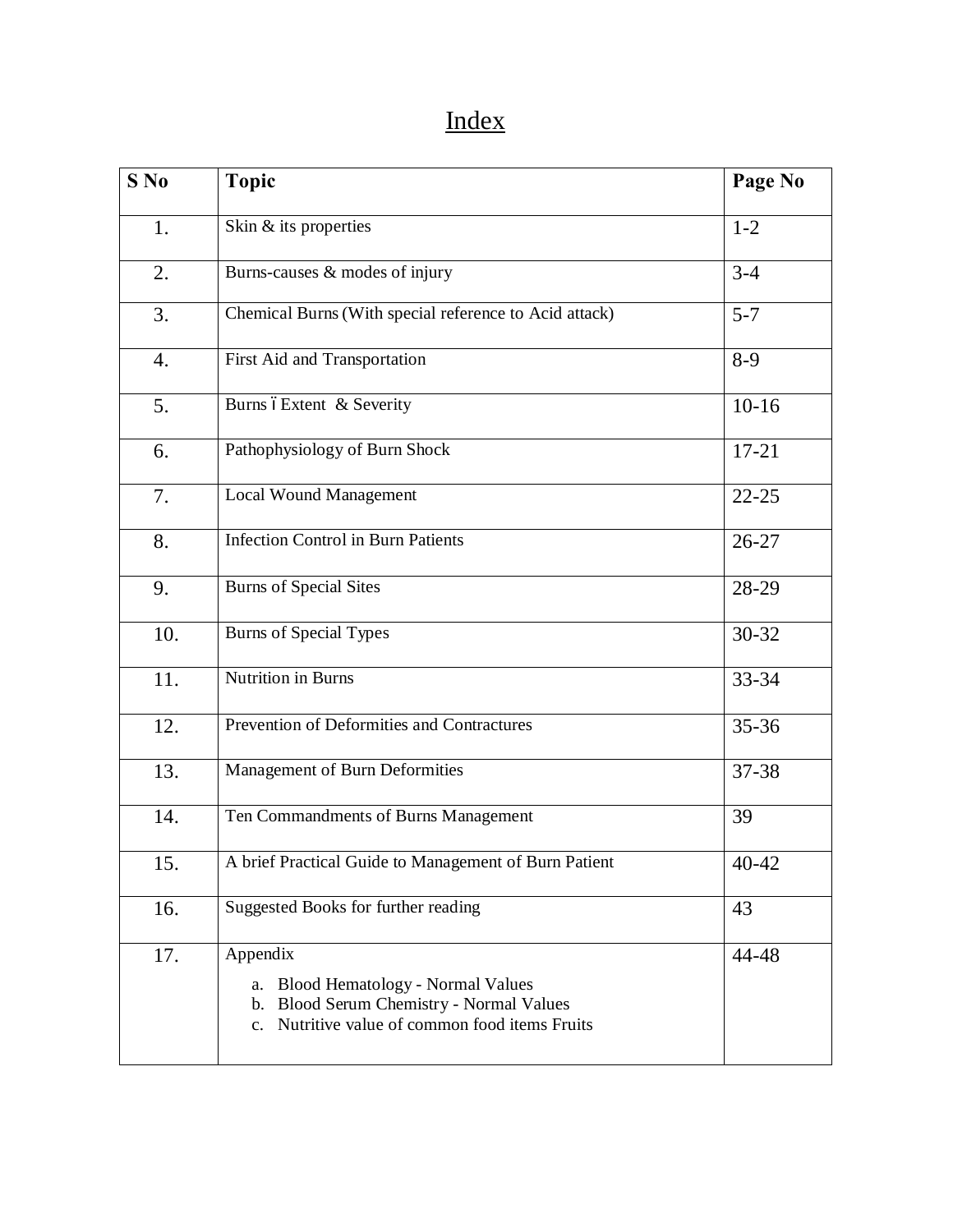### **1. SKIN & ITS PROPERTIES**

#### *UNDERSTANDNG SKIN AND ITS RELATIONSHIP WITH BURN WOUND HEALING*

Skin is a composite structure and the largest organ of human body with multifocal activities.

Functions of skin are:

- Physical barrier & infection control
- Sensation
- · Water & electrolyte balance
- Temperature regulation

The skin consists of two layers with different properties. The covering layer/epidermis is the layer which finally completes wound healing. The deeper layer is called the dermis, which is the layer providing strength and stability to the skin. Also this layer contains the pilosebaceous elements.



**Figure-1 Anatomy of skin & its layers**

#### *Epidermis:*

Epidermis is ectodermal by origin and has the capability of complete regeneration and forms the replica of original. Therefore burn which is confined to the epidermis will heal without any telltale story in the form of scar.

The basal layer of epidermis encroaches onto the dermis and is seen as papillary structures. These encroachments are often described as dermal elements though in true sense these are epidermal elements. This portion of dermis is described as papillary dermis. Because of the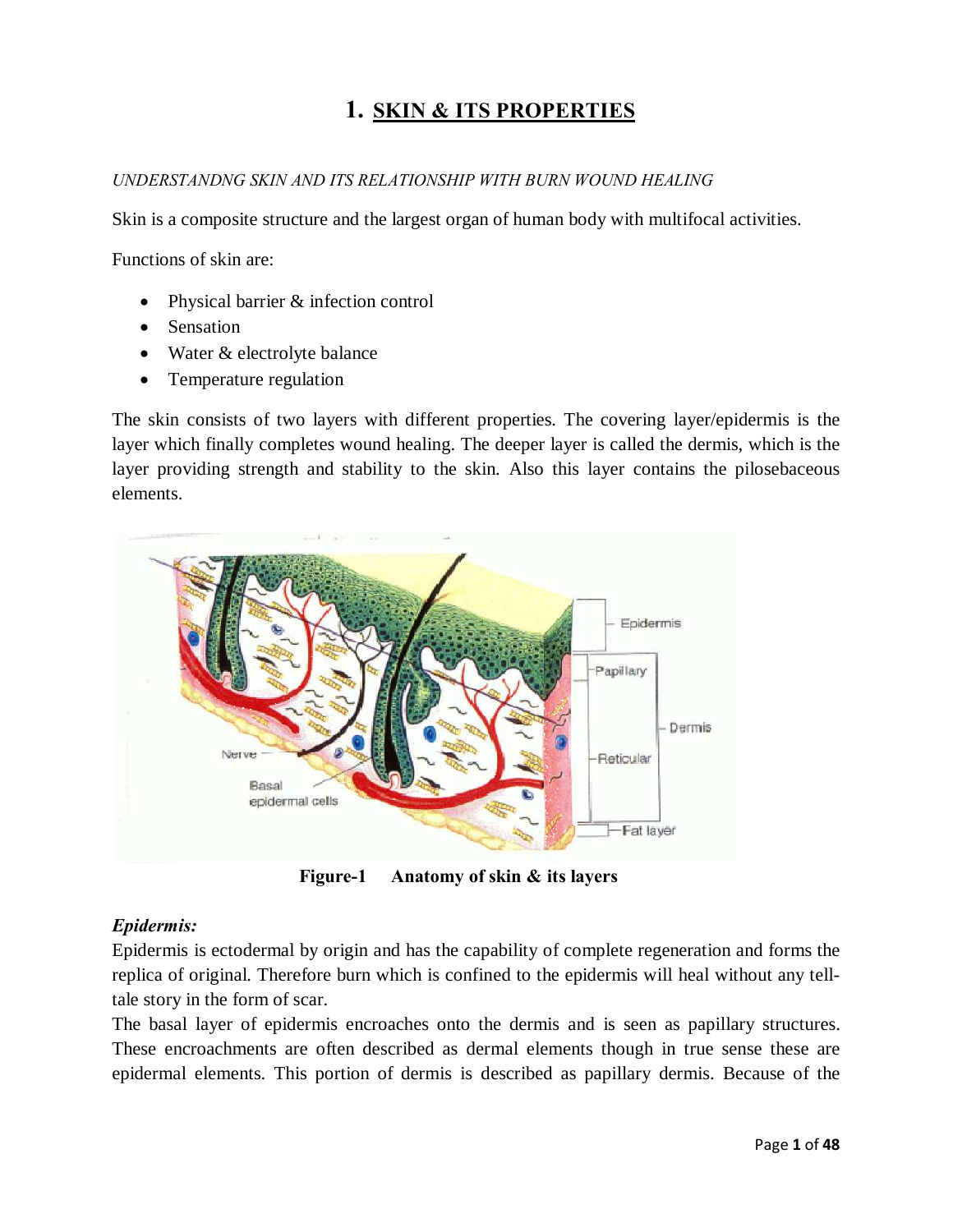presence of these epidermal structures this portion of the dermis shows the property of regeneration in combination with repair.

#### *Dermis:*

Dermis which is devoid of these dermal elements is described as reticular which has no property of regeneration and will always require a reparative process. *Burns involving up to this layer heal mostly by reparative process and may develop hypertrophic scars.*

The proportion of papillary dermis and reticular dermis markedly vary in different parts of the body. For sake of simplification we can say that the amount of papillary dermis is higher on the flexor aspects of the body and amount of reticular dermis is more in proportion on extensor surfaces of the body. However, this is not universal. Face has a rich layer of papillary dermis with comparatively very small layer of reticular dermis; therefore, most burns of the face heal spontaneously.

Because of the limited amount of the epithelial tissue in the deeper layer and because of the limited reticular layer these wounds quickly contract and lead to marked deformation of the facial structure. This is justifiably seen in the formation and development of ectropion in the upper and lower eyelids, webbing around the medial canthus, contraction of nasolabial fold, shortening and contractures of the upper and lower lip with circumoral contraction. Similarly, limitations of reticular dermis which is basically a storing protective layer leads to quick development of contractures of neck on the flexor aspect.

Availability of thick layer of reticular dermis in the back and buttock region is responsible for practically no contracture in the region of back, buttocks and nape of the neck.

#### **SUMMARY FOR NURSES & PARAMEDICS**

- Skin is an essential organ of our body & performs many vital functions.
- Skin is composed of epidermis & Dermis.
- Burns confined to epidermis & superficial part of dermis heal well with no or minimal scarring.
- · Burns involving deep dermis heal with hypertrophy and contractures.
- With burns, all vital functions of skin are lost.
- Facial burns almost always heal well due to presence of high proportion of papillary dermis. They should be protected from sunlight.
- · Reticular layer of dermis protects against formation of contractures; thin layer over face, eyelid & neck is responsible for development of contractures & thick layer over buttocks & back protects against developing same.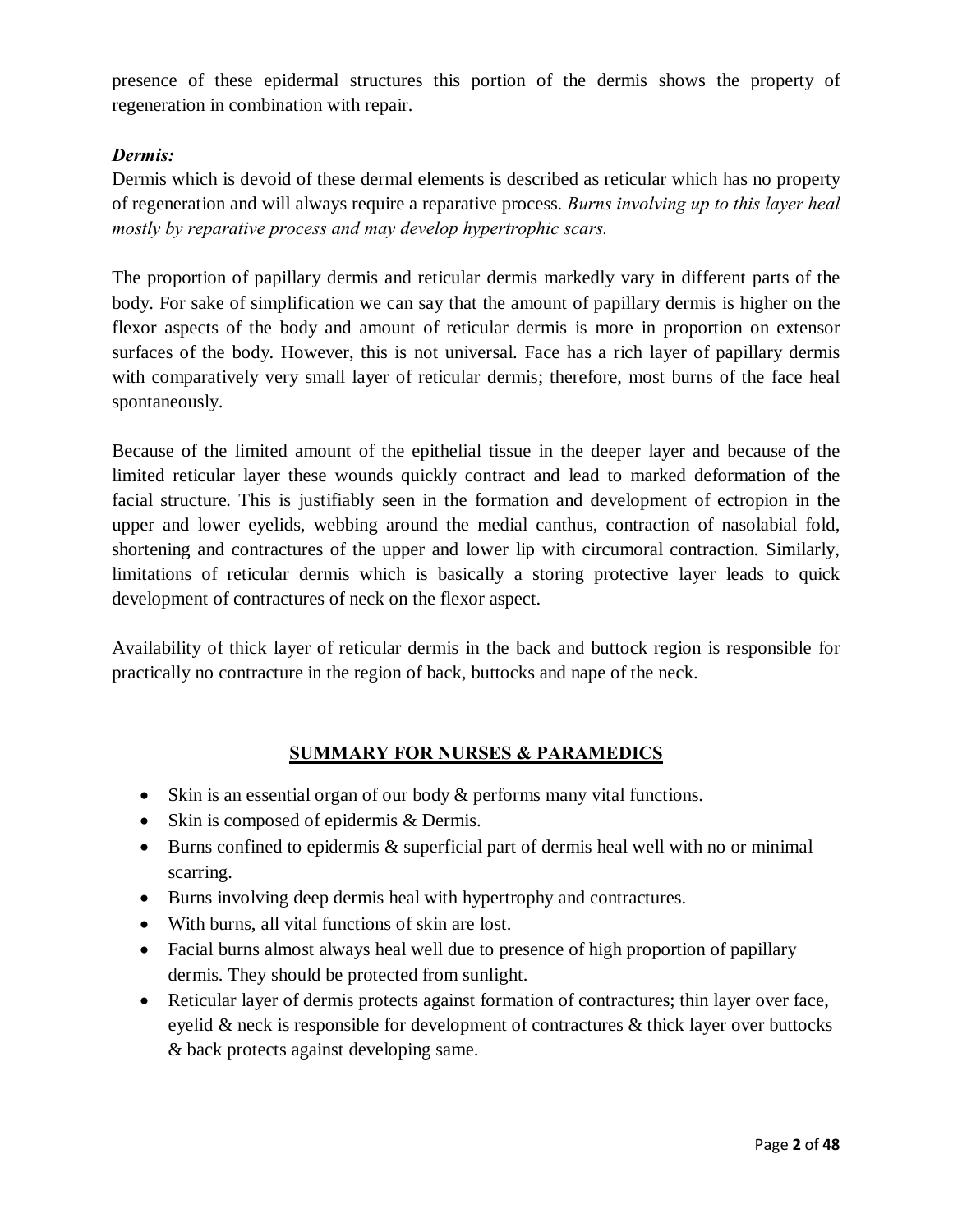### **2. BURNS - CAUSES & MODES OF INJURY**

The various modes for sustaining burns are:

- · Flames
- Scalds
- · Chemical
- Electrical

#### **Flame burns**

Mostly accidental, they are frequently due to leaking gas pipe or cylinder and sometimes due to use of kerosene pressure stove. The correct method of lighting the stove is to first sprinkle some spirit over the burner & them pump kerosene vapors below after igniting ; but due to shortage of spirit ,people over-pump kerosene vapor which gets sprayed on the face, clothes & nearby inflammables which compounds the burn injury.

Cooking at floor level along with overcrowding & playing of toddlers in the vicinity are the risk factors for burn injury among children.

Lighting of crackers during  $\delta$ Diwali $\delta$  carelessly or as a part of competition among children often leads to mishaps. Lack of adult supervision associated with adornment of synthetic clothing adds to the problem.

Similar conditions are seen in a -pandalø fire where use of tents in constrained areas during weddings/functions etc. along with improper makeshift kitchens and improper lighting may lead to fire breakout.

#### **Scalds**

Scald is the most common cause of burns in children. Scalds are often due to negligence by the caregiver when a small child ventures near a vessel containing hot liquid and spills it on himself or herself. Storing of hot water in bathrooms where toddler may accidently slip into the bucket is also a risk factor.

Overcrowding with too many children playing in the same room where mother is cooking on the floor is the most common history elicited when children burns occur.

#### **Chemical burns**

They are often seen as accidental burns due to spillage of strong sulfuric acid or nitric acid which are majorly used as toilet cleaning agents and available in every household. They are often very devastating injuries claiming vision, appearance or sometimes even the life of the victim. They are also seen as suicidal or homicidal burns when used in order to threaten, demoralize or seek revenge from someone.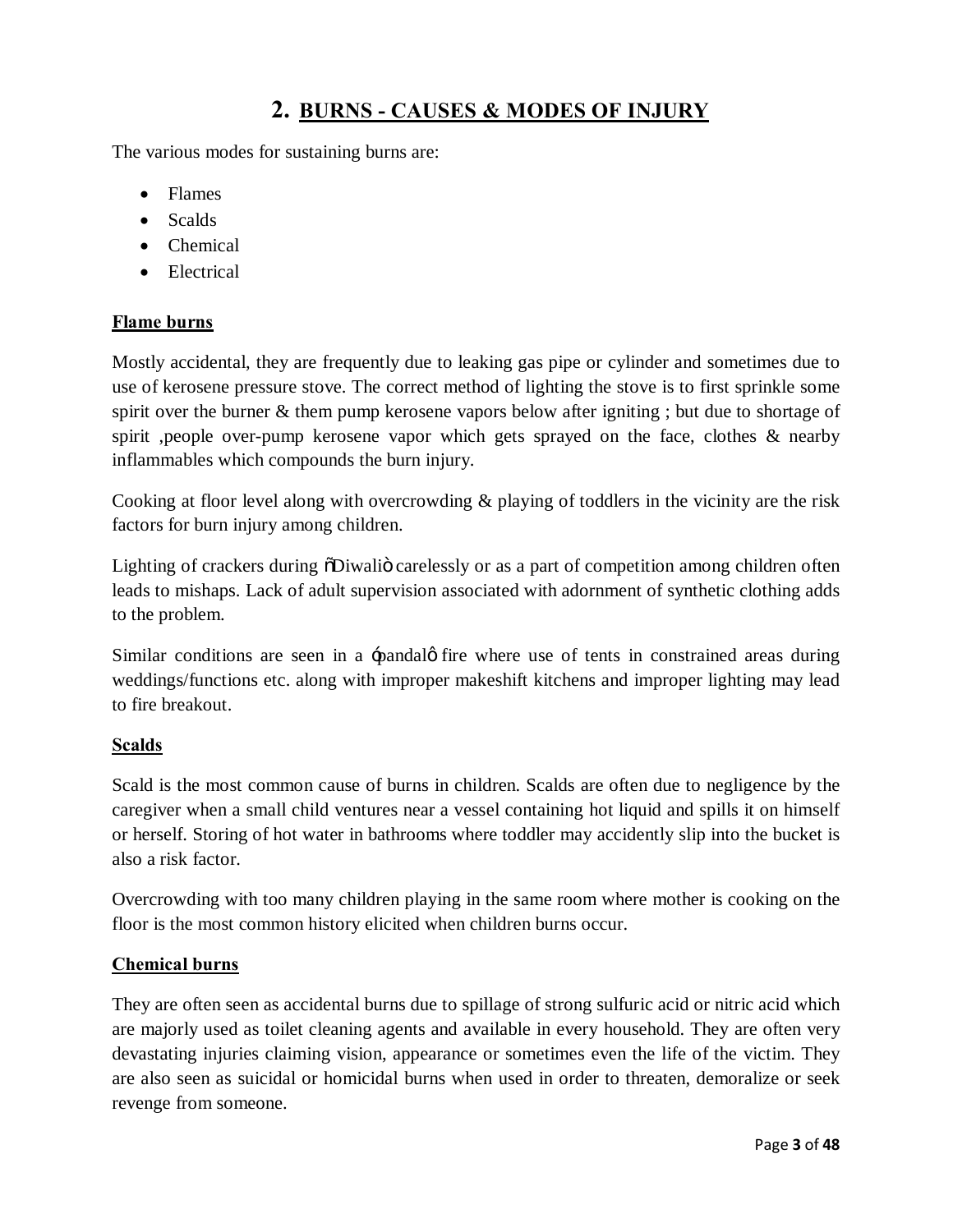#### **Electrical burns**

Almost always accidental, they are most commonly seen in overcrowded localities with illegal electrical wiring, defective electrical sockets and other contributing factors. They are also seen in sub-urban areas as a part of  $\pm$ stealing  $\phi$  electricity by throwing a live wire onto a high tension electric cable.

People travelling on train tops have also sustained electrical injury. Apart from this, ignorant unsupervised children playing at home are often victims of electric burns due to exposed õliveö wires or short circuits.

#### **SUMMARY FOR NURSES & PARAMEDICS**

- Flame burns are most common cause of burns. All activities involving fire, including cooking should be carried out with utmost care & presence of mind.
- · Overcrowding should be avoided; toddlers should be kept away from cooking area.
- Faulty cooking gadgets & illegal cylinders should not be used.
- · Hot water should never be stored in buckets, should be used only when required.
- Electric circuits at home should be carefully insulated and kept out of reach of small children.
- In the event of gathering or function, tents should be well planned so that cooking area is away from the crowd specially children.
- Chemicals used for cleaning should be labeled well, kept in closed cupboards and taken out only under supervision.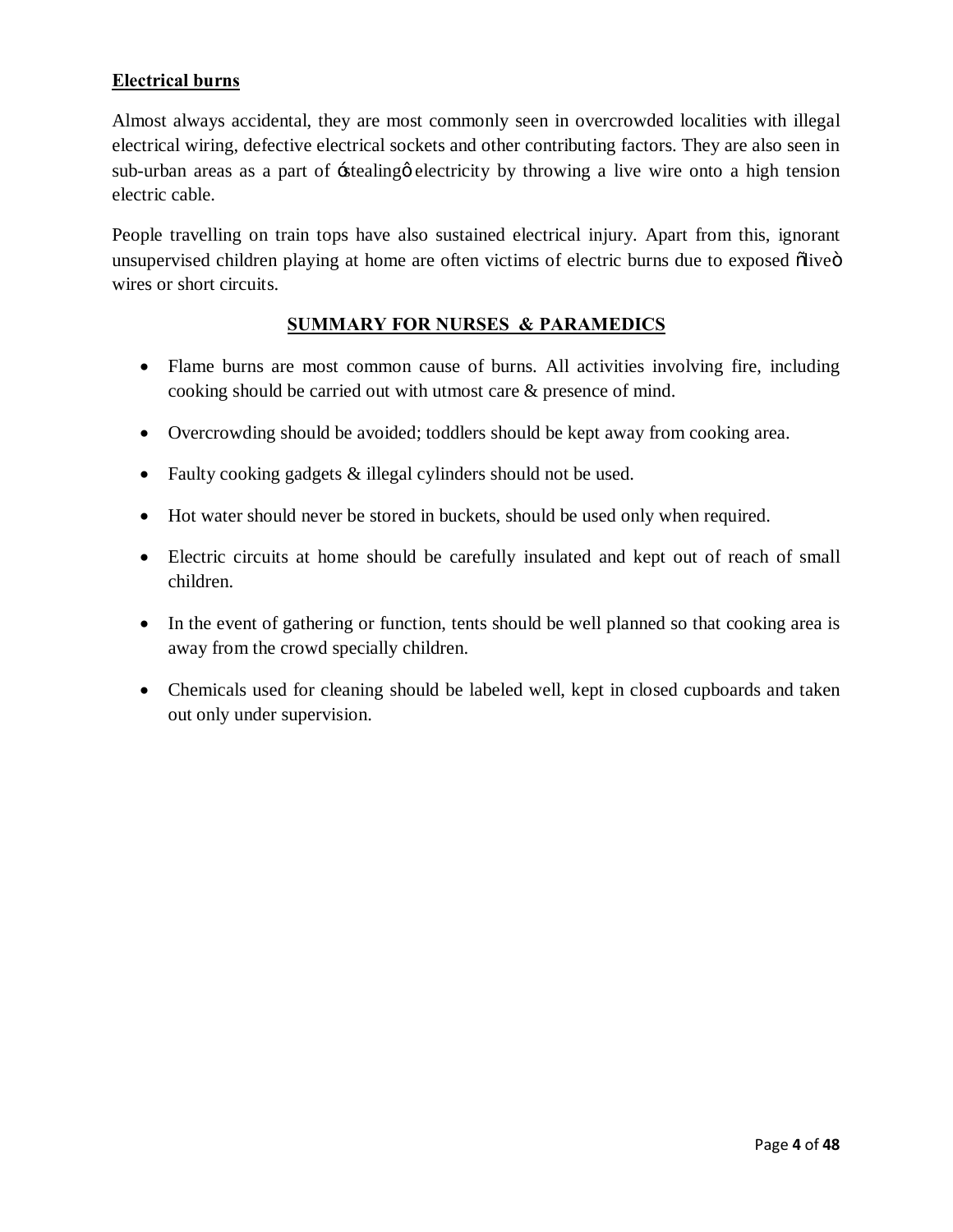### **3. CHEMICAL BURN**

#### **(With special reference to Acid attack)**

Chemical burn is caused by corrosive substances such as acids and alkalis. These chemicals are known to cause significant tissue damage when they come in contact with skin surface. A pH of 7 is neutral. Acids are lower in pH and alkalis are higher in pH. Litmus paper can be used to confirm the type of chemical.

#### **Chemicals causing burn:**

- 1. Acids- Accidental or due to violence
- 2. Toilet cleaner
- 3. Sulphuric acid
- 4. Hydrochloric acid
- 5. Chemicals in the industries
	- a. Chemical industries
	- b. Mining industries
	- c. Fabrication industries
	- d. Medical manufacturing units
	- e. Cotton industries

#### **Pathophysiology:**

- · Most of the acids produce coagulation necrosis by denaturing proteins. It forms coagulum or eschar. This coagulum is thick leathery layer of dead skin.
- · Alkalis though look mild, but produce more severe injury. They cause liquefaction of the tissue. This involves denaturation of proteins and saporification of fat. The effect of alkali remains ongoing and cause increasing depth of damage.

#### **Depth and severity of burn depend upon:**

- 1. PH of the chemical
- 2. Concentration of the agent
- 3. Duration of the contact with the agent
- 4. Volume of the agent used
- 5. Physical form of the chemical agent
- 6. Involvement of the organ.

#### **Mode of Injury:**

The effect of the chemicals depend upon the mode of chemical injury. The vitriolage or acid violence is deliberate throwing of acid on someone causing burn over face and upper part of the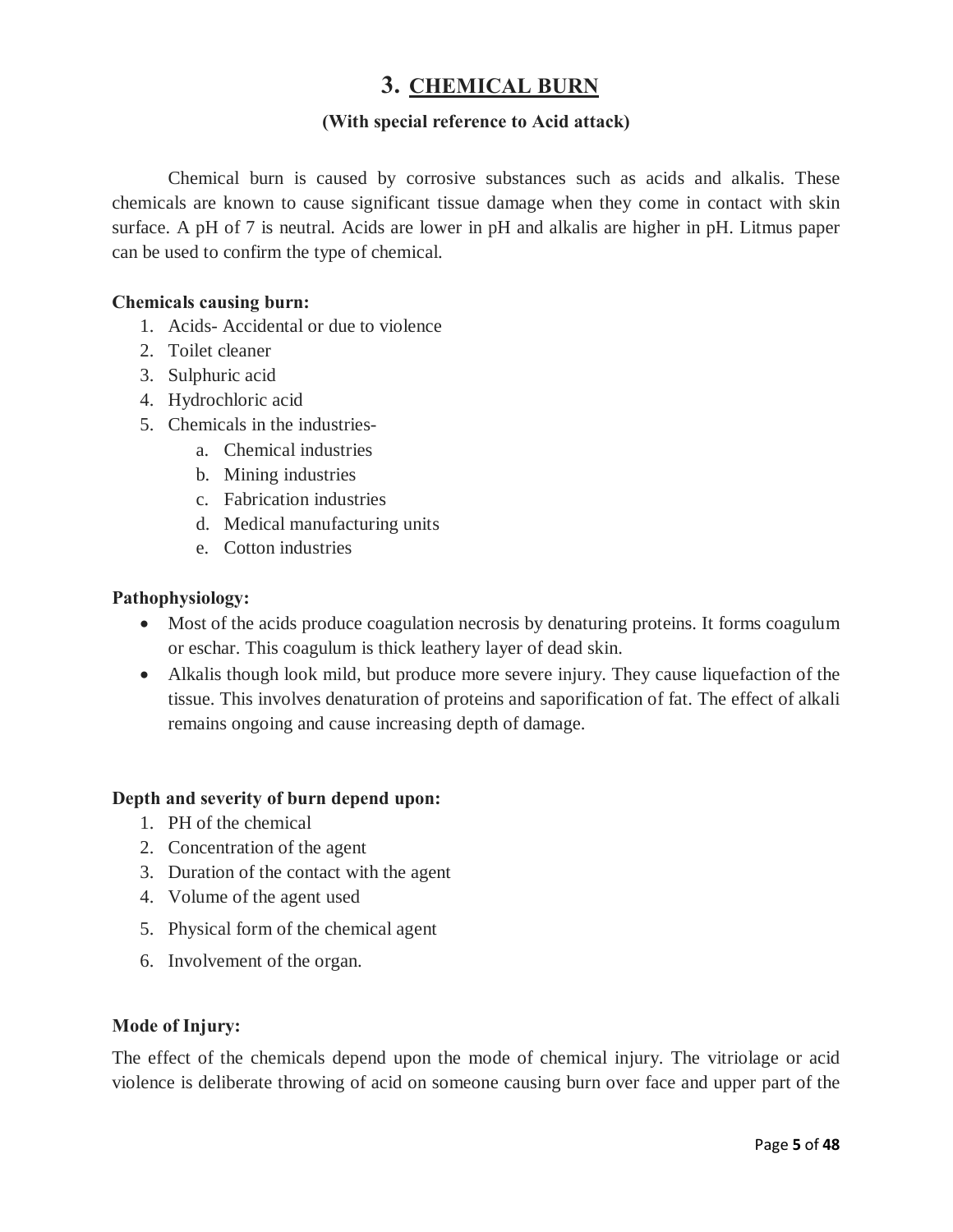body. This is aimed at maiming or disfigure the women and children. Often the eyes are affected because of the direct contact of acid to the cornea and eye ball.

The chemical injuries caused in the industries affect hands and lower part of the body. The chemicals in the industries may have irritant fumes, which cause respiratory burn. Ingestion of chemicals may cause burn of oral cavity, pharynx and oesophagus.

#### **Clinical features or effects of corrosives:**

The chemical burn is characterised by discoloration of skin with clear line of demarcation. It is brown or black with sulphuric acid and yellow with nitric acid. The trickle marks are the special features. There is absence of blisters. The chemical substance may be present over the surface and the clothings.

The acid burn victim suffers from severe pain and burning. In case of acid attack, the corrosives may enter in the eyes and cause corneal damage. This causes severe pain in the affected eye.

#### **Prehospital approach to chemical burn:**

- S.A.F.E. approach is recommended-
- S ó Shout for help
- A 6 Assess the scene quickly
- F 6 Free from danger of violence
- E 6 Evaluate the casualty

#### **Initial management of chemical burn:**

- Removal of smeared clothes
- · Removal of metallic ornaments in and around acid burn area.
- Manual removal of solid chemicals with no touch technique
- Removal or capping of source of chemical
- Irrigation with copious plain water for  $15\,6\,20$  minutes
- Do not try to neutralize the chemical as it may cause exothermic reaction and more damage.
- The rescuer must be careful not to cause harm himself/herself.
- The water should not spill over rest of the normal body parts especially eyes, nose, mouth and ears.
- Many chemical may cause inhalation injury due to toxic chemical vapours. The source of chemical should be capped or removed from the scene.

All chemical burn victims should be rushed to the nearest specialised medical care units at the earliest.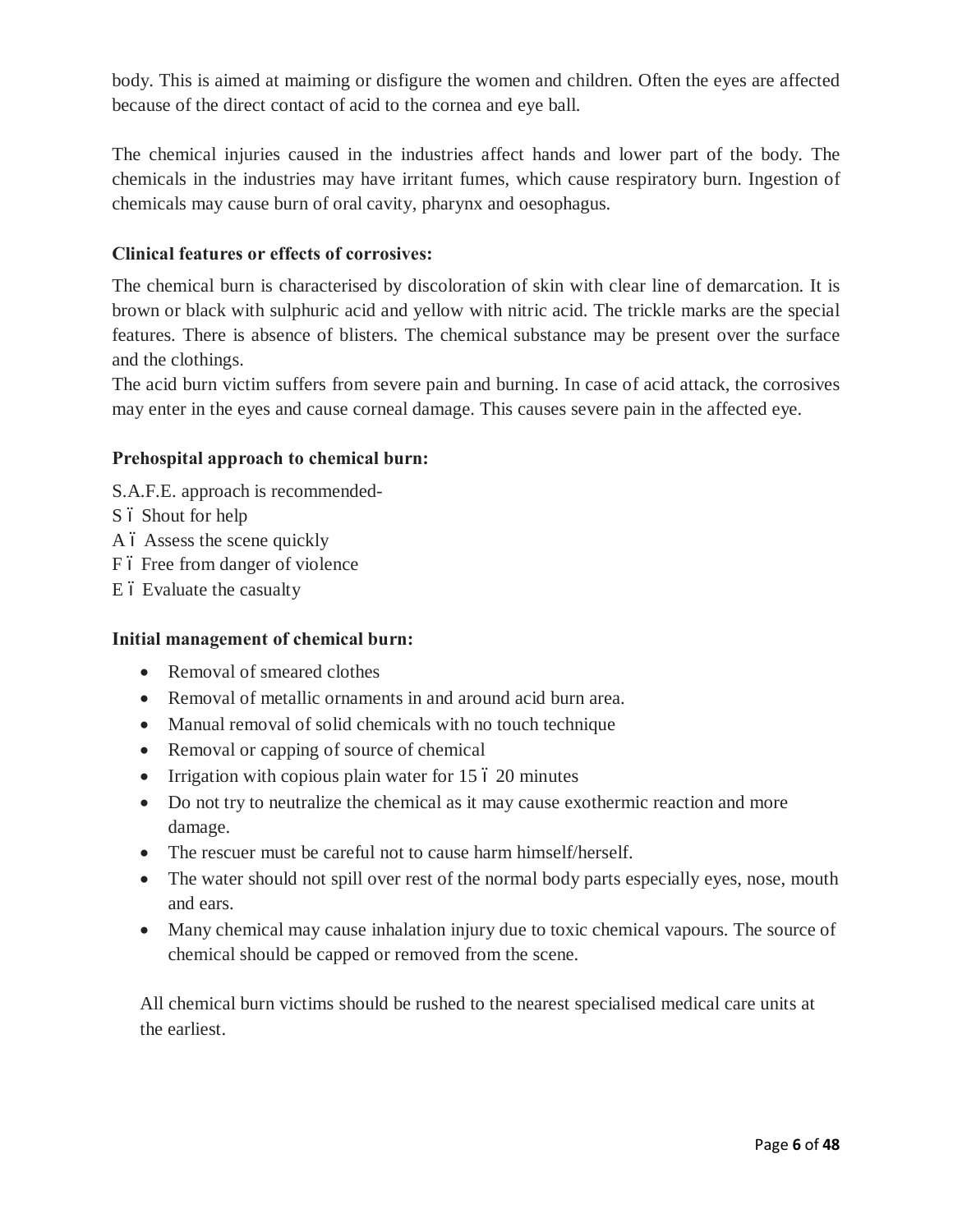#### **Management in the hospital:**

- 1. Copious washing to continue till litmus test is negative.
- 2. Chemical inhalation burn should be assessed and managed.
- 3. Treatment of burn area is management of any other burn injury. One has the choice of early surgical excision or conservative therapy.
- 4. Early excision is preferred for early and better recovery.
- 5. These burns heal with bad scars and deformities of face and neck
- 6. These may require secondary surgeries for correction of deformities.
- 7. Psychological support at every stage of management is essential part of treatment.
- 8. **Finally rehabilitate to get back to society.**

#### **Prevention:**

The concerted efforts of media, non-governmental organisations and administration may prevent this social evil of acid attack. The efforts of NGOs has resulted in reduction in the incidence in Bangladesh. They have been able to force many legislative reforms over past few years. The restricted availability of acid and chemicals for general public is one of the effective steps in prevention.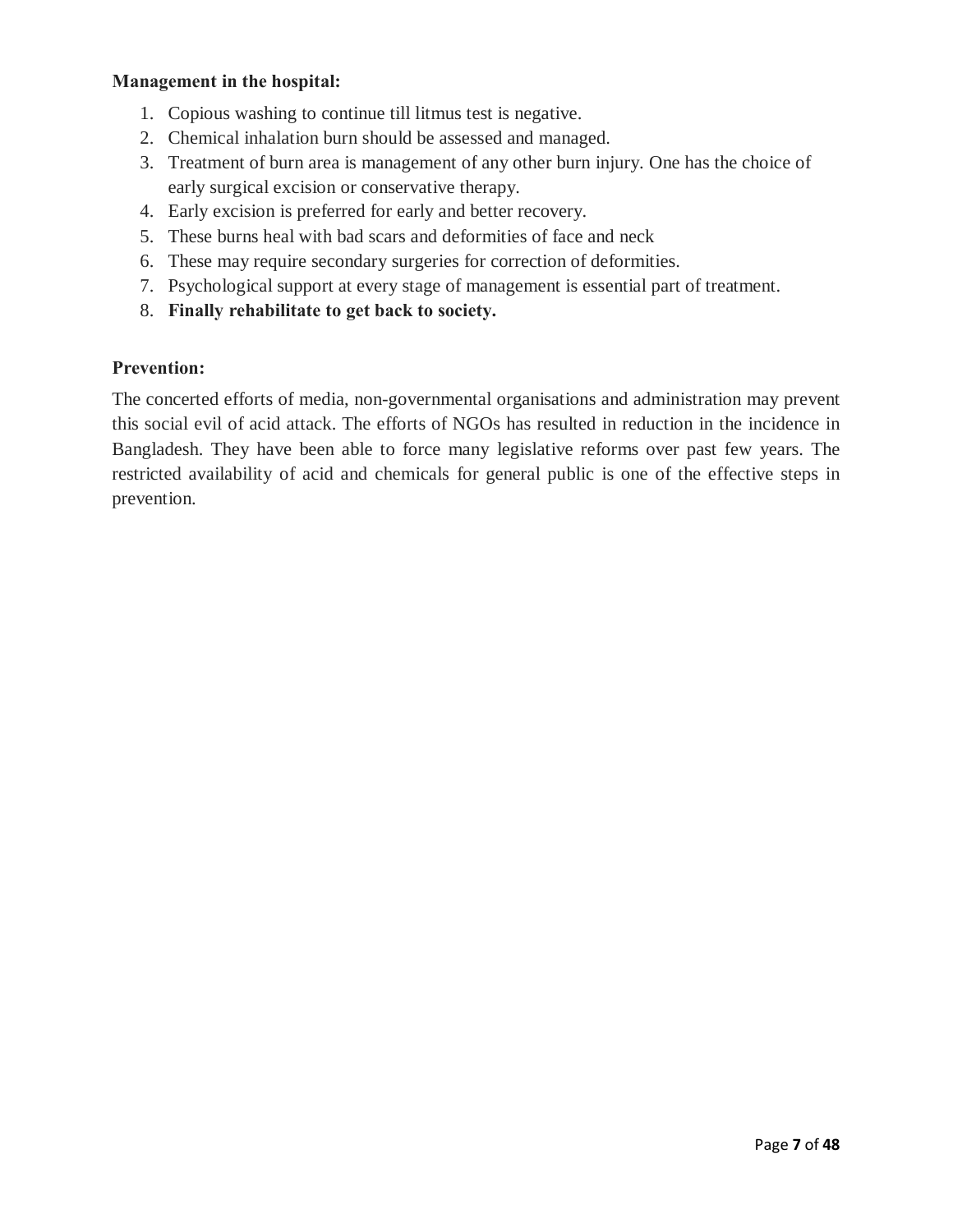# **4. FIRST AID & TRANSPORTATION**

#### **On site care:**

A burn is because of flame and fire; more the contact with fire more is the extent and depth of burn. First & foremost priority is to safely extinguish the fire expeditiously.

Pouring plain water on fire is the easiest way to douse the flame; however when the burns is due to electricity sand is a better option than water. If water is not available, victim should drop and roll till fire is extinguished.

In case of electrical burns, putting the main switch off as soon as a person has come in contact with an electrical circuit. Futhermore, any attempt to manually separate the victim from electrical source may result in electric burns to the rescuer too; therefore a wooden scale or rod should be used to push the victim away from electricity.

In case of chemical burns, washing the area with copious amounts of ordinary running water for at least half to one hour; reduces the effect of chemical by simple dilution and at the same time removes it from the body.

#### *First aid:*

Once the patients is away from fire, cooling with running plain water for a short period may help but attempt should be made to quickly transport the patient to the hospital. During the process one must see that the patient the airway is maintained. Patients who have sustained burn injuries in a closed chamber may develop carbon monoxide poisoning and may require quick cleaning of the throat and putting oxygen mask during transportation. Sometimes in case of electrical injuries, patient may have respiratory/cardiac arrest for which cardiac massage; mouth to mouth breathing/Ambu bag must be used during transportation. Electrical burns respond well to these measures.

*Transportation:* Transportation of burn victims should be done as quickly as possible, so that the "*golden period*" of resuscitation is not wasted. At the site of injury all attempts should be made to maintain the airway so that the patient is transported safely. At the same time all fractures and probable spinal injuries should be adequately fixed by appropriate collar or neck splintage.

An injured limb should be properly splinted so that no further damage is done during transportation. During transportation a burnt patient, especially infants and children should be kept well covered to avoid excessive heat loss and resulting hypothermia.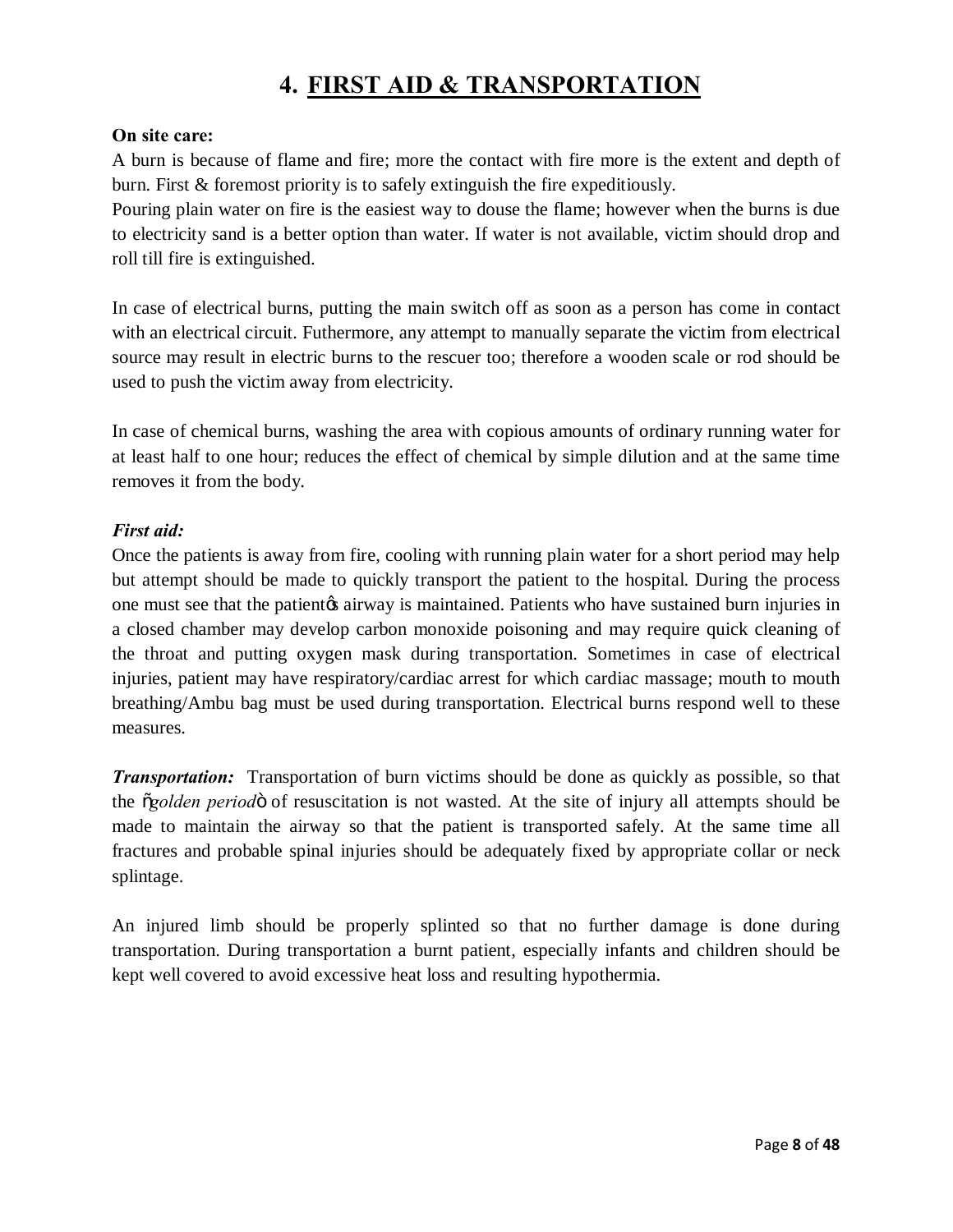#### **SUMMARY FOR NURSES & PARAMEDICS**

- · Always take the victim away from site of burns.
- Rescuer should take care of his/ her own safety.
- · Electrical injury patients require close monitoring for cardiac arrhythmias.
- · Ensure A-Airway-Breathing & C-Circulation before transportation to higher center.
- · Always rule out head injury, cervical spinal injury, other limb injury before transporation; if any of these is present, shift with adequate precaution in the form of cervical brace, limb splint etc.
- · In case of chemical burns, wash the wound with copious saline.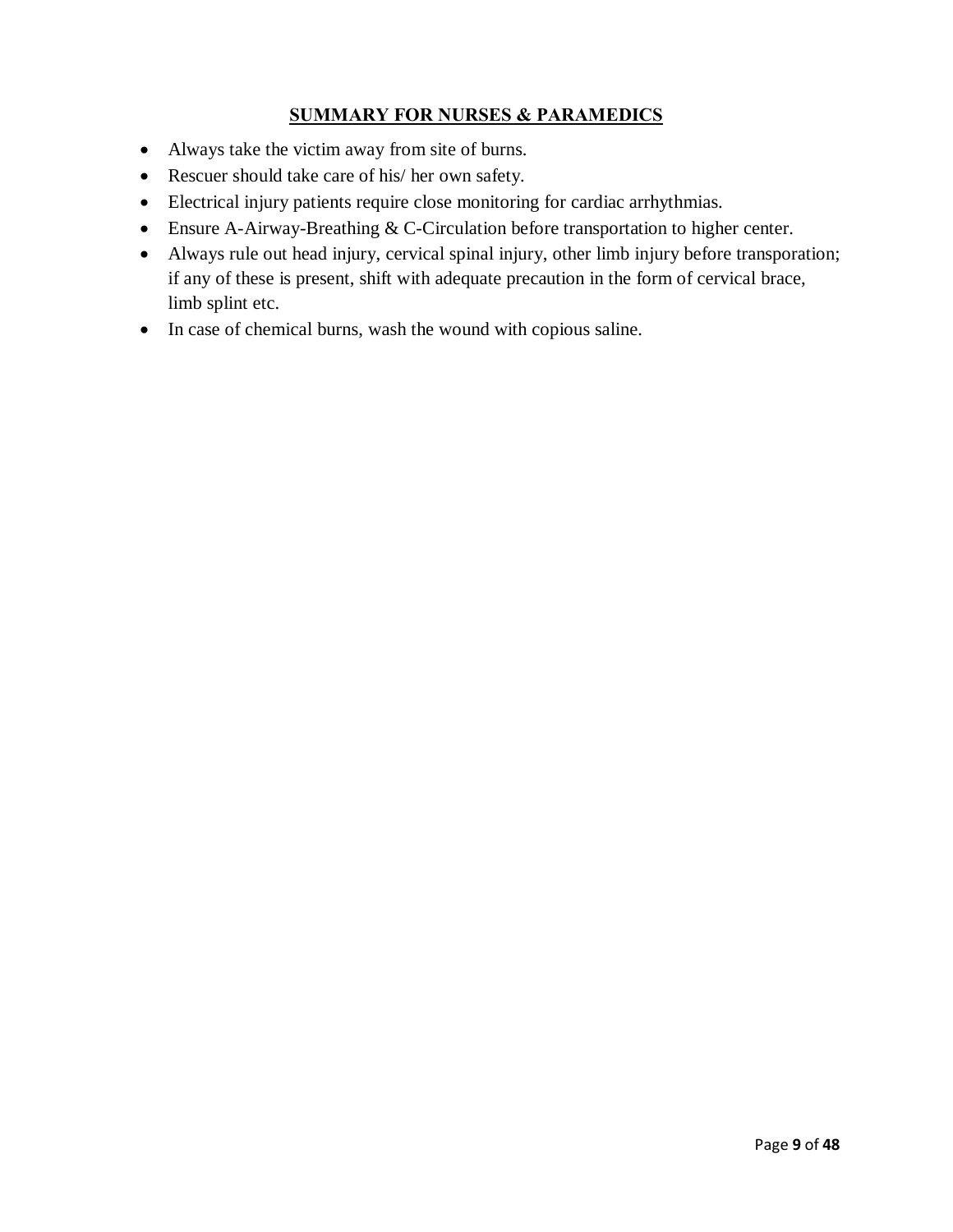### **5. BURNS-EXTENT & SEVERITY**

#### *UNDERSTANDING ESTIMATION EXTENT & SEVERITY OF BURNS*

Burns is a three dimensional injury. Severity of burns depends upon quantum of tissue burnt and depth. Whole body surface area is taken as 100%. Proportion of surface burn is represented as %age.

#### **Estimation of surface area**

There are many ways to estimate surface area burned. None of these are 100% accurate. Rule of Nine which was popularized by A.F. Wallace of Edinburgh remains the most popular method of describing the surface area burn. In this, body is divided into 11 equal parts making this 99% and 1% is given to perineum. (Figure 2)



**Figure-1 'Rule of Nine' for estimation of TBSA burned**

In new borns and children, because of the larger size of head and small body surface area of limbs, the Rule of Nine is not applicable. Lund and Browder chart simplifies the calculation of total body surface area burn in children. This takes into account the variation in the body surface area of different parts of the body in different age group.

Also, it is common to see patchy burns making calculations a difficult proposition. For this, more elaborate chart was proposed by Lund and Browder which also takes in consideration the patient the age for calculation of surface area of burns involved. This appears to be the most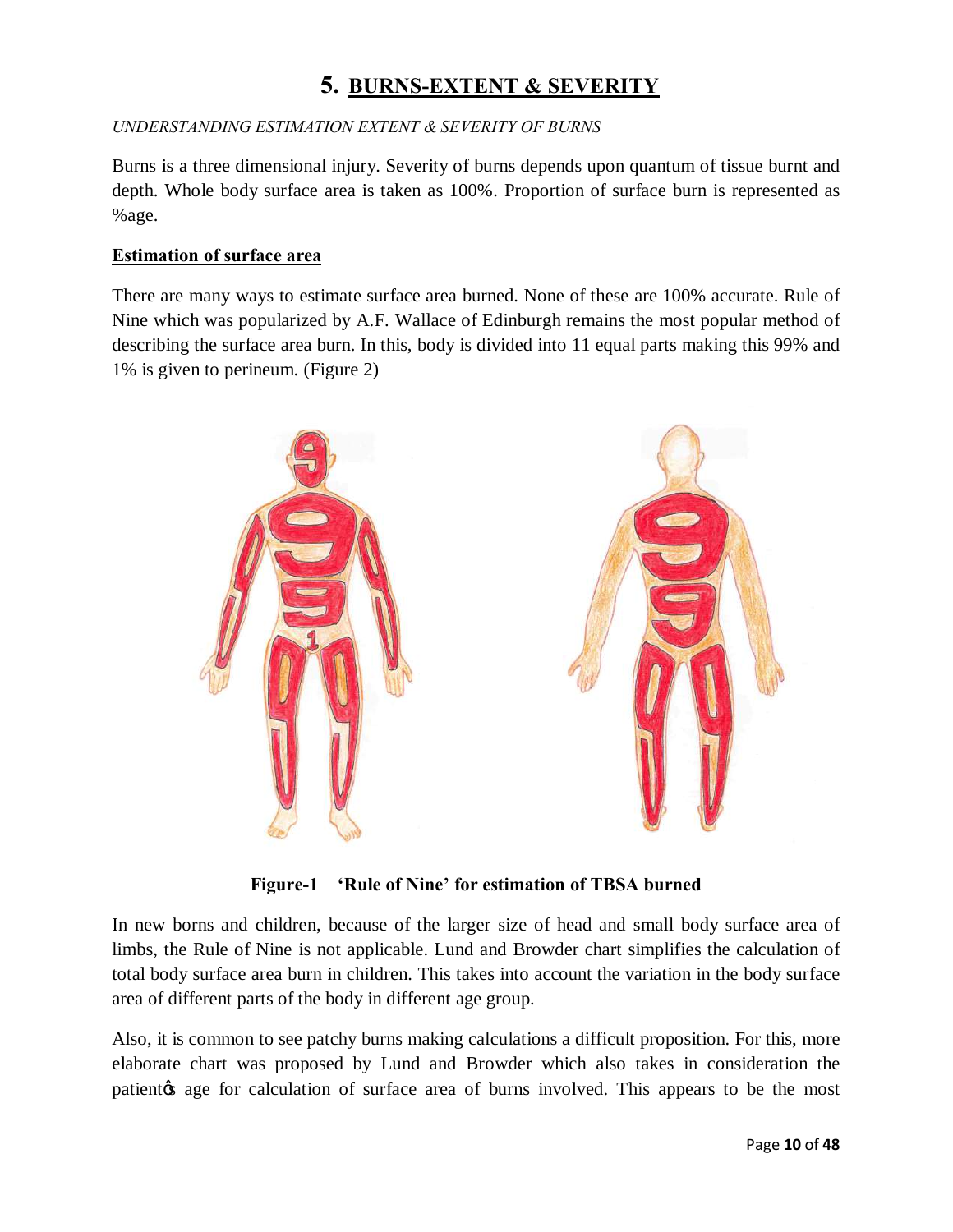accurate method so far available but it requires availability of well written charts and is difficult to remember. (Figure 3)



Relative percentage of body surface area (% BSA) affected by growth

|                          | Age   |       |       |                  |       |  |
|--------------------------|-------|-------|-------|------------------|-------|--|
| <b>Body Part</b>         | 0 yr  | 1 vr  | 5 yr  | 10 <sub>yr</sub> | 15 vr |  |
| $a = 1/2$ of head        | 9 1/2 | 8 1/2 | 6 1/2 | 5 1/2            | 4 1/2 |  |
| $b = 1/2$ of 1 thigh     | 2 3/4 | 31/4  | 4     | 4 1/4            | 4 1/2 |  |
| $c = 1/2$ of 1 lower leg | 2 1/2 | 21/2  | 23/4  |                  | 31/4  |  |

**Figure-2 Lund & Browder chart**

One closed hand of an individual is equal to his 1% body surface area. This hand must be of the person concerned who sustains burns. A hand consists of all the fingers and thumb brought together in extended position, which include palm and all the fingers. This is applicable universally in every age group. This is popularly known as the  $\exists$ Rule of Palm $\emptyset$  (Figure 4)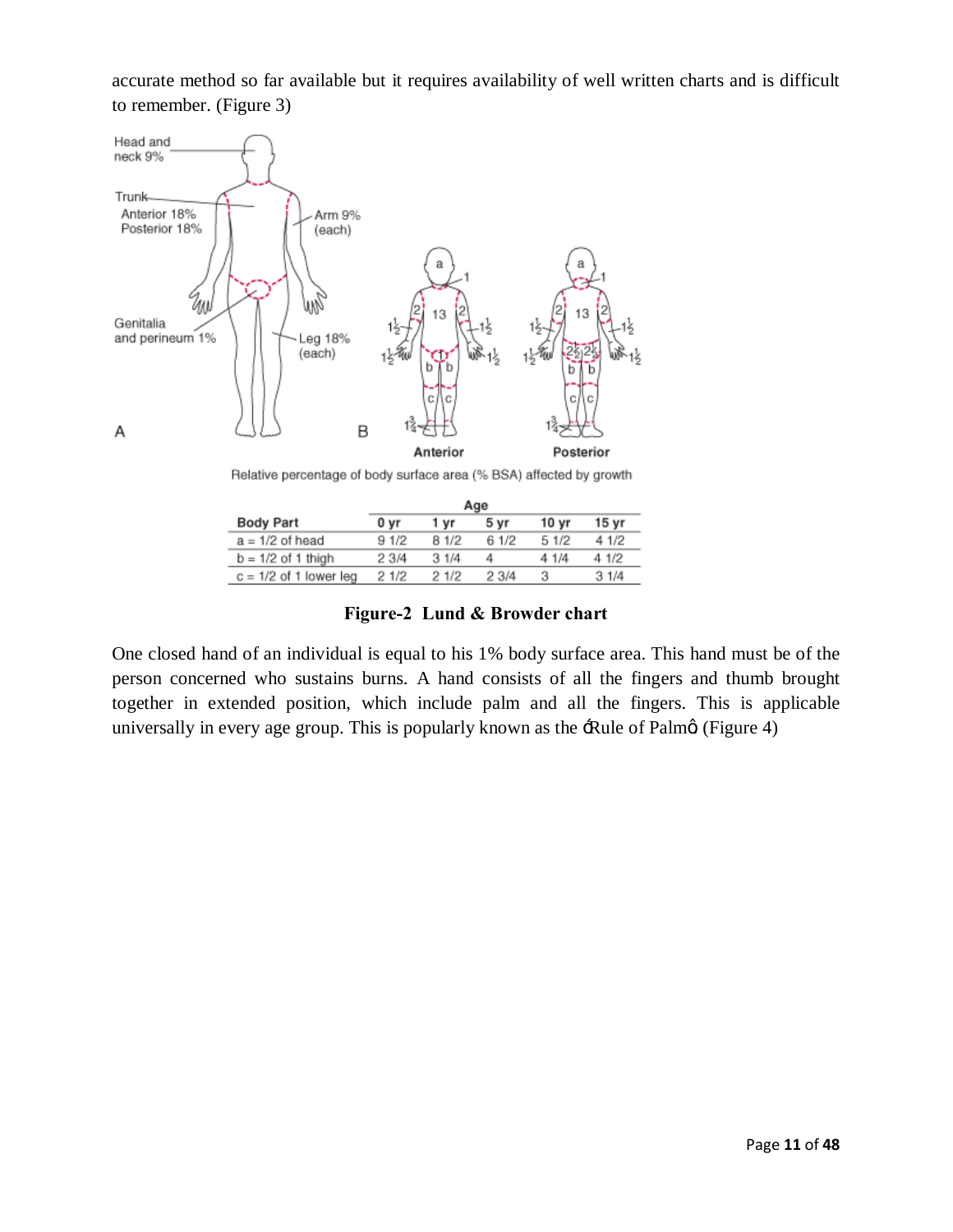

#### **Figure-3 Rule of Palm (1%)**

#### *UNDERSTANDING THE DEPTH OF BURN*

*First degree burn* is epidermal burn alone which normally present as erythema/redness only. Typical example is sunburn. Burns due to any other cause is rarely a true first degree burn. They are very painful. There is no blister formation. It resolves in 3-5 days without scarring.

**Second degree burn** involves epidermis and a portion of dermis but not the complete dermis. This is further divided into superficial or deep.

**Second degree superficial** is associated with involvement of epidermis & papillary dermis. It is characterized by severe pain, hyperaesthesia and blister formation. It heals in 10-20 days with minimal scarring.

**Second degree deep** or deep dermal burn involves epidermis, papillary dermis & a part of reticular dermis. Wound is waxy white, soft & elastic. It heals in 3-5 weeks and usually causes hypertrophic scar. They are in danger of getting converted to full thickness due to infection or drying.

**Third degree burn** is also known as full thickness burn which involves the full thickness of skin, whole epidermis and dermis. It appears as tough, dry, inelastic, translucent & parchment like eschar.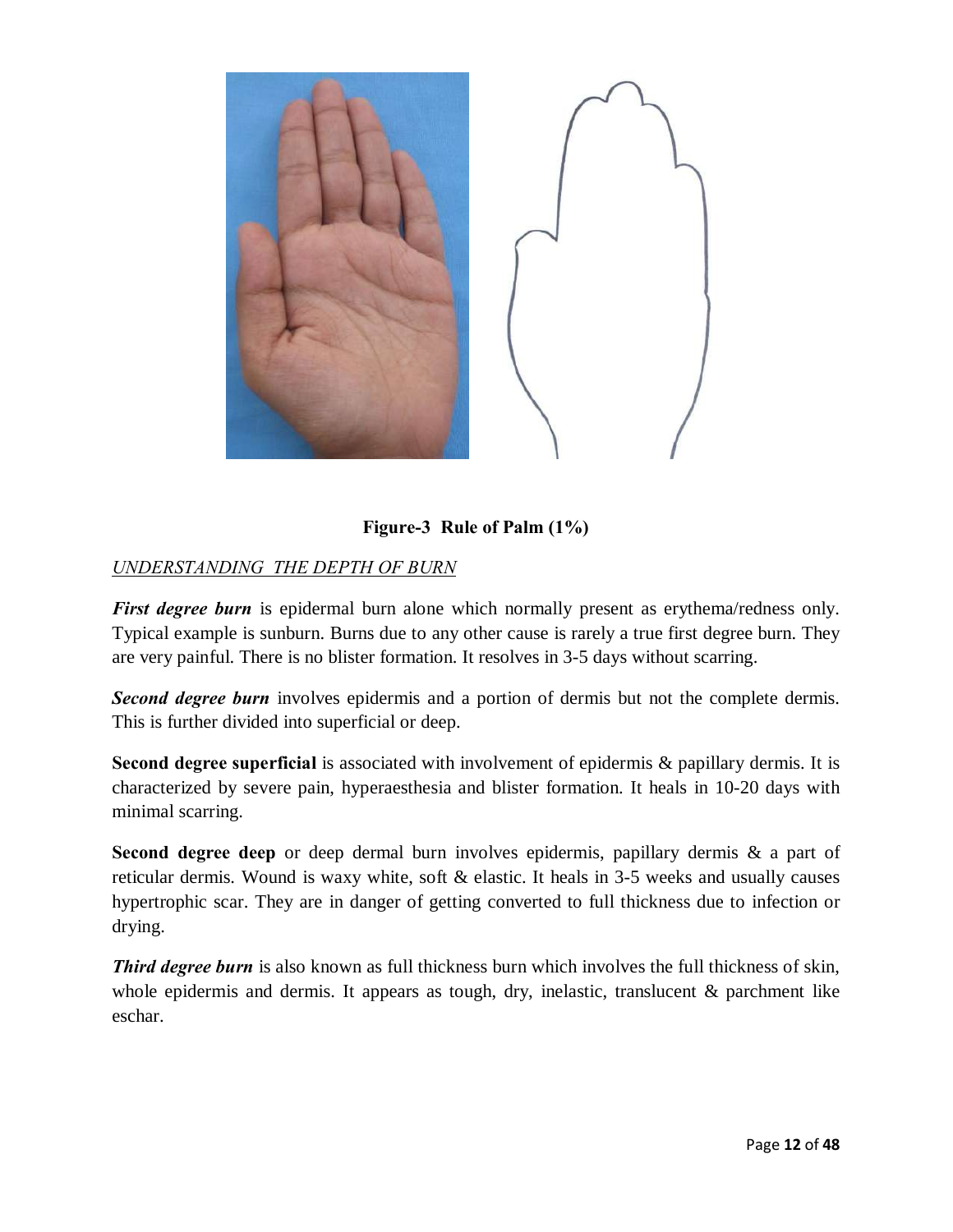

**Figure 4 – Histological presentation of Depth of burn**

Any involvement beyond dermis is normally included in full thickness burns but is sometimes described as *fourth degree burn*. This involves subcutaneous tissues as well. Various depths of burn are well illustrated in figure 5.

*As we climb up the ladder from 1st degree to 4th degree, pain is remarkably decreasing as with more depth more nerve endings are destroyed.*

For the sake of convenience and practical utility burns are classified into two broad types:

- 1. Burns which heal on their own and do not require surgeon's knife, called as *partial thickness burns*.
- 2. Burns which do not heal on their own and require a surgeon's help are known as *full thickness burns*.

Partial thickness burns depending upon the amount of dermis involved are called *superficial dermal /superficial partial thickness burns or deep dermal / deep partial thickness burns*.

#### **Diagnosing the depth**

Diagnosing different type of burns may not be easy.

**History:** History regarding **cause of burns** helps in diagnosing to some extent as in flame burns contact of fire is for a longer period of time; it this likely to lead to full thickness burns.

Scalds from hot water spilling may be a superficial burn while a scald from falling into a hot water tub is likely to be deep because of prolonged contact. A scald from ghee, oil or any fat may likely to be deep because of high latent heat and viscosity of these substances.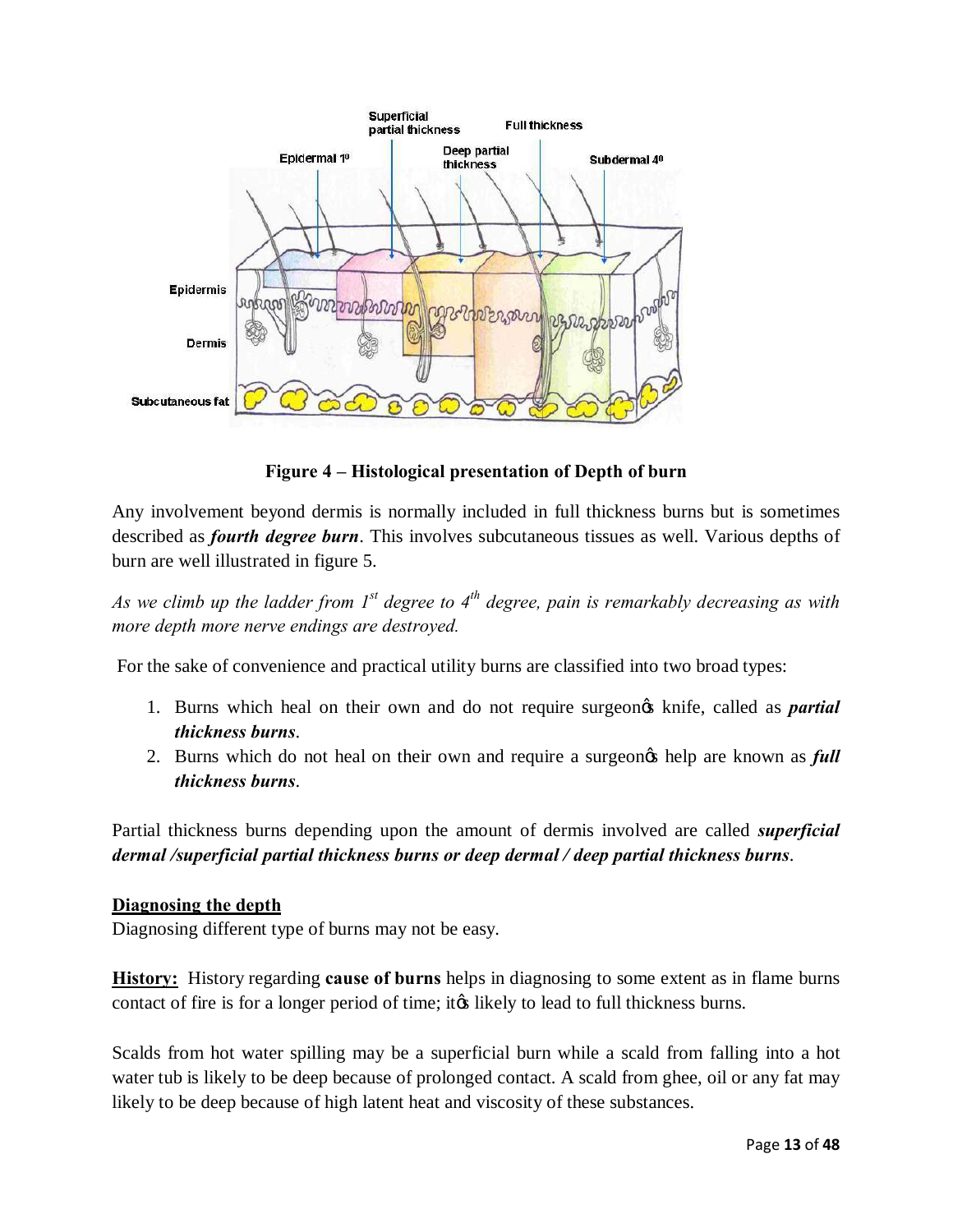Similarly chemical & electrical burns are almost always deep as compared to thermal burns of same extent; requiring intensive monitoring of vital parameters & more aggressive wound management.

Second history related fact is the age of the patient. At extremes of age (i.e. infants and older people), burns are likely to be deep because of thinness of skin 6 atrophy of dermis and epidermis in old age and lesser formation of dermis and epidermis in children.

#### **Examination:**

|                             | Superficial                   | Deep                          |
|-----------------------------|-------------------------------|-------------------------------|
| Appearance                  | Pink, soft                    | White, yellow or brown        |
| <b>Blanches on pressure</b> | Yes                           | Fixed red or salt $\&$ pepper |
|                             |                               | appearance                    |
| Hair follicles              | provide  <br>fixed,<br>Firmly | Pulled easily                 |
|                             | resistance to pull            |                               |
| Pain                        | Hyperalgesia to needle touch  | Analgesia to needle touch.    |
|                             |                               |                               |

Table 1: Physical appearance of Burns

*Visible thrombosed capillaries, venules, or other blood vessels are sure sign of full thickness burn.* 

Normally there is no difficulty in recognizing superficial partial thickness and full thickness burns but there is a lot of overlap in understanding deep partial thickness and full thickness burns.

Superficial partial thickness burns heal by the process of epidermal regeneration with minimum or reparative process. Thus, there is minimal or no scarring in these burns.

Deep partial thickness burns heal by reparative process with minimal amount of regenerative process involved. These burns heal with excessive fibrosis and result in hypertrophic scarring.

#### **Surgical importance of identification of depth of burns:**

Early estimation of depth of burns allows surgical intervention to be taken up at an appropriate time which ultimately reduces morbidity and mortality. Invariably, these partial thickness burns are treated with surgery. These burns are tangentially excised till the bleeding point or up to the viable reticular dermis; and the resulting raw area is skin grafted.

In full thickness burns, the entire area is excised either up to the subcutaneous plane or sometimes up to deep fascia and the resulting raw area is skin grafted. In this way, treatment modality of deep partial thickness and full thickness burns may appear to be similar.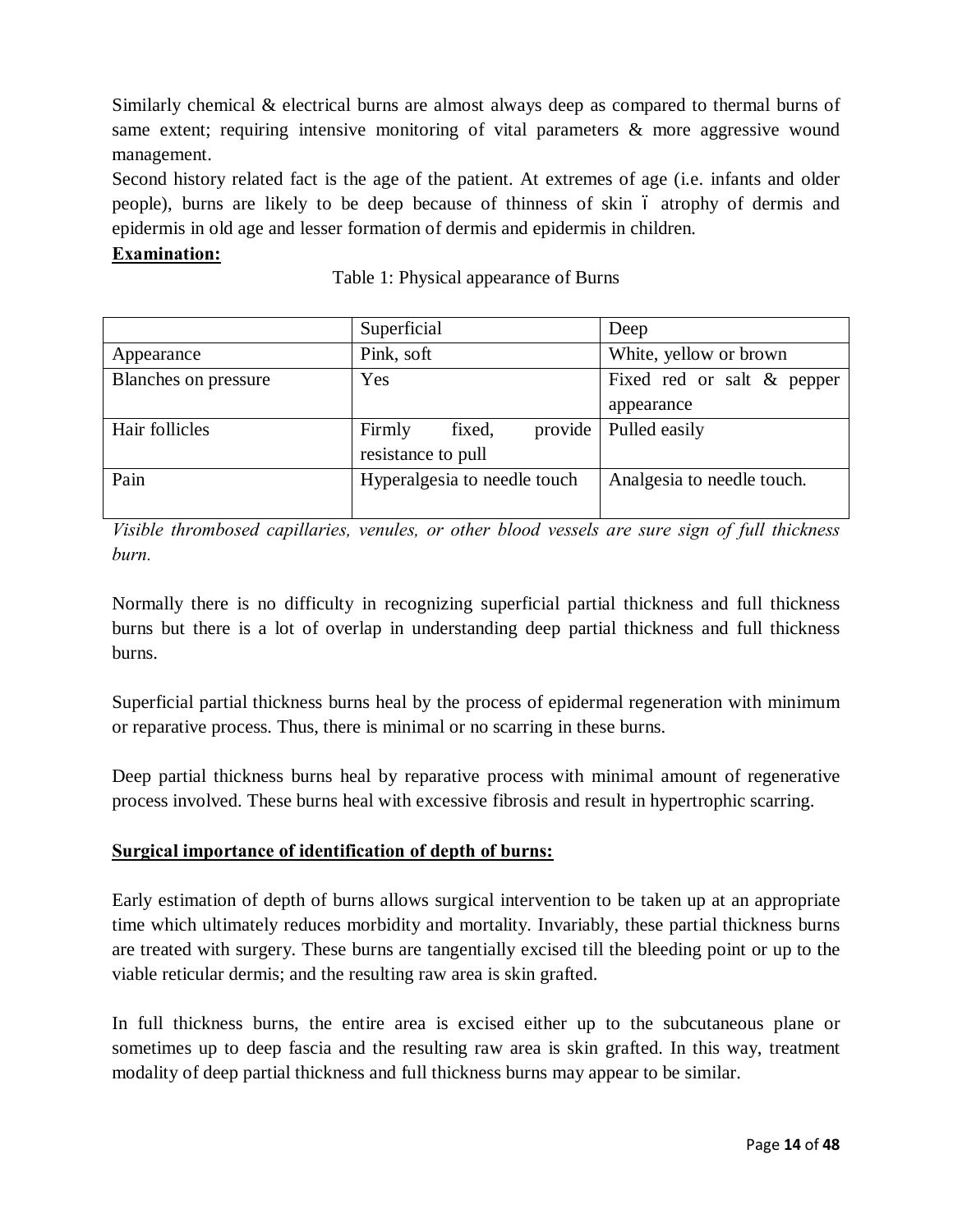#### JUDGING THE SEVERITY

Every burn patient looks normal and well oriented on arrival so much so that one may get confused and think of it as a simple injury.

*Any burn above 5% should be taken seriously.*

*All the burns above 10% in infants and children and all burns above 15% in adults are considered major burns and need hospitalization and fluid resuscitation.* 

For the sake of convenience burns can be classified as:

|          | <b>Children</b>                  |             |                   | <b>Adult</b> |              |  |
|----------|----------------------------------|-------------|-------------------|--------------|--------------|--|
|          | <b>Full thickness</b><br>Partial |             | Partial thickness | Full         |              |  |
|          | thickness                        |             |                   |              | Thickness    |  |
| Minor    | $<$ 10% TBSA                     |             |                   | $<$ 15%TBSA  | $<$ 2%TBSA   |  |
| Moderate | 10-15%                           | 1-3%TBSA    |                   | 15-25% TBSA  | 2-10%TBSA    |  |
|          | <b>TBSA</b>                      |             |                   |              |              |  |
| Critical | $>15\%$ TBSA                     | $>3\%$ TBSA |                   | $>25\%$ TBSA | $>10\%$ TBSA |  |

| Table 2: Burns classification based on severity |  |
|-------------------------------------------------|--|
|-------------------------------------------------|--|

*Minor burns* (to be treated on out-patient basis)

· Burns less than 15% in adults and 10% in children (excluding chemical, electrical burns and burns of face, hands and perineum).

#### *Moderate burns*

- Require hospitalization for resuscitation and/or excisional therapy.
- Burns between 15-25% in adults.
- Full thickness burns between 3-10% in adults and 1-3% in children.

#### *Critical burns*

- · Burns above 25% in adults, 15% in children and 5% in newborn and infants.
- Full thickness burns above 15% in adults and any extent in children.
- Electrical burns
- Chemical burns.
- · Respiratory burns.
- · Burns associated with other injuries.
	- o Orthopaedic injury.
	- o Chest injury.
	- o Abdominal injury
	- o Head injury.

#### *Escharotomy:*

In hospital, close watch should be kept for tight eschar bands on the chest and neck which increases the resistance of lungs. Escharotomy on the neck and chest should be done in all these cases removing any constriction & allowing lungs to expand.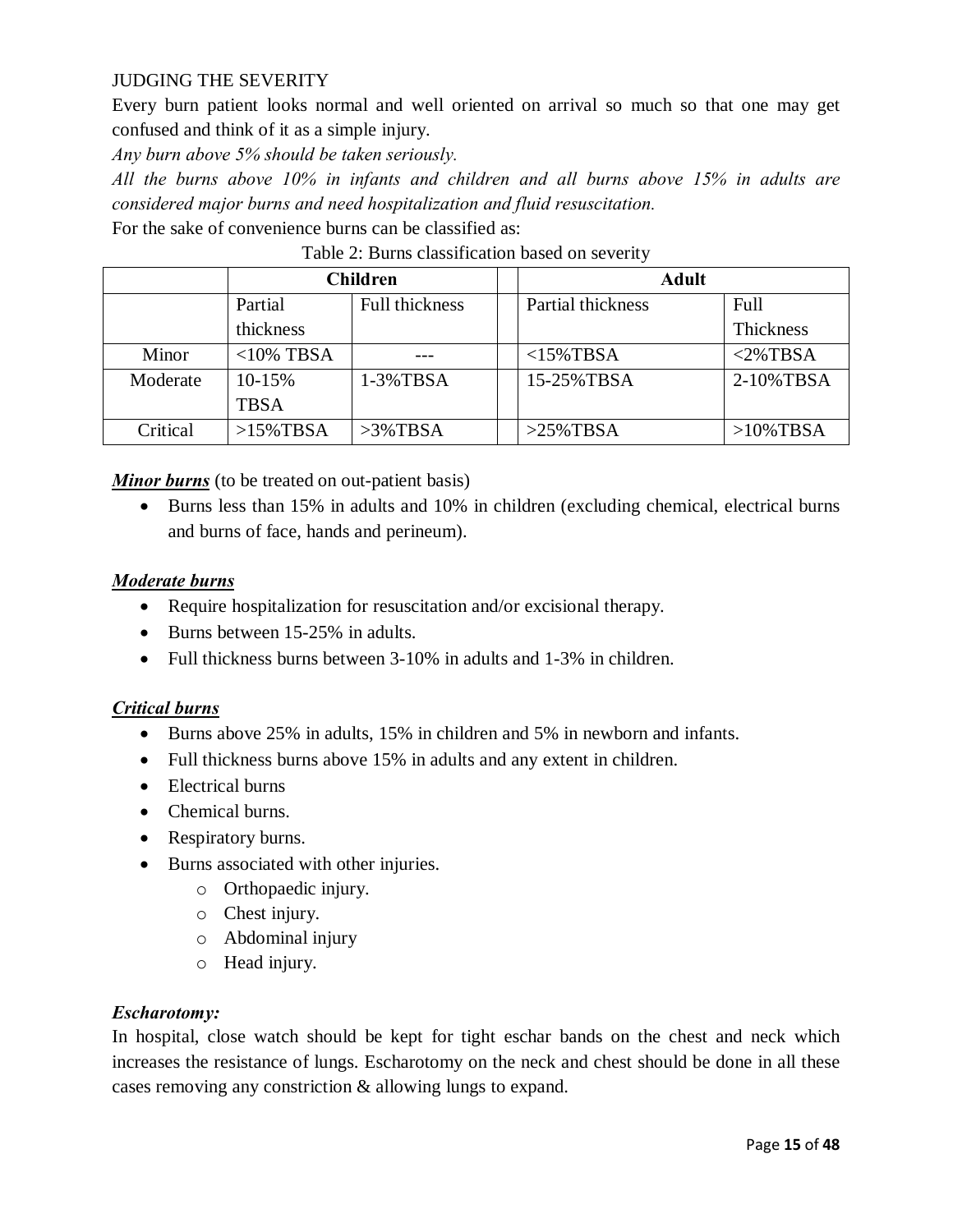Similarly tight eschar around limbs should be seen & compartment syndrome anticipated. Escharotomy on the limbs should be done either in central plane or mid-axial line. All these procedures should be undertaken in O.T in complete sterile conditions and after ensuring a patent i.v. line with adequate prior resuscitation.

#### *Inhalational Injury:*

History of burn in closed space points towards risk of inhalational injury. Patient the respiratory status should also be assessed. Excessive oral secretions, pale/angry looking mucosa, singeing of nostril hairs and soot particles in oro-pharynx denote respiratory involvement. If it is associated with wheezing and brochospasm one must not hesitate to intubate these patients and give a bronchial lavage, if necessary. These patients should be put on positive pressure ventilation with PEEP if one finds signs of lung edema. If that is not available, patient should be put on T-piece and humidified oxygen. When intubation is not possible due to any reason one should perform tracheotomy.

#### **SUMMARY FOR NURSE & PARAMEDIC**

- · Burn is a 3 dimensional injury, assessed as Total Body Surface Area burns (TBSA).
- Rule of Nine is used for calculating the extent.
- Rule of Nine is not applicable in newborns, infants and children, where Lund & Browder chart is applicable.
- First degree burn is epidermal burn only 6 doesnot require treatment, heals with no scarring.
- $2<sup>nd</sup>$  degree burn:  $2<sup>nd</sup>$  degree superficial burn heals in less than 2 weeks is painful.
- $2<sup>nd</sup>$  degree deep dermal heals in 3 weeks & have less pain.
- $\bullet$  3<sup>rd</sup> degree burn or full thickness burn doesn $\phi$  heal by itself. It requires skin replacement.
- $2<sup>nd</sup>$  degree deep dermal and  $3<sup>rd</sup>$  degree burns are relatively painless.
- · Thrombosed capillaries and blood vessels are signs of full thickness burns.
- · All moderate and major burns require hospitalization and critical care.
- · Escharotomy should be considered as a limb salvage procedure *only after* adequate resuscitation has been done.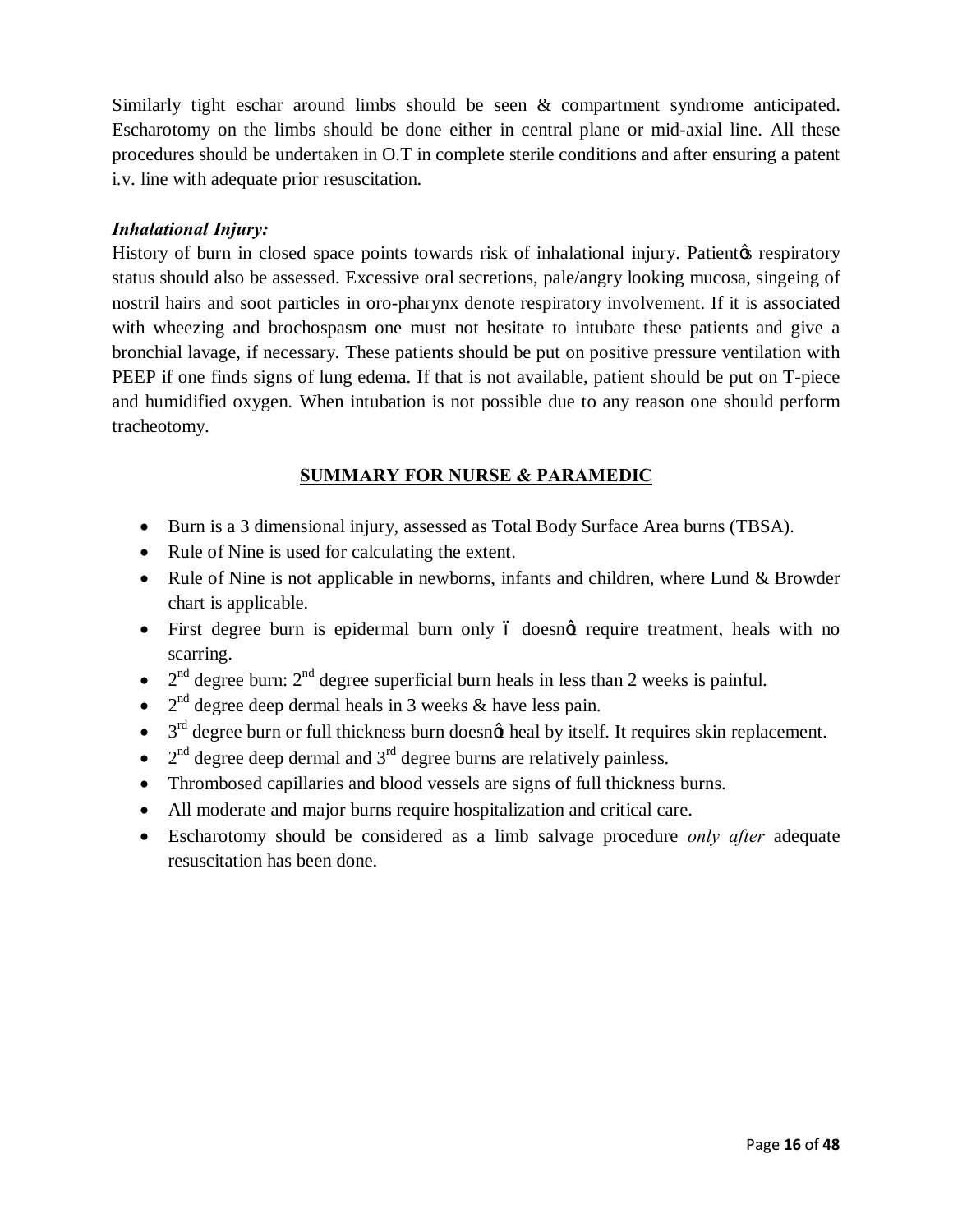### **6. PATHOPHYSIOLOGY OF BURN SHOCK**

A burn injury not only destroys the cutaneous barrier protecting the patient from a hostile environment, but it also leads to profound changes in almost all other organ systems. The deleterious effects of burn injury on the organ systems are proportional to the extent of burns. Mechanism of thermal injury:

- · **Agent**: Temperature & duration of exposure of the burning agent. There is an inverse relationship between these two parameters i.e.as temperature rises, a progressively shorter duration of exposure is required to inflict the same injury & vice versa.
- · **Host**: Physical property of skin in the form of its thickness, water content, pigmentation, presence of hair, oil, dirt all influence severity of injury.
- · **Environment**: Temperature and humidity also determine the severity of burn injury.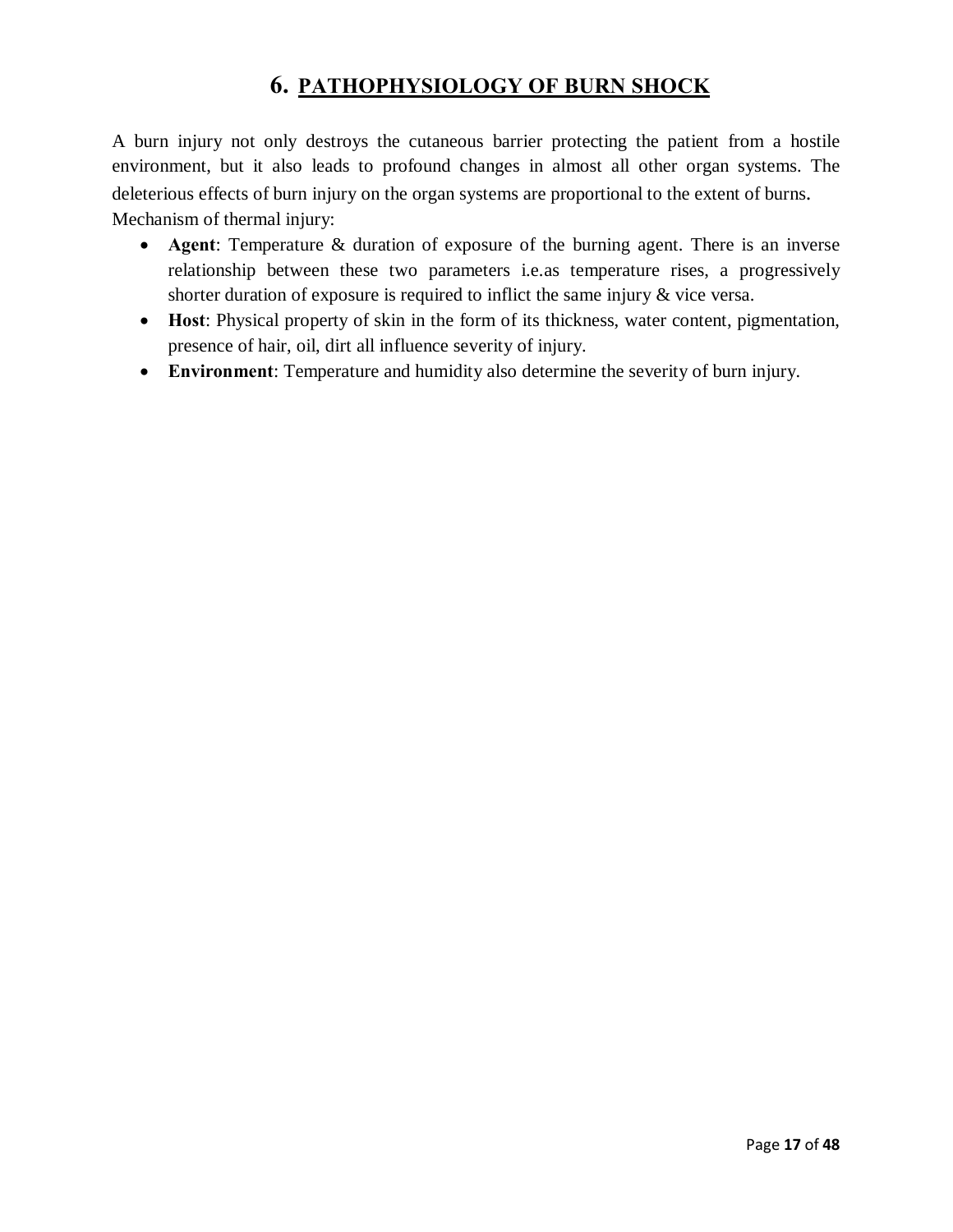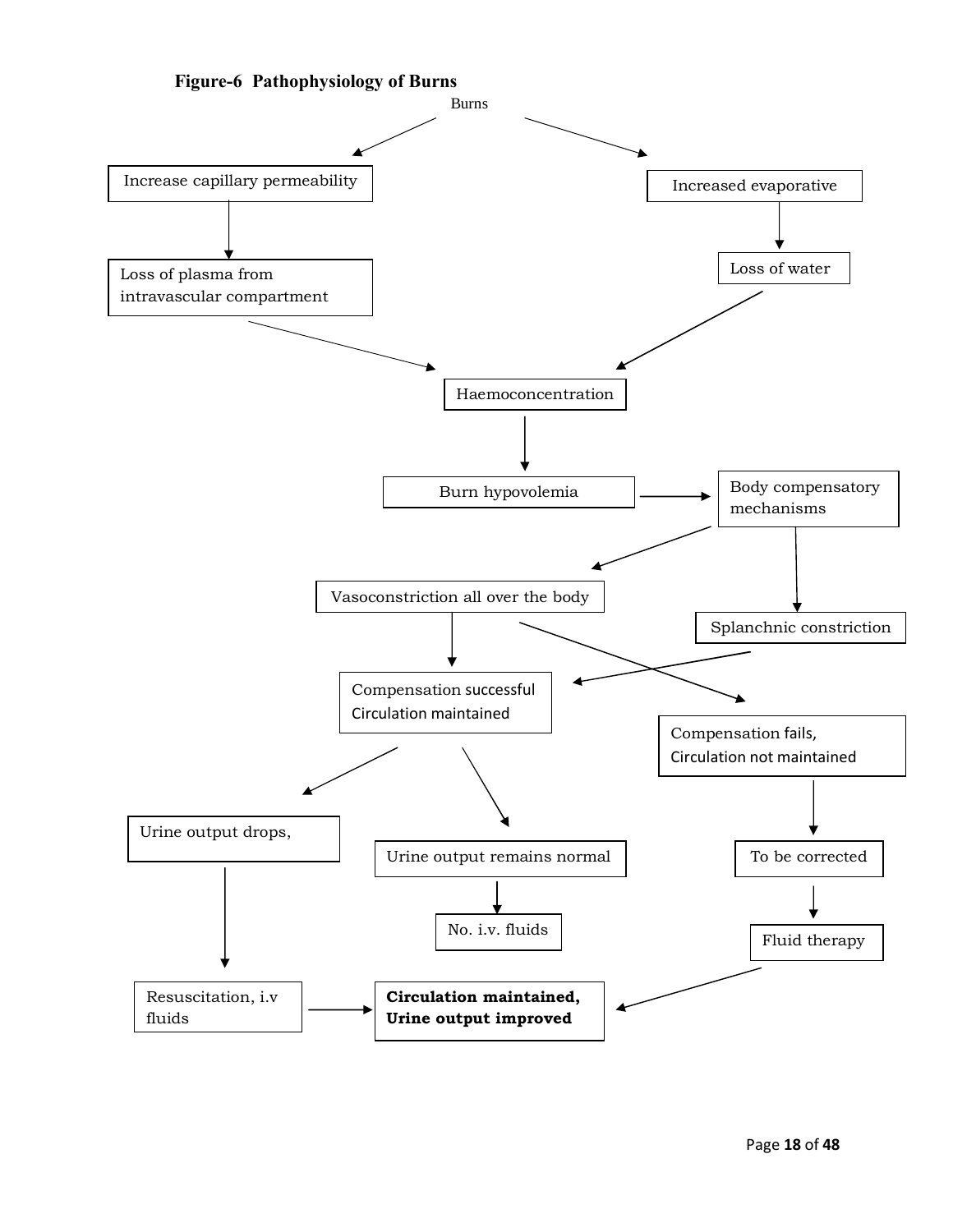### **Systemic manifestation of burn/body response to thermal injury**

Burn Shock--Burns is a mechanism of heat transfer from high source to a low source. In non animated object it goes in a predictable manner with more energy transfer from source at higher temperature to source at lower temperature. However, this response is not so linear in living creature and humans; being modulated by different body responses through many different chemical mediators.

In addition to gross changes seen at local site of burns there are marked circulatory changes in the form of increased capillary permeability. This increased capillary permeability in major burns is not confined to the site of burns alone but to the *whole body.* Exact cause of this increased capillary permeability is not clearly understood. At times it is so great that colloidal substance of molecular weight as great as 15,000 daltons are ready to escape out from capillaries to the extra vascular space. This is seen maximum in the first 12 hours and then slowly phases out but still remains high *up to 24-36 hours*.

This increased capillary permeability creates a situation of hypovolemic shock which is seen in the form of:

- Increased pulse rate (Tachycardia)
- Dryness of mouth and skin (Dehydration)
- Cold clammy extremities (Hypothermia)
- Fall of blood pressure (Hypotension)
- Decreased urine output(Oliguria)

Initially body tries to compensate this by generalized vasoconstriction and constriction of splanchnic circulation to maintain cardiac output.

However, soon this compensatory mechanism fails if no attempt is made to correct the fluid loss. Further, loss of covering envelope of the body increases the evaporative losses which may be as much as 20 times that of normal.

Correction of this shock stage is essential and should be done as soon as possible. Main thrust remains to maintain intra vascular compartment, so that cardiac output can be brought to normal.

Initially it was thought that the patient loses plasma too, therefore patient should be infused with plasma along with primary resuscitation fluid. Britishers persisted with this theory and their main thrust of resuscitation remained plasma replacement. The Americans reasoned that because of increased capillary permeability in the first 24 hrs, whatever is given is likely to come out into the extra vascular space; therefore one must maintain intravascular compartment with crystalloid solution only.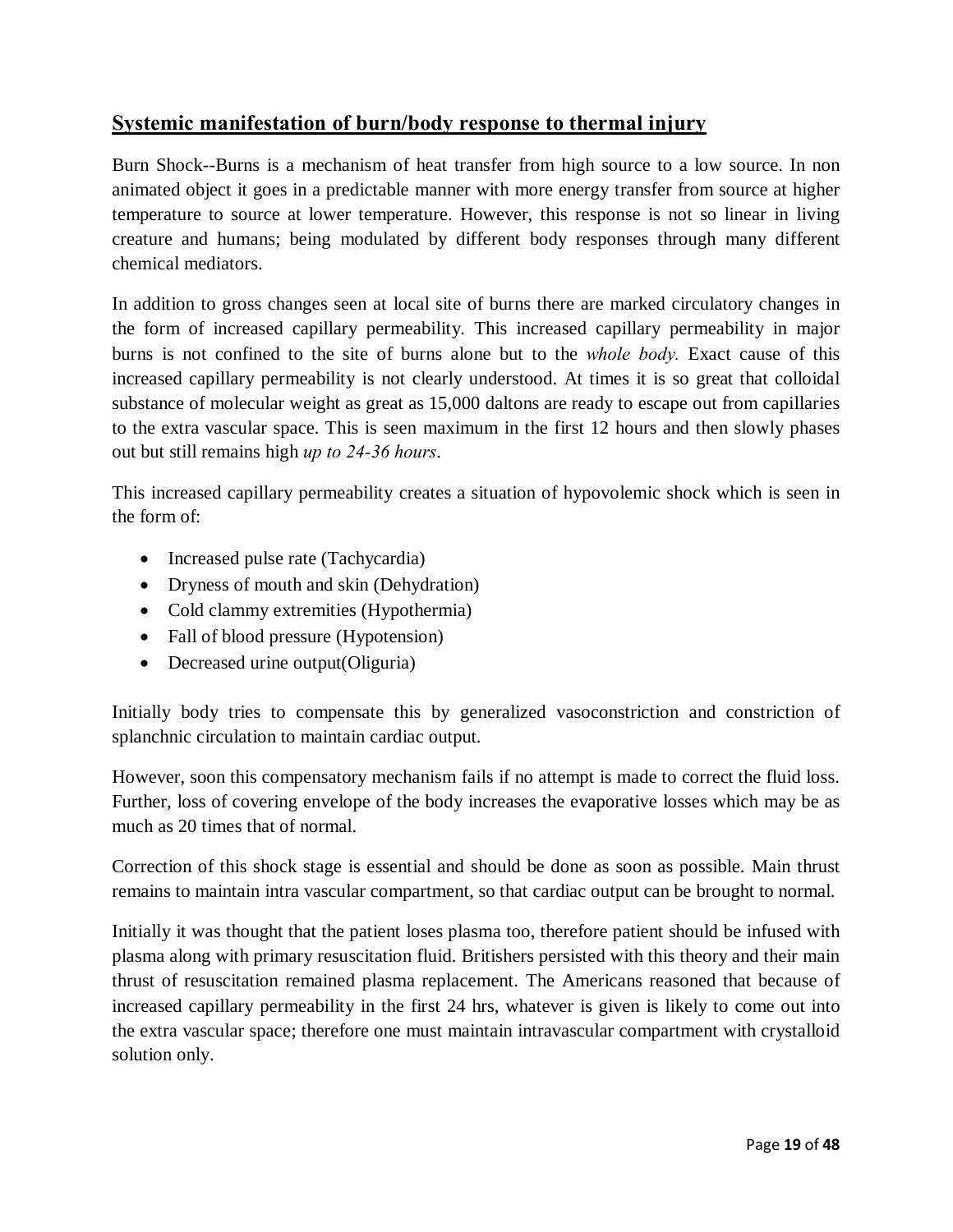Though the controversy of colloid and crystalloid is not fully resolved, it appears that ease of availability of crystalloid world over has made the use of crystalloid as a primary resuscitation fluid. Some of the important fluid resuscitation system along with fluid is given below-

| Duration       | Formula       | Colloid    | Crystalloid    | Maintenance |
|----------------|---------------|------------|----------------|-------------|
| First 24 hours | 4ML/KG/%BSA   | <b>NIL</b> | <b>RINGER</b>  | <b>NIL</b>  |
| from time of   |               |            | <b>LACTATE</b> |             |
| burn           |               |            |                |             |
| 24<br>Second   | $2ML/KG$ %BSA | <b>NIL</b> | <b>RINGER</b>  | <b>NIL</b>  |
| hours          |               |            | <b>LACTATE</b> |             |

Table-3 Parkland fluid resuscitation formula

· Fluid therapy is monitored by maintaining hourly urine output.

If Ringer lactate is not available, Normal saline may also be used for resuscitation. The role of soda bicarbonate is also reported in cases where metabolic acidosis occurs. Although Parkland formula is widely accepted, it has been associated with  $\delta$ fluid creep $\delta$ ; which is accumulation of fluid in the extracellular & third space. Therefore, Parkland formula is modified in many burn centers in many ways for initial resuscitation. Thereafter, fluid requirement is titrated according to hourly urine output.

Best & least invasive method to see adequate perfusion is urine output. A urine output of 0.5ml-1ml/kg/hr denotes adequate perfusion. Thus, for an average person of 70kg, a urine output of 35ml/hour is regarded as adequate. For children, urine output of 1-2 (1.5)ml/kg/hr is considered optimal. Fluid loss is maximum in first 8 hrs, therefore half of calculated amount is infused in first 8 hrs and rest is infused in next 16 hours.

*Maintaining a good IV line is the lifeline of burns resuscitation*. Sometimes it may be difficult to put a peripheral line; in such cases, a long line in subclavian or external jugular vein should be introduced. A peripheral cut down which was routine done previously should be avoided as far as possible and should be performed as the last resort. Femoral lines either long or peripheral should be avoided for fear of DVT and its related complication.

All patients should be catheterized to monitor and see hourly urine output which is required for proper assessment and adequacy of fluid management. After 24 hrs the resuscitation fluid is nearly half of first 24 hrs.

It is recommended that before stopping resuscitative measure patient should start taking sufficient amount of fluids orally. This should be equal to the increased evaporative losses from the body *plus* normal daily requirements for the patient.

Initial oral fluid given should be small part of daily normal requirement and this should be slowly increased to normal daily requirement, including water loss from burn surface. Oral rehydration Solution (ORS) which is available in all hospitals for the treatment of diarrhoea, is also considered an optimum oral resuscitation fluid for burns. Its composition is as follows: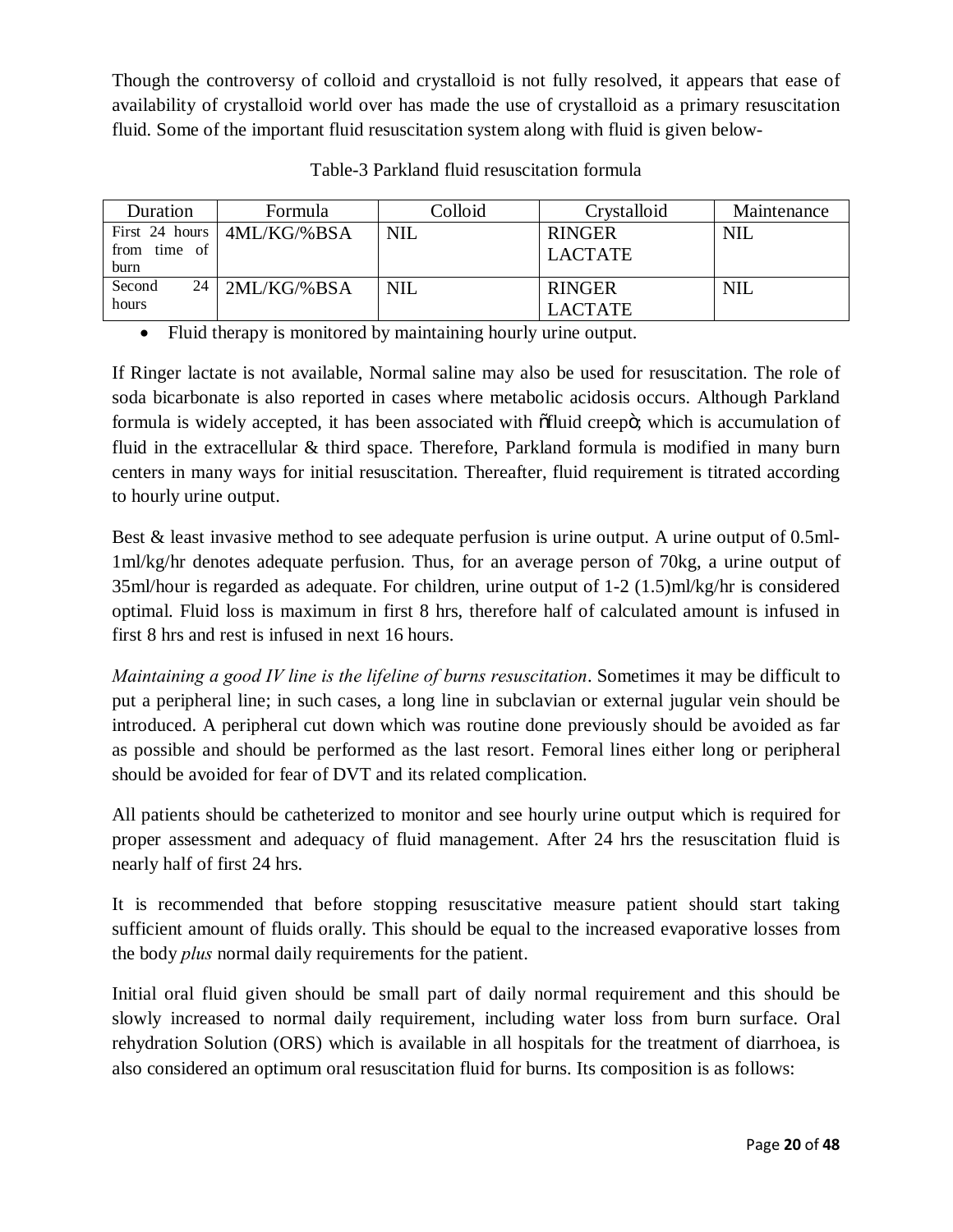#### Table-4: Composition of ORS

| <b>NaCl</b>                                | 2.6gm(0.092oz) |  |  |  |
|--------------------------------------------|----------------|--|--|--|
| Trisodium Citrate Dihydrate                | 2.9gm(0.10oz)  |  |  |  |
| KCl                                        | 1.5gm(0.053oz) |  |  |  |
| Anhydrous Glucose                          | 13.5gm(0.48oz) |  |  |  |
| Above constituents are per Litre of Fluid. |                |  |  |  |

Evaporative water loss can be calculated using a complicated nomogram using body surface area based upon height and weight.

#### **SUMMARY FOR NURSES & PARAMEDICS**

- · Following burns, there is massive Increase in capillary permeability causing rapid escape of fluid & electrolytes into extra vascular space.
- · Primary treatment of burns *is fluid, fluid & fluid.*
- · No role of colloid in first 24 hours, *Ringer lactate is the intravenous fluid of choice.*
- · First & foremost importance in burns management is a *secure* wide bore i.v.line through which RL can be given rapidly.
- Parkland formula most widely accepted for calculating burn resuscitation fluid is 4 X wt.(kg) X %TBSA burns.
- Hourly urine output is the most reliable indicator of adequate resuscitation. Other parameters are pulse rate, hydration& blood pressure.
- Half of fluid calculated for first 24 hrs is given on  $2<sup>nd</sup>$  day which may be supplemented with colloids.
- · Fluid to be given parenterally till patient starts taking orally adequately.
- · Oral fluids should be encouraged after initial resuscitation.
- ORS is a good fluid for oral supplementation.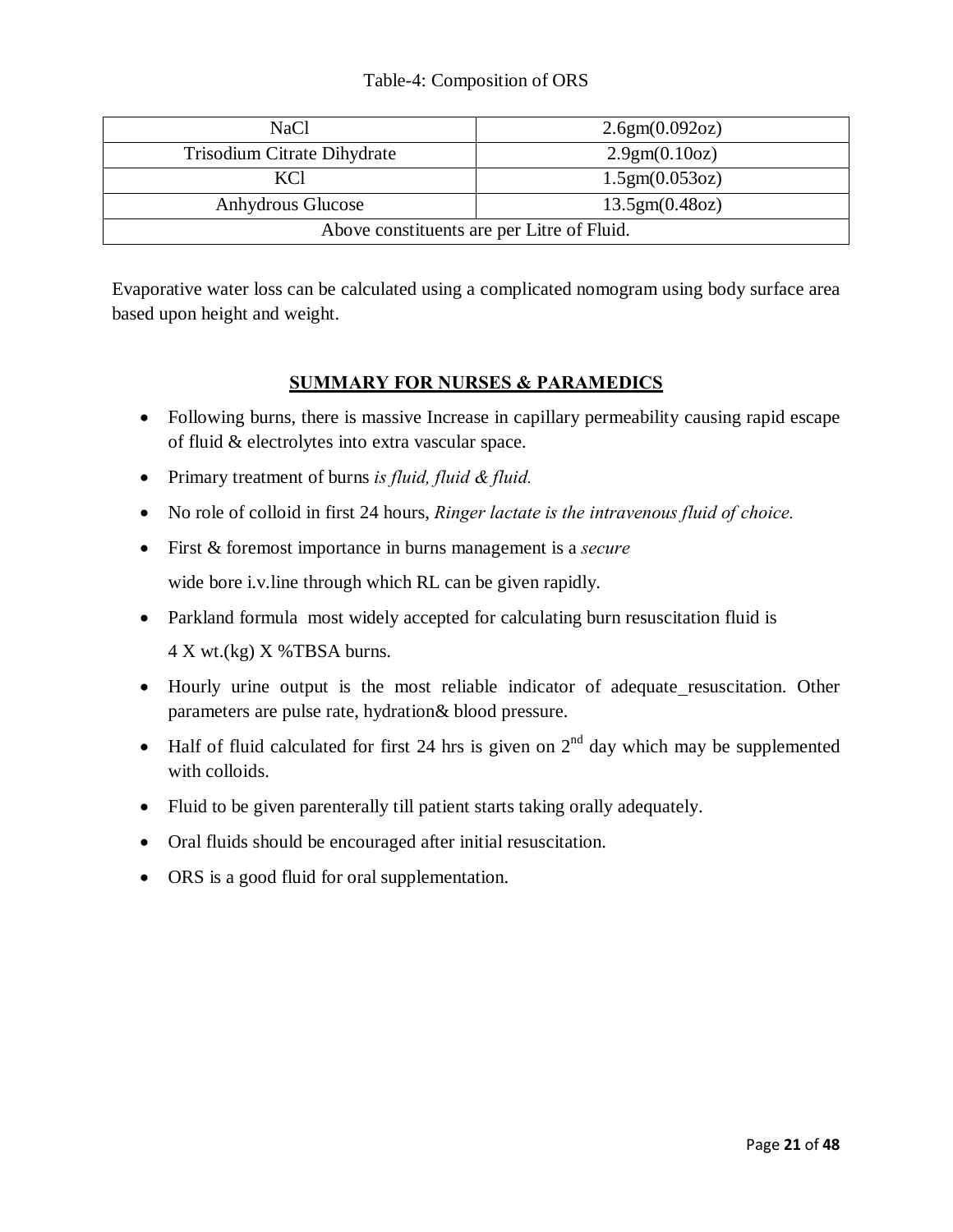# **7. LOCAL WOUND MANAGEMENT**

All burn areas are cleaned and loose dead skin is removed. Blisters are de-roofed, collected plasma removed and an appropriate dressing is applied. Biological dressing is preferred dressing material if available. Collagen is cheap and good skin substitute for partial thickness burns. If this is not available then a non-adhesive dressing in the form of paraffin gauze impregnated with 1% SSD, colloidal silver, ionic silver cream or silver nitrate cream is applied. Dressing is further supported with absorbent cotton pads (Gamgee). Dressing needs to be changed at regular intervals. Early change of dressing is advised if:

- Dressing becomes wet, smelly
- · Becomes contaminated with urine or stool
- · Patient shows any signs of infection like fever, vomiting, altered sensorium, distension of abdomen, decreased urine output-signs generally belong to septicemia or SIRS.
- Pain not explained by extent of burns.

These dressings should be opened and wound inspected to see for any local signs of wound infection.

Burn wound is a potential source of infection. Sepsis remains the main cause of mortality in burns. Routine prophylactic use of systemic antibiotics have been found to lead to development of resistant strains of bacteria and in long term failed to provide any reduction in sepsis related complication of burns. Use of topical antiseptic material reduces local growth of bacteria and reduces systemic septic complications.

Tetanus prophylaxis should be given as a rule in all burn patients.

Late in 60s, Fox made a compound which uses both silver nitrate and sulfonamide compound that is **Silver sulfadiazine**. This compound is stable; least absorbed systemically and does not lead to any systemic complications. Today, all over the world this is the most common topical agent used for burn wound dressings. Silver sulfadiazine (SSD) cream stood the test of time because of its broad spectrum range, ease of application, no side effects and extremely low systemic absorption properties.

But of late, bacterial resistance to SSD has emerged. Since superficial burns have shown satisfactory outcome even with other topical antibiotics, like Framycetin (Soframycin)  $\&$ Neosporin, the use of SSD has to be judicious. It should be selectively used for deep dermal, full thickness, infected & old neglected burns.

#### **BIOLOGICAL DRESSINGS –**

These are the materials derived from human or animal tissues.

• For partial thickness or deep partial thickness burns: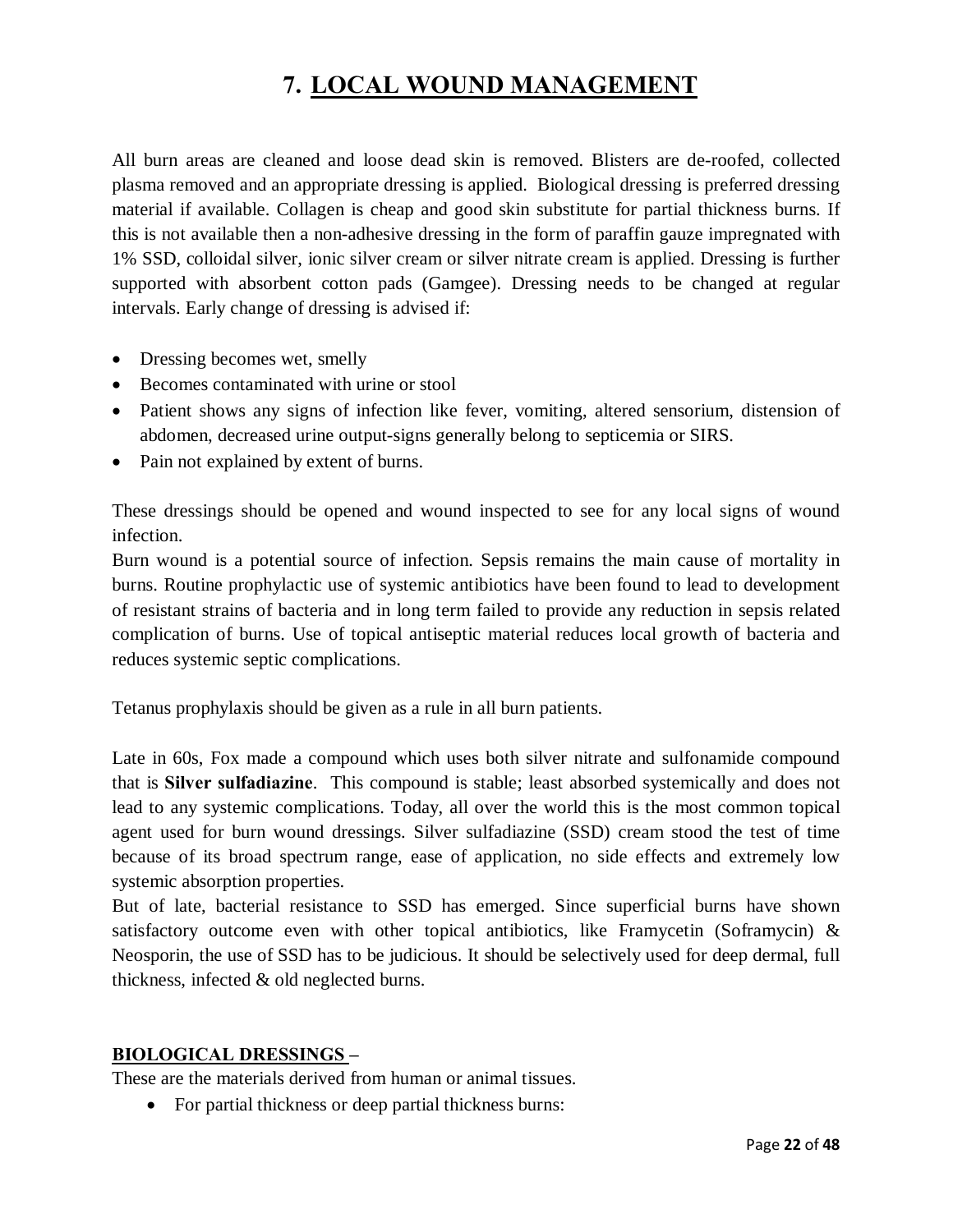- o *Collagen dressings* are available in dry and wet forms. Collagen is good skin substitute especially in partial thickness burns and should be a dressing of choice.
- o *Amniotic membrane* has been found to be very useful in our country however, because of fear of diseases caused by transmission of body fluids including HIV and AIDS these should be applied only when serological screening has confirmed negative report.
- o In current scenario when all pregnant women are often subjected to serum marker testing beforehand, use of amniotic membrane is found to be safe & acceptable. Its use is also NOT dependent on the fact that childbirth is vaginal or via C-section.
- For full thickness burns:
	- All above mentioned products can be applied as a temporary cover for full thickness burns after excisional therapy has been done  $\&$  skin grafting cannot be done because of limited or non availability of donor site.
	- o Best dressing is *patient's own skin* graft (autograft). Therefore the role of excisional surgery & grafting is of great consequence in deep burns.
	- o Sometimes when donor site is inadequate; especially in children, skin graft from parent/sibling (homograft) can be taken to provide temporary cover in order to reduce the septic load & promote the onset of anabolic phase of healing. But, homograft has to be always replaced with an autograft in due course of time.

#### **Excision surgery & skin grafting in burns**

• All full thickness burns require excision of dead skin. Douglas Jackson of Birmingham hospital of U.K. was probably amongst initial few people who suggested surgical intervention in burn patients. Zora Janzekovic of Yugoslavia was amongst the first who suggested the concept of tangential excision of burns which was initially implemented for deep dermal burns.

Gradually, same theory was extended for full thickness burn also and it was called as *sequential excision*.

- · In case where burns are limited in size and site, these excision give an excellent result. Excision of localized full thickness burn up-to a living plane of subcutaneous tissue or deep fascia gives excellent result. As these areas are grafted quickly and wound closure is done fast, the patient recovery is quick.
- However these surgical procedures should not be taken as lightly in case of extensive burns. Excision of these cases should be done by expert only and should be done after complete resuscitation probably after  $4<sup>th</sup>$  day of burn trauma. Sufficient blood must be available before embarking on the surgery. For each 5% burn excision at least 1 unit of blood should be ready. Normally one should not attempt to excise more than 10% area at a time. Though extensive excision today are performed by experts where facilities are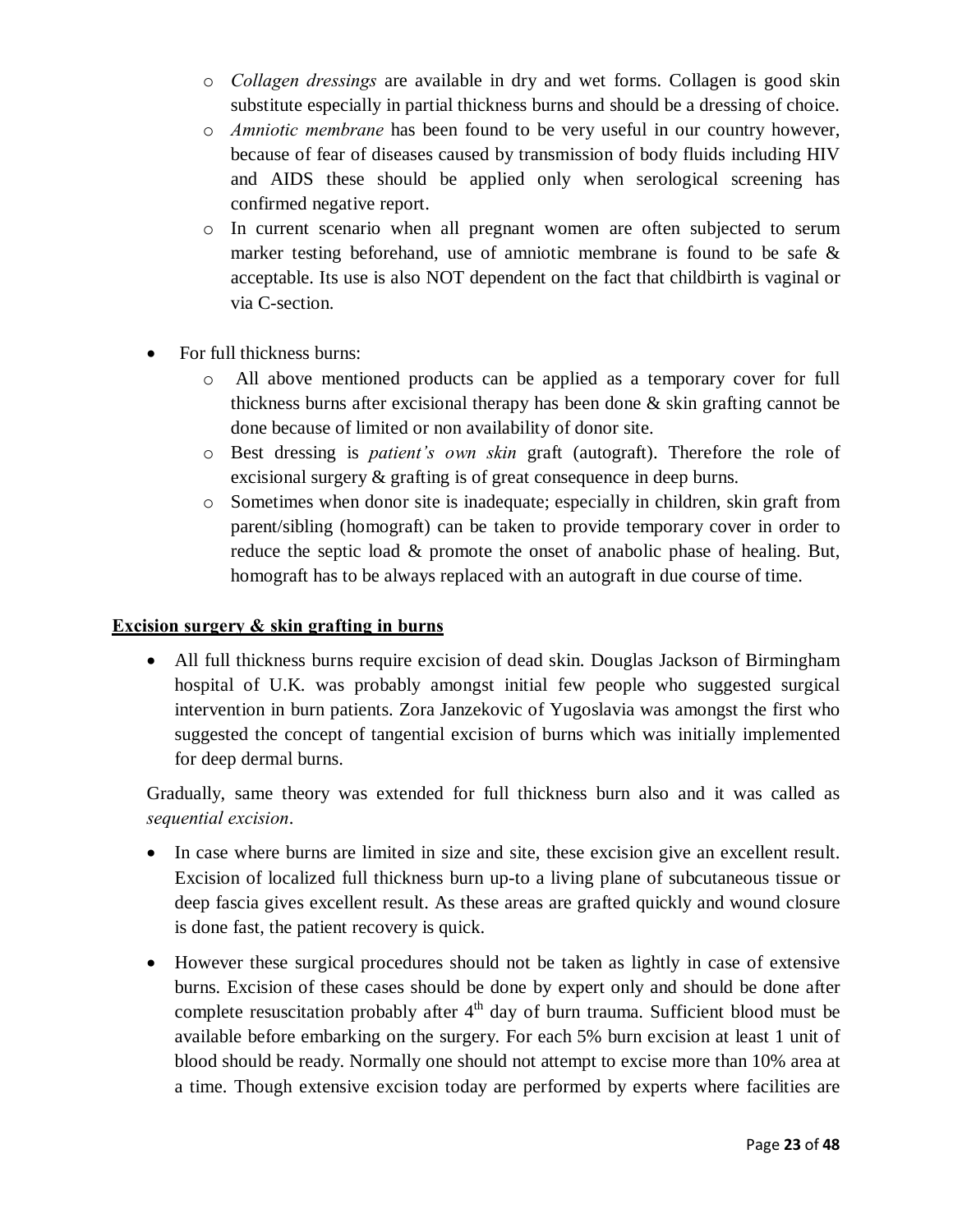excellent with cover by medical and anesthetic teams. In all cases the complete picture of bacterial colonization of wound should be assessed preoperatively and proper antibiotic should be given during surgery and 3 days after surgery. In full thickness burns it is better to perform direct excisional surgery rather than going for sequential surgery which may cause more blood loss.

- · Blood loss in these patients must be quickly corrected because these patients have poor reserve.
- Raw area created must be covered with autograft. The autografts can be expanded by using different type of meshers, normally one should opt for expansion of 1:2 or 1:3.
- Meek Micro Graft- In this technique, grafts are cut into two planes dividing it into squares of 1-2 mm in size which are expanded on an adherent synthetic expandable sheet. Meek micro graft differs from mesh graft in that it looks like a postage stamp which expands on its lateral sides from all edges, while in case of mesh skin the central area heals by epithelialisation.
- Mesh graft is more popular than meek graft. Before embarking on excisional surgery, one should examine for donor area. In case of limited area, graft can be harvested from scalp, buttock, neck and sole area. Graft taken should be thin so that the next crop can be taken from the same area. Proper splintage should be given for proper immobilization.

#### **Skin substitutes**

- · A variety of skin substitutes are available commercially. Different burn wounds are dressed with different synthetic bio-substitutes. These include transparent bio-adhesive presterilized sheets eg. Tegaderm or opsite. These are good materials for *partial thickness* burns as they control evaporative water loss to some extent.
- · Secondly, improvements on these synthetic materials have been made which *partly incorporate and also help in formation of dermal bed.* These are usually applied on *full thickness* burns after excision on the resulting bed. These are Integra, Therafoam, Biobrain, Omniderm, Trancyte etc.
- These materials are extremely good for application after excision of deep dermal or full thickness burns. However, their cost is exceptionally high. Hence, it has not been used routinely in our patients.

#### **SUMMARY FOR NURSES & PARAMEDICS**

- All burn patients should be given tetanus prophylaxis.
- · Burn wound should be cleaned well.
- · Burn dressing is an integral part of burn management.
- · Topical antibiotic creams like SSD, Soframycin, Neosporin should be used judiciously.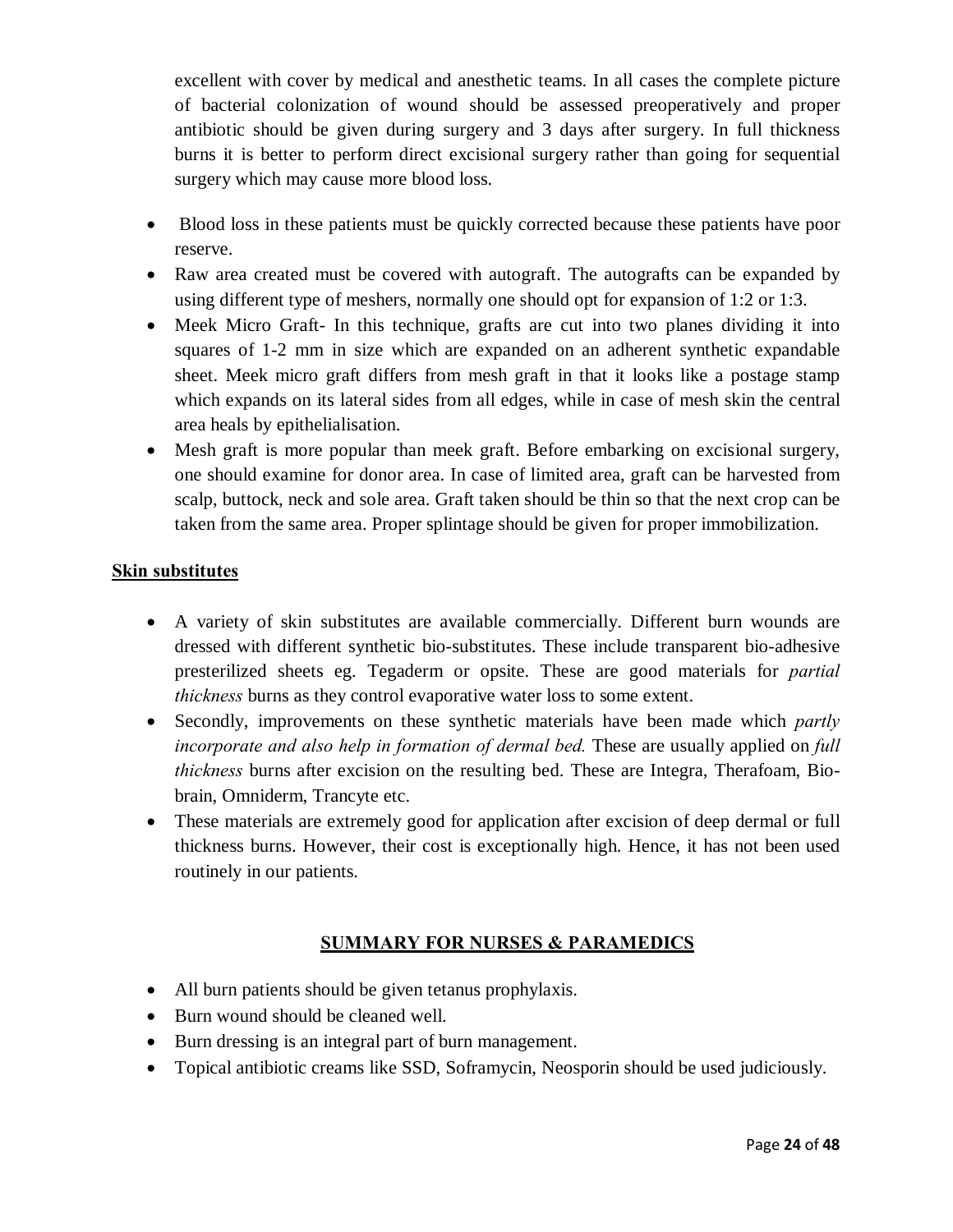- · Ideally burn dressings should be changed every day; sometimes earlier when they are soaked, contaminated or too tight causing pain.
- · Biological dressings should be reserved for superficial burns especially in small children.
- Best dressing over burn wound is skin. All deep dermal wounds should be aimed for subsequent excision & grafting for definitive closure.
- For full thickness burns, sequential excision  $\&$  grafting should be considered.
- · All excision surgeries should be well planned. Patient should be adequately resuscitated, all parameters should be normal & blood should be arranged in addition to expert surgical & anaesthesia facilities.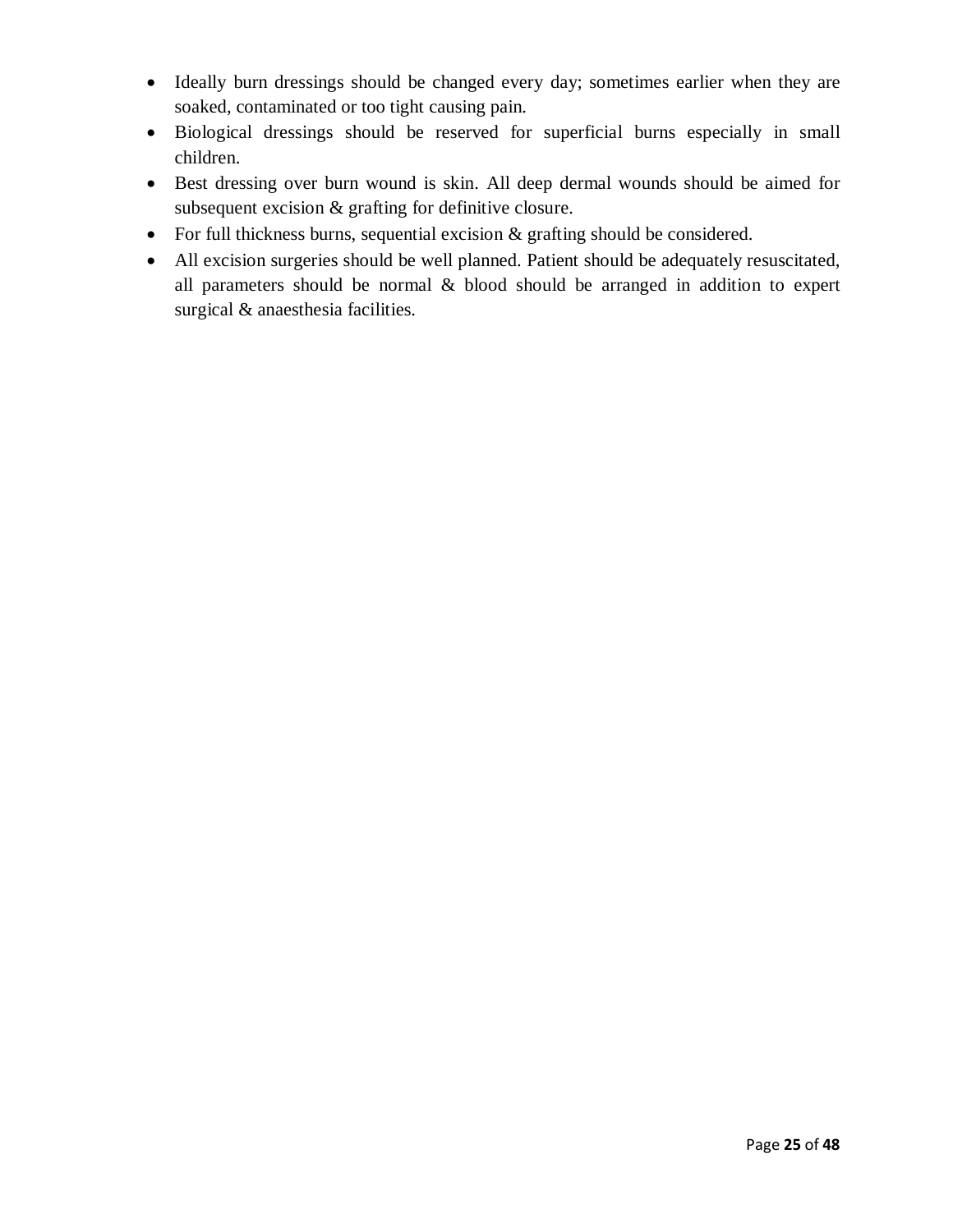### **8. INFECTION CONTROL IN BURN PATIENTS**

#### *Role of prophylactic antibiotics:*

All the burn wounds are sterile up to 24 hrs so there is no need for antibiotic in first 24 hrs. Prophylactic use of antibiotics normally should be avoided as it has not been found to reduce chances of infection. All the procedures like catheterization, IV Line and Ryle $\alpha$  tube should be done with no-touch technique.

Whenever a patient presents with Burns, his/her tetanus immunization status should be known. When this is not available, Injection tetanus toxoid  $\&$  tetanus immunoglobulin should be given for passive immunity.

Hand-washing is a vital step in preventing burn infection. The caregivers should always wash hands before & after touching any Burn patient. Also the use of disposable sterile gloves before performing any intervention on the patient including dressings, cannulation etc. is always advocated.

#### Proper Hand-washing Technique

- A drop of liquid soap from dispenser should be taken on palm & both hands should be cleaned for minimum 30-60 seconds.
- Cleaning should be done over palm, dorsum, between fingers & thumb. Wrist should be cleaned as well.
- After seeing each patient, medical personnel should wash his hands or use chlorhexidine scrub.

#### *Antibiotic therapy:*

Units where patient are treated, must have their own antibiogram and sensitivity patterns whenever antibiotics are to be started fearing invasive sepsis.

Antibiotic should cover the entire bacterial flora found on patient to wound surface. If that is not available, antibiotics are required to cover both gram ove and gram  $+ve$  bacterias. In some long standing cases fungal cover may also be required.

It is not uncommon to see the patients kept nil orally with  $H_2$  blocker given intravenously. This process enhances the translocation of bacteria from gut and creates a situation of invasive sepsis.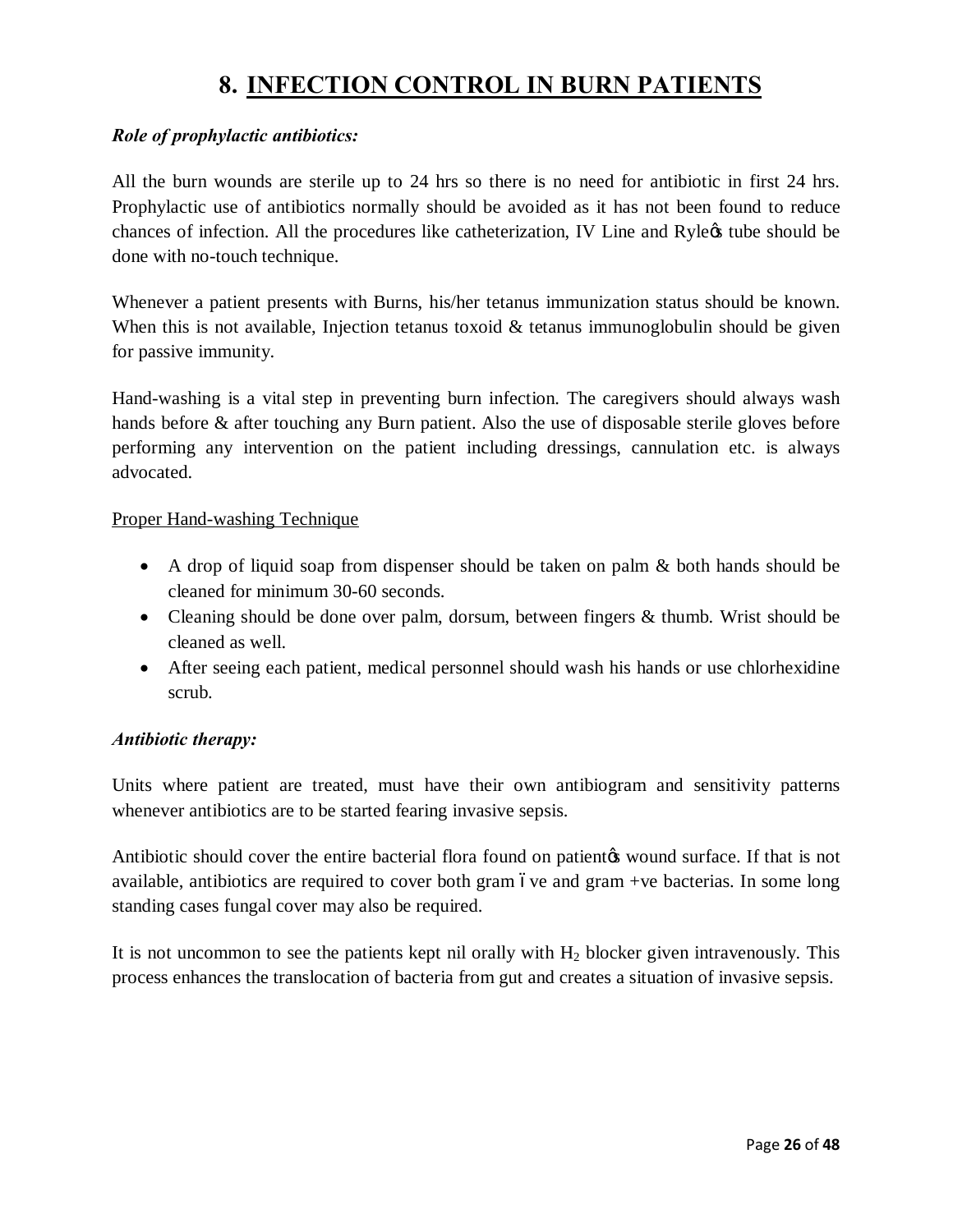#### **SUMMARY FOR NURSES & PARAMEDICS**

- · Infection control is of utmost importance in burns.
- · All burn wounds are sterile initially therefore all aseptic precautions should be followed in order to prevent cross infection from caregivers.
- Early closure of burn wounds either by serial dressings or by excision & grafting is the definitive goal of treatment.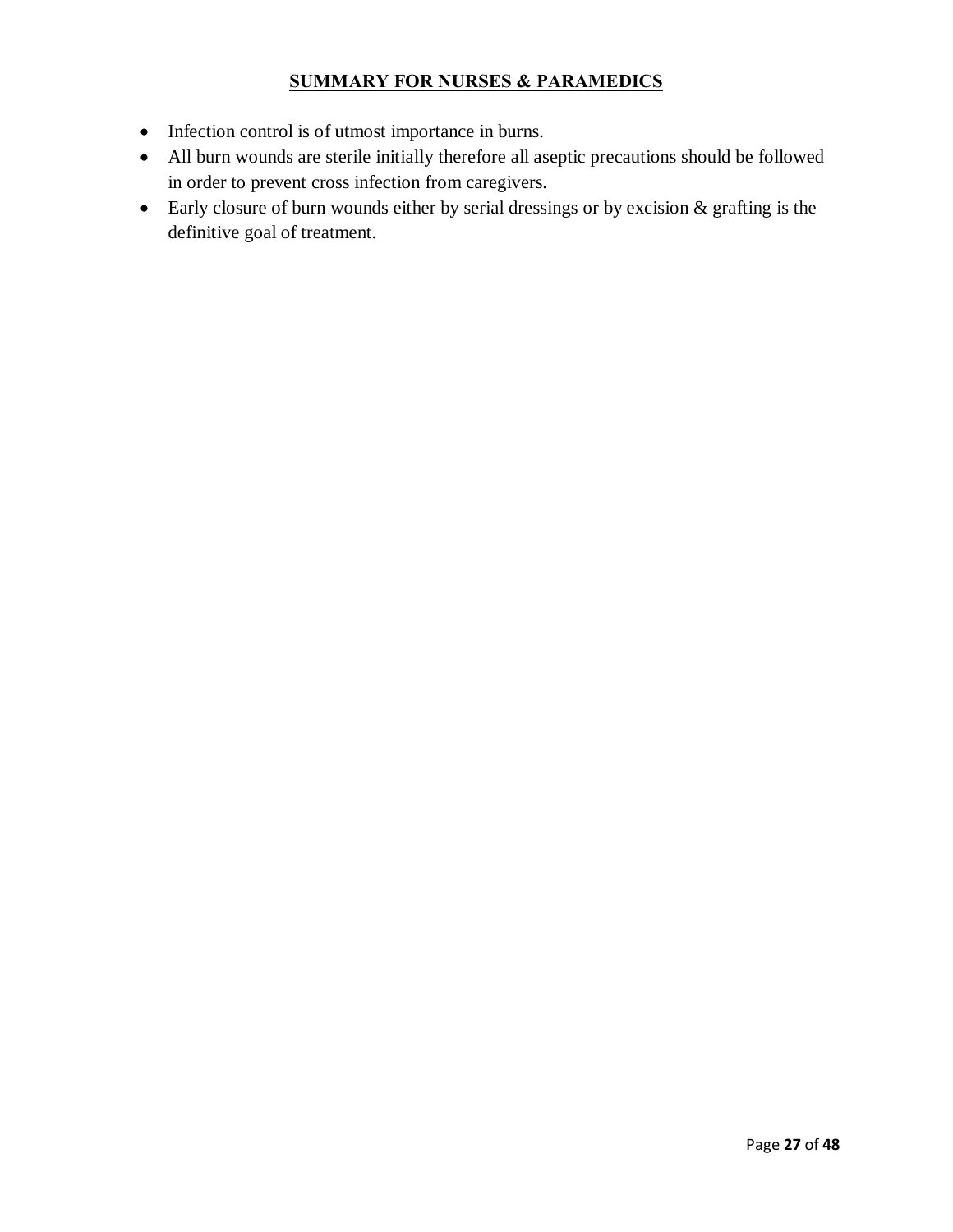### **9. BURNS OF SPECIAL SITES**

Some areas of body require special mention as management of burns in these areas is a different and formation of these area may completely devastate patient ife.

#### **Burns of face**

Face is the most important part of the body. Facial skin has got large papillary dermis with minimum amount of reticular dermis and is rich in vascularity. This area has tendency of rapid healing with quick deformation of face. Majority of burns of face are managed by exposure method & an expectant policy.

Cheeks, lips & forehead burns may undergo hypertrophic, atrophic & depigmented scarring following burns. However if timely seen, diagnosed and splinted much of deformation can be prevented. Areas to be watched are lips and nasolabial folds, where one should not hesitate to quickly shave of these areas and provide full thickness skin graft so that contracting bands are minimized. Proper face mask with lateral pull from circumoral area markedly reduces deformity in this area.

Practical tips: Open dressing, repeated cleaning, local antibiotic ointment application, early pressure garment, chin strap, face mask application.

#### **Burns of eyelid**

Eyelid is an important structure which preserves the cornea and eye. If eyelid burns are full thickness in nature and these burns are a part of extensive burns to the rest of the body, one should be ready to perform tarsorraphy to preserve the cornea. Our experience shows that in case of extensive burns of other parts of body one often forgets about this area and ends up with exposed cornea and subsequent perforation.

The common post burn sequelae of the eyelids are ectropion, loss of eyelid and symblepheron; ectropion being the commonest. An eyelid ectropion can lead to exposure keratitis, corneal ulceration and ultimately loss of vision.

Till skin graft can be done over raw area, cornea is protected by ointment, pad and bandage. One should visit this area again when the patient to condition improves. Skin graft is applied over the corrected defect. This delayed method saves both the patient and his eyes. Always overcorrection of the ectropion should be done preferably of one eyelid only.

Symblepheron occurs commonly after acid burns. In such cases one should evaluate whether the eye has vision or not. These cases have variable degrees of conjunctival loss which makes reconstruction very complicated.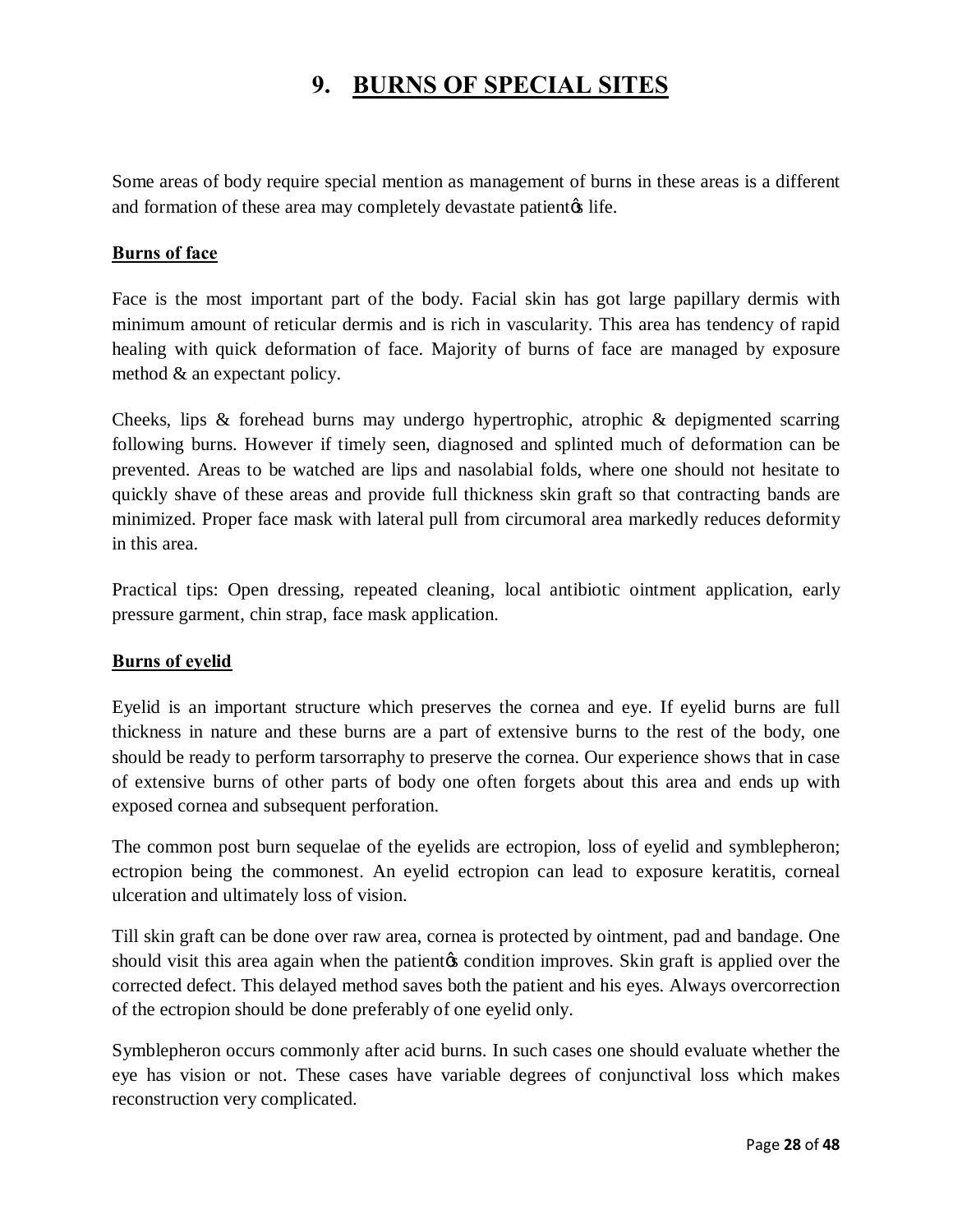#### **Ear burns**

External ear has a special position and particularly prone to thermal injury. Lack of subcutaneous tissue & thin overlying skin closely adherent to cartilage further worsen the damage. Ear cartilages survive by plasmatic imbibitions from either side. Burn edema separates the skin from cartilage leading to devascularization of cartilage.

Some of the post burn injuries of ear are:

- Ear abscess
- Scarring of pinna
- Adhesion of ear to scalp
- · Loss of helical rim
- Loss of upper or lower half of pinna
- · Loss of entire pinna

In case of partial thickness burns, ear should be cleaned  $\&$  all contours are filled up with acriflavine wool and soft adaptive firm dressing is applied. Whenever full thickness burns are present, it is excised along with dead cartilage and rest of the area is treated as a case of partial thickness burn.

Whenever abscess occurs it should promptly be drained with compression dressing. Whenever minor deformities occur, simple release & skin grafting can be done. Reconstruction of pinna is a multi-staged procedure and should be embarked upon only if surrounding skin & soft tissues are spared.

Prosthetic ears can also be used in long term wherever patient is not a candidate for surgery. Many patients may be satisfied by masking the defect with a change in hairstyle.

#### **Perineal burn**

Perineal burns especially in children require special care. All these burns are treated by exposure methods. Patients are put in special bars so that abducted legs and thighs do not rub against scrotum or penis and buttocks are kept apart. All areas are cleaned and satisfactory position is maintained. SSD cream is used as topical agent. Usually stool and urine do not create much problem in wound healing. These areas rarely require skin grafting.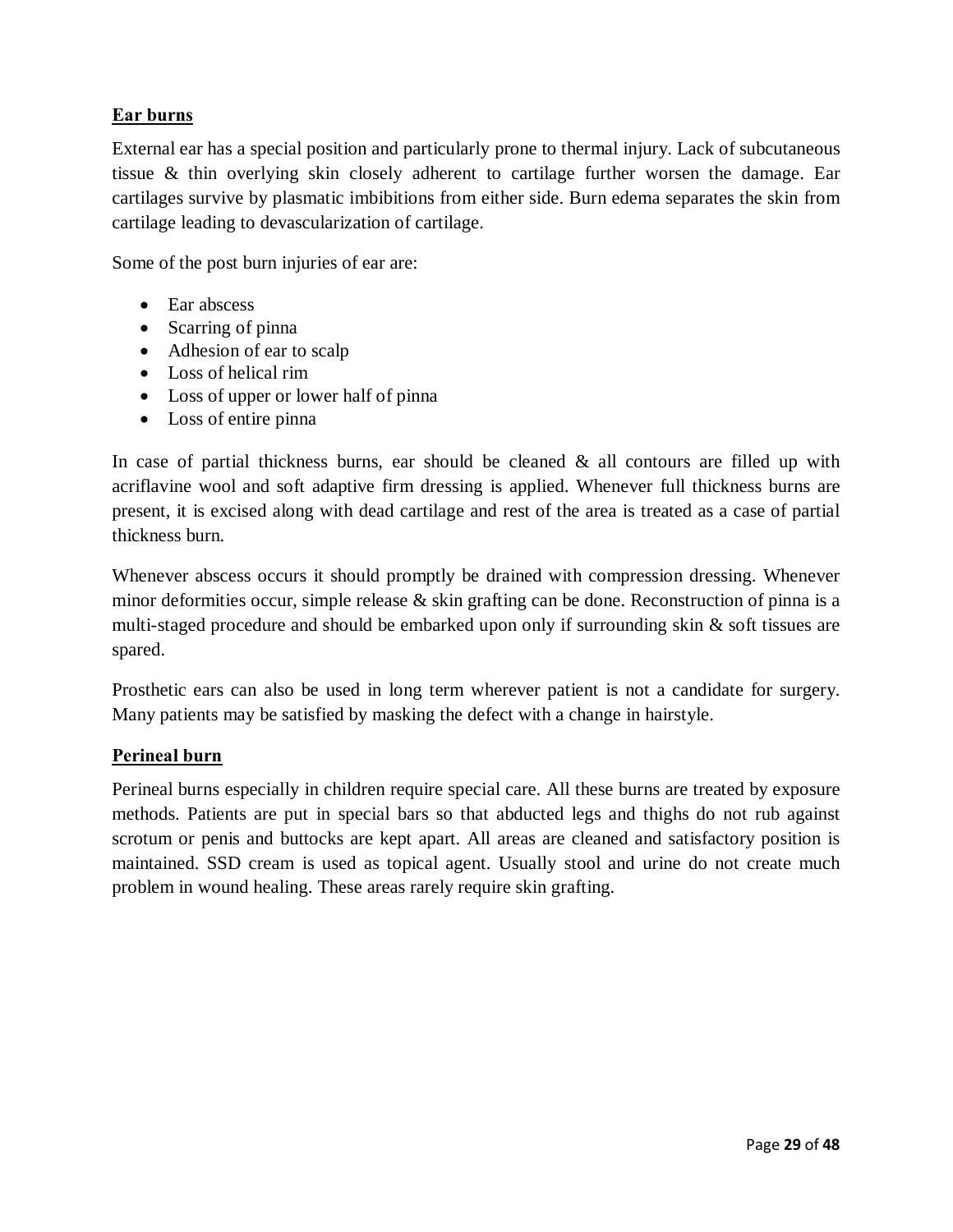# **10. BURNS OF SPECIAL TYPES**

#### **Electrical burns**

In India incidence of electrical burns is rising at a high rate. In year 1993 electrical burns formed 3% of all admissions in burns unit. In the year 2000 it rose up to 12%.

Electrical burns are of two types- a) domestic type/low tension burn and (b)from transmission cables where current is greater than 1000 volts these are called high tension electric burns. Damage from electrical current is proportional to the current flow into the human body. More the voltage, more the current & more is the damage.

Current flows through the fluid medium that is through blood vessels and muscles. Nerves are supposed to be good conductors  $\&$  they get burnt out immediately from high voltage of current. On the contrary, dry skin & bone are poor conductors. The severity of proximal tissue damage decreases as distance from the contact site increases.

It is commonly believed that damage from electrical current is progressive in nature and therefore any definitive surgery is not indicated in acute stage. The contrary view is that there is no progressive damage from electrical current. The late effects seen are because of the secondary effects from already damaged structures. Early intervention in electrical burns may prevent secondary damage. Therefore all electrical burns should be thoroughly examined about their cardiac status, neurological status and limb vascularity from direct damage due to the electrical current.

Cardiac arrhythmias and tetanic muscle spasms are more readily produced by alternating current. Alternating current is the mainstay of electricity in common households.

Majority of people die from muscle damage. Myoglobin released from damaged muscle is highly toxic and also a cardiac depressant. All these dead areas should be quickly excised and wherever possible, decompression should be performed by fasciotomy. Involved major vessel should be ligated proximal to the site of injury.

Development of compartment syndrome should also be recognized early. By decompression of fascia, further compression of venous system is avoided and further progress of damage is minimised.

Most patients with significant electrical injury have large fluid requirements. It is very important to give enough intravenous fluid to help maintain at least 2-5 ml/kg/hr of urine output. Higher output is necessary to clear the pigment from the circulation.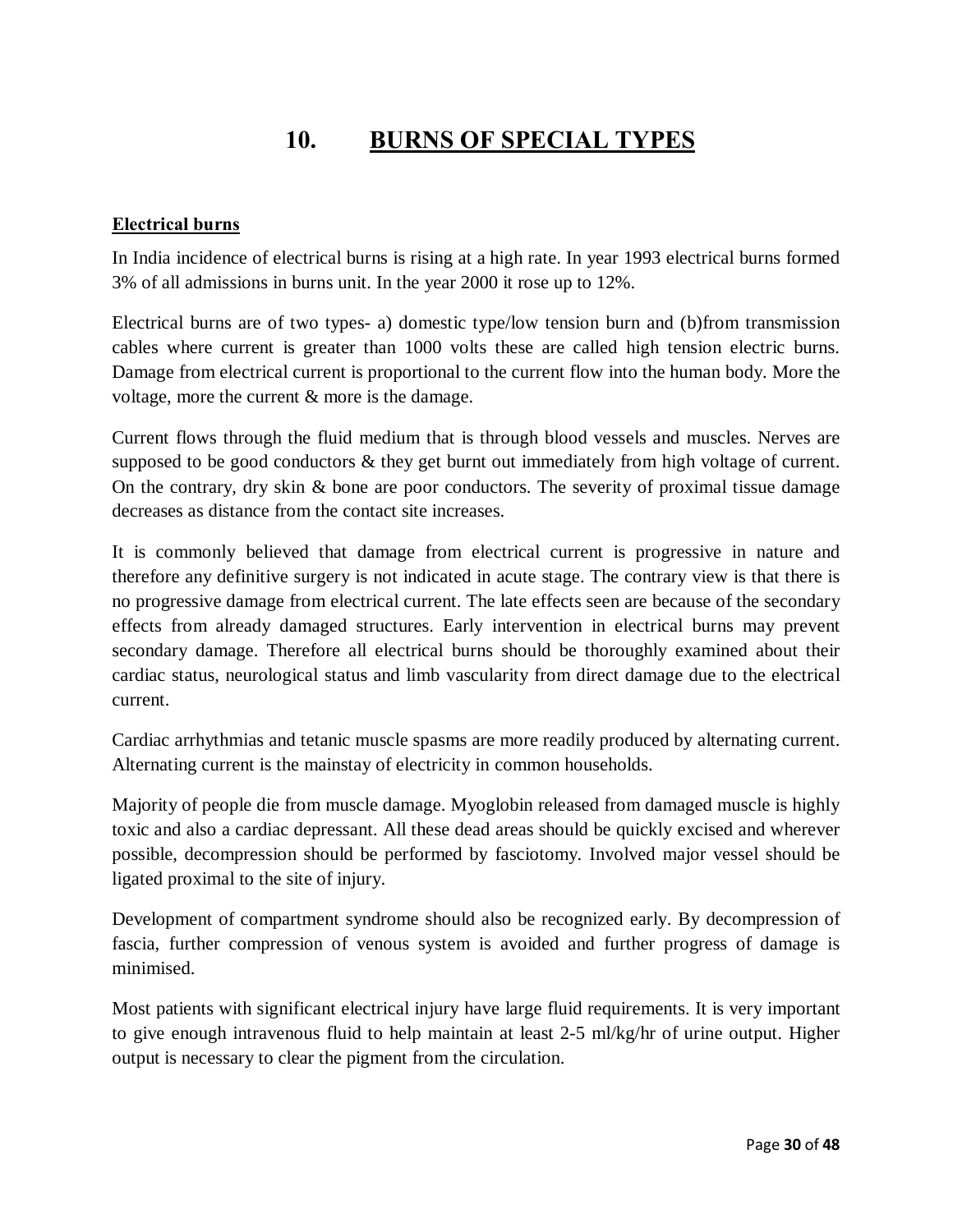If myoglobin or free hemoglobin is present in urine, the urine output should be maintained at twice the desired volume. To prevent myoglobin precipitation in renal tubules, Sodium bicarbonate infusion at 12.5gm i.v. bolus followed by 12.5gm/hr i.v. until urine is clear of pigments.

Electrical burns are often associated with limb loss and amputations may also be required whenever indicated.

#### **Chemical burns**

Chemical burns amount to 0.3% of all burns unit admission. Acids as well as alkalis can cause chemical burns.

Acids lead to protein de-naturation of cell wall protein and this prevents further absorption reducing further risk of systemic damage. Alkalis come in contact with lipid moiety of cell wall protein leading to saponification and destruction of lysosomes with release of lysosomal enzymes causing cell damage. Therefore damage in case of alkali is perpetuating and may have late systemic effects.

Worst chemical burns are homicidal in nature where acid is thrown on face of the victim. These should be taken very seriously, eye should be washed thoroughly and tension in eyeball is reduced by giving Acetazolamide (Diamox). Thus perforation of cornea and loss of the eye is avoided. Whenever possible these burns should be primarily excised and grafted.

In case of chemical burns of any nature, one should rush to shower quickly to dilute the chemical and to wash it away with a jet of water if available.

*No attempt should be made to neutralize by antidote, as neutralization leads to further damage to structure from the heat generated from chemical reaction.*

#### **TAR BURNS**

Hot coal tar burns are seen quite commonly in labourers paving the roads. Tar has thermoplastic properties and it liquefies when heated. It becomes solid when applied to skin as the temperature cools. It is difficult to remove manually and may remove underlying viable skin.

Household materials like ghee and butter have been found to be useful for separating the tar from skin. Apart from them, Neosporin ointment when applied liberally helps in dissolving tar adherent to skin.

#### **BURNS IN PREGNANCY**

Women in the child bearing age group (18-45 years) constitute a substantial proportion of burned patients in our country. Thermal injury sustained during pregnancy presents special management problems. Prognosis of burns in pregnancy is poor & pregnancy may terminate spontaneously prior to death of the patient. A large majority of pregnant burned patients who survive can go on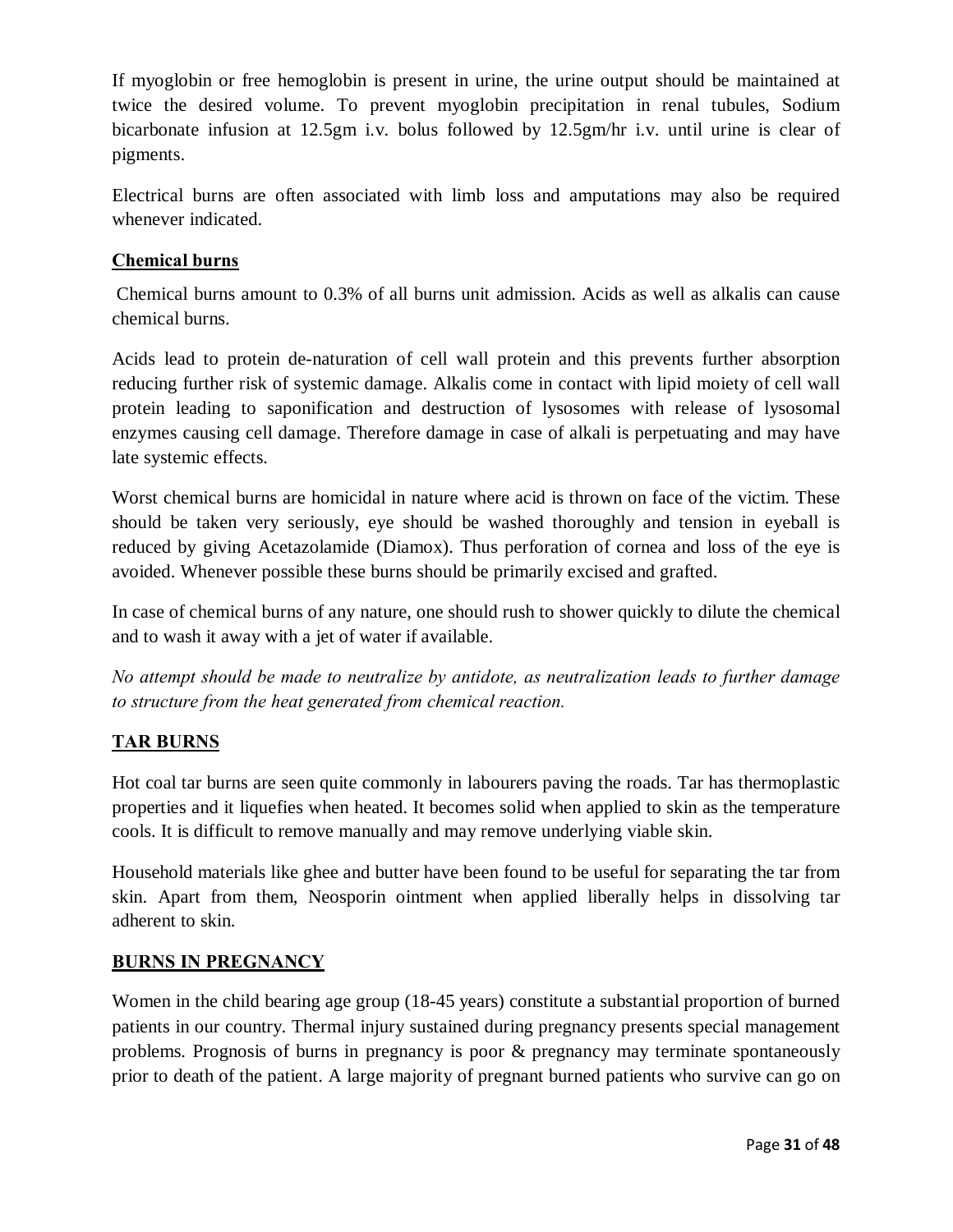to full term delivery. Several complications encountered in the management of pregnant burned patients which are detrimental to the foetus are:

- Hypotension & Hypovolemia
- Hypoxia
- · Septicemia
- Dilutional hyponatremia
- Drug induced problems

Pregnancy must be confirmed. Ultrasound is the most widely accepted modality to monitor fetal parameters during pregnancy.

Measuring urine output is again the single most essential parameter to judge adequacy of resuscitation. Because of the physiological anemia of pregnancy, the normal hemoglobin values are  $11-12g$  /dl, the need for blood transfusion is also decided by taking these parameters into consideration.

In first trimester of gestation, fetal death rate is high and it does not appear to be directly related to the extent of burns. Fetal survival is better in the second trimester. In the third trimester, it is the gestational age which is the important determining factor in fetal survival.

Healed burn scars on abdomen are of no consequence in a subsequent pregnancy. Abdominal enlargement in pregnancy is very gradual and the scars also stretch under the influence of maternal hormones.

#### **Breast burns:**

Burns of breast in childhood may cause scars which may compress, distort or displace the breast tissue. This may require surgical release  $\&$  correction. Such breasts may get engorged and lead to discomfort following delivery. There is no technique which can restore lactation in such breasts.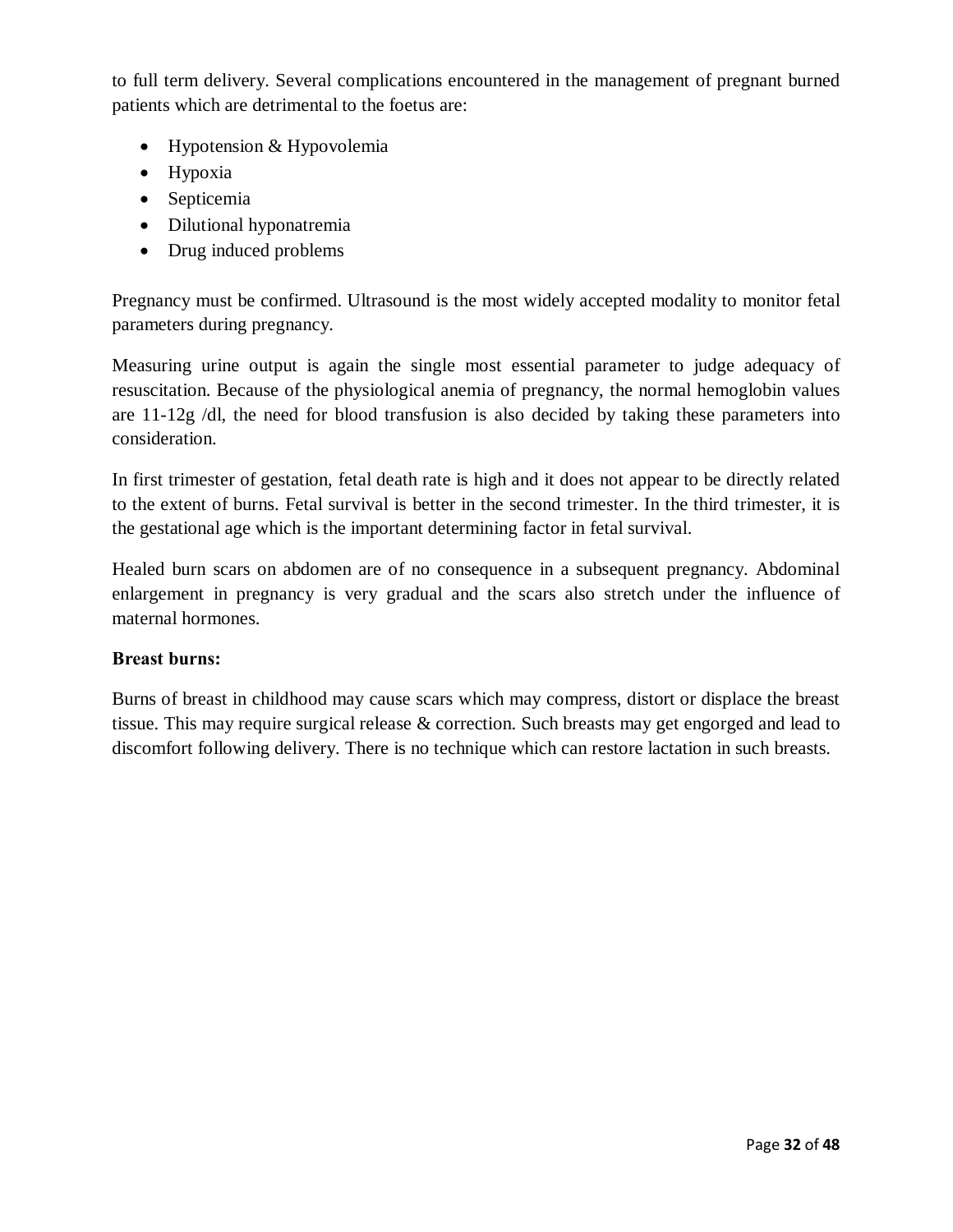# **11. Nutrition in Burns**

Aggressive nutritional support is recommended following burn injury. All patients with burns should start oral feeds as soon as possible after initial. Oral fluids given should be  $1/4<sup>th</sup>$  of daily normal requirement and this should be slowly increased to normal daily requirement which should include extra water loss from burn surface.

All burn patients after 24-48 hrs should start on oral hyper-alimentation. Many formulae are available for protein and caloric requirement of the patients.

|          | Calorie      | Protein                                                        |
|----------|--------------|----------------------------------------------------------------|
| Adult    |              | 20Kcal X Body wt.(kg) +70 Kcal X   1gm X body wt.(kg) + 3 gm X |
|          | % TBSA burns | %TBSA burns                                                    |
| Children |              | 60Kcal X Body wt.(kg) +35 Kcal X   3gm X body wt.(kg) + 1 gm X |
|          | % TBSA burns | %TBSA burns                                                    |

#### **Table-5 Curreri formulae for calorie & protein requirement in burns**

This high requirement is difficult to maintain orally, therefore in initial phase balanced diet of high protein and high calories is given intravenously to supplement oral intake.

Protein should form 25% of energy requirement of burn patients. Glucose reduces the extent of hypermetabolic response and protein breakdown. Hence carbohydrate should form major part of the diet. It is recommended to give 50% of energy requirement as carbohydrate. Adults may be given 5 mg/kg/min and children 5-7 mg/kg/min. One of the recommendation is to give very little fat. In adults 4% and in children 2-3% of total energy requirement should be met with fat.

Each unit must be able to prepare diet formula depending upon local feeding habits. These formulae should be designed in consultation with a dietician. Whenever diet is prepared, one must see the proportion of carbohydrate and protein. One should see that the proteins are properly assimilated and they are used as building blocks not as a source of energy provider. Minimum of 100 calories are required for assimilation of 1 gm of nitrogen.

Patient should be regularly weighed and patient must not be allowed to lose weight for more than 5%. If patient loses 20% of its original weight, the outcome of such patient is unfavourable. Attention should be given to timely measurement of serum albumin and electrolytes. These parameters should be kept to near normal level. Burns patients tend to develop low immunity both humoral and cellular, therefore immuno-modulators are given to these patients. A good protein diet containing Glutamine, Arginine and other micronutrients like vitamins, iron,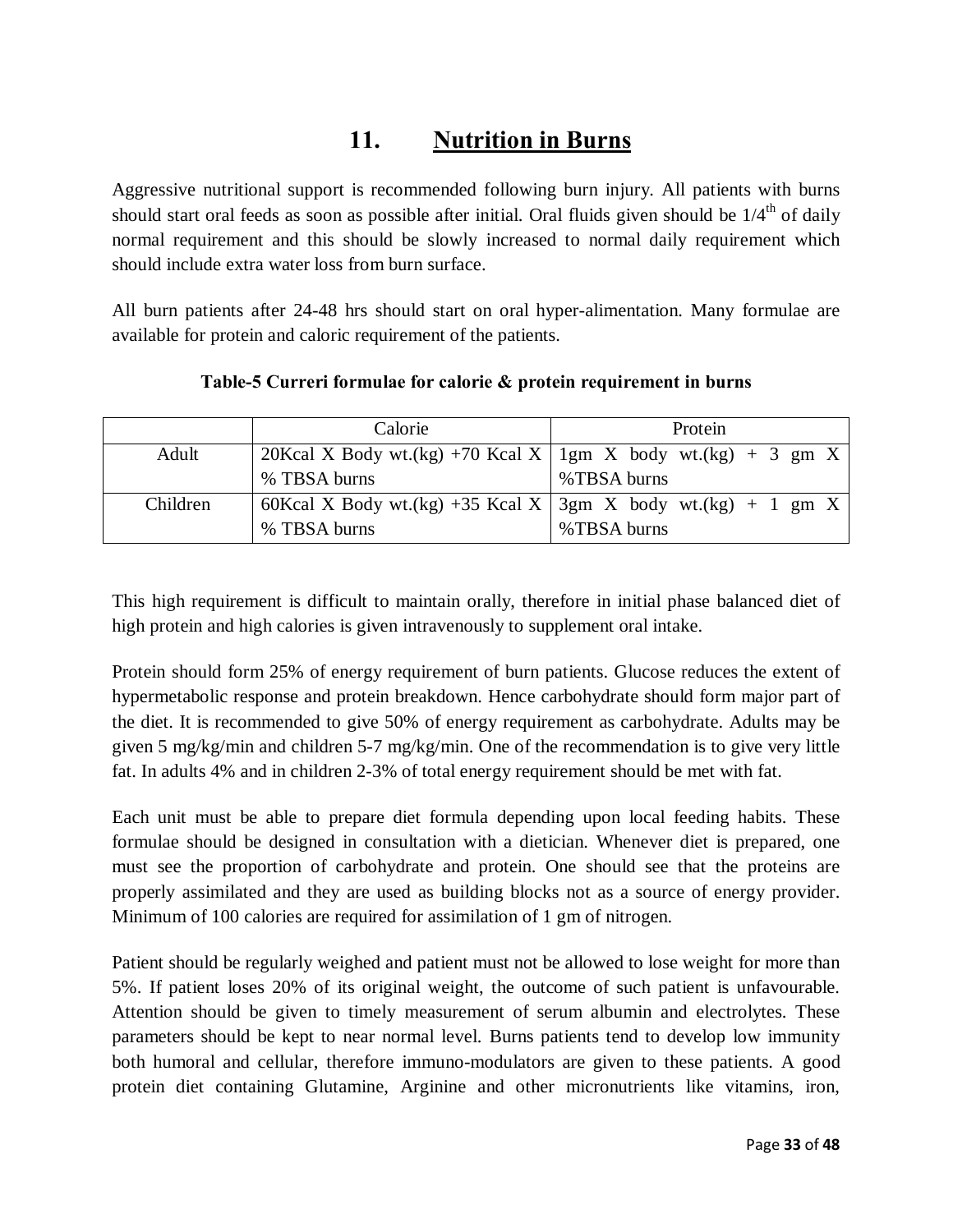calcium, zinc, selenium, copper & intravenous immunoglobulins especially IgG & IgM given to burn patients has shown to improve their survival. Early we are able to close burn wounds, the rapid is the recovery of immune and other systemic problems.

#### **SUMMARY FOR NURSES & PARAMEDICS**

- · Apart from IV fluids, oral resuscitation should be started in form of early enteral feeds wherever permissible, to prevent endotoxemia.
- · Patients taking orally should be provided with adequate calories & proteins as per their increased requirements due to burns.
- Feeding regime should be individualized for the patient.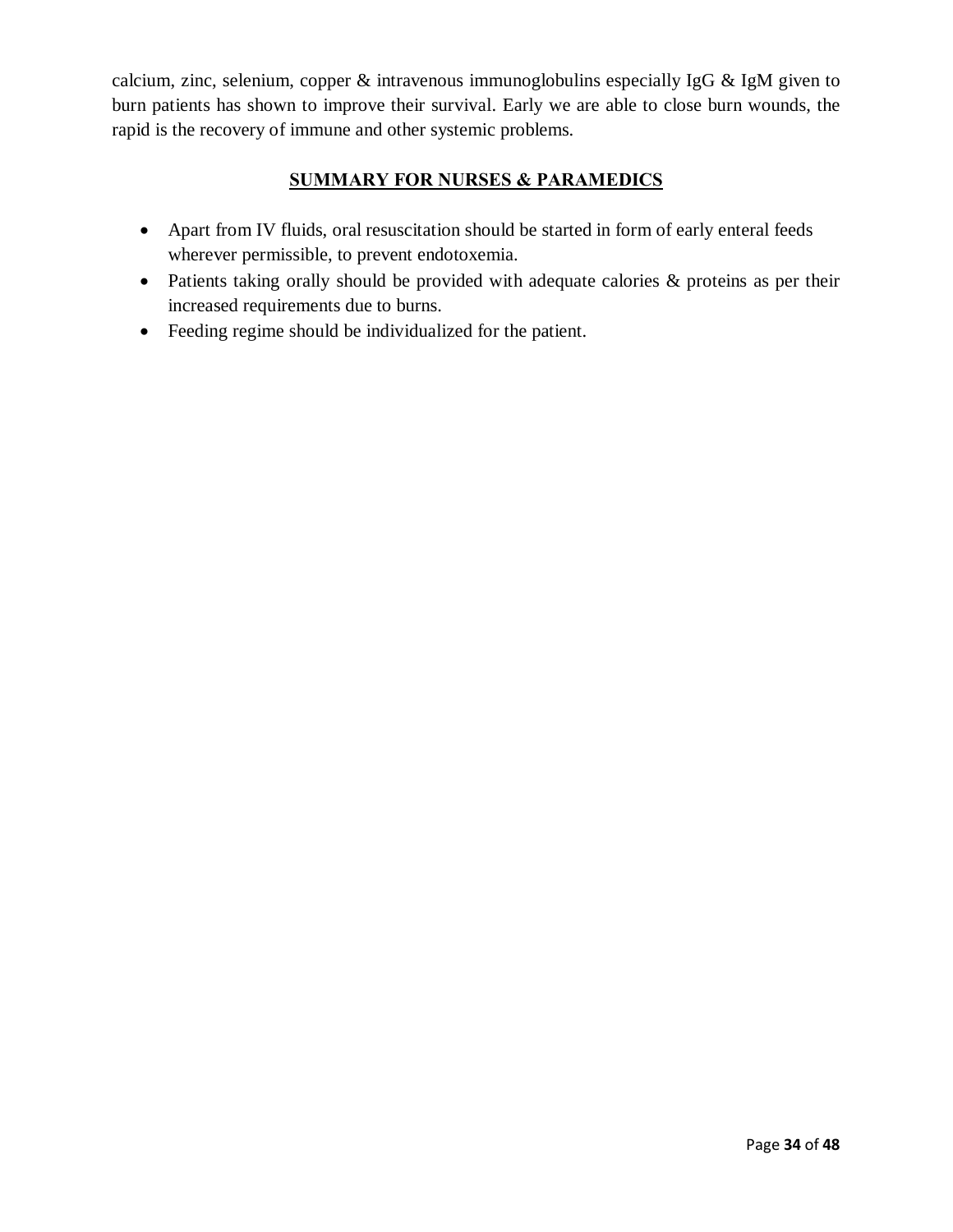# **12. PREVENTION OF DEFORMITIES & CONTRACTURES**

Following are the causes of post burn deformities and contractures:

- 1. Loss of organ or tissue due to very deep burn.
- 2. Loss of special organs like nose, ear, eye, eyelids, hands, feet, external genitalia etc.
- 3. Limbs are amputated due to vascular compromise, more common in electrical burn.
- 4. Delay in resurfacing of the raw area.
- 5. Use of very thin split skin graft.
- 6. Lack of use of Postoperative pressure garment and appropriate splints.
- 7. Recurrent ulceration in the area of burn.
- 8. Lack of physiotherapy and occupational therapy.
- 9. Involvement of the muscles, tendons and joints.

Prevention of deformities and contracture is an integral part of burn management. All burn patients receive active physiotherapy of all major joints and these joints should be kept in optimum positioning of function i.e. neck should be placed in slight extension without lateral rotation and in alignment with the thorax; axilla should be kept at 90 degree abduction, shoulder in 10 degree flexion and neutral rotation; elbow should be kept in extension and mid prone position, wrist at dorsiflexion, MCP AT 90 degree flexion, IP joint at neutral and thumb at abducted extended and opposed position.

The moment all areas are healed, they should be lubricated and proper physiotherapy and splintage given to avoid contracture formation. Compression garment and silicone gel sheet are provided to avoid scar hypertrophy and contracture formation resulting in deformity of limb and joint.

#### **Prevention of complication and rehabilitation of burn victims**

Majority of complications of burn areas arise due to the inability to foresee the problems at early stages. Majority of contractures can be prevented if they are given splintage and physiotherapy. Gross deformation of hands and knees are because of not using splints. These contractures would require surgical correction in order to restore optimum position. Use of compression garment helps in reducing hypertrophy.They increase local oxygen demand and thus prevent itching and hypertrophy.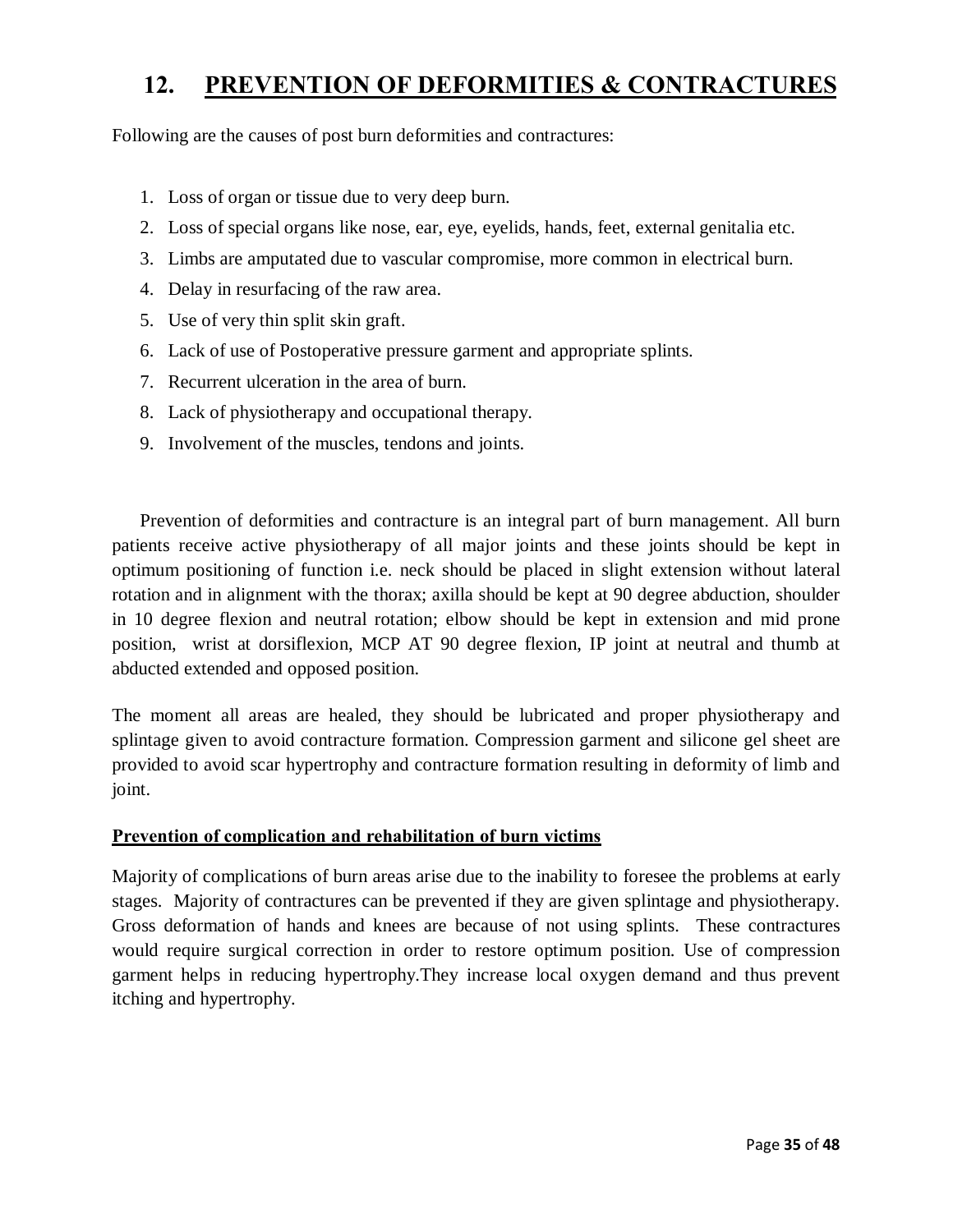#### **Prevention of hypertrophy and itching**

Exact cause of hypertrophy and itching is not well known. However, it is found that it is because of the histamine release and increased oxygen demand. Frequent massage of burn scar with a non scented lubricant like coconut oil, often helps in preventing hypertrophy. Use of compression garment and sometimes excision and grafting followed by compression therapy helps in reducing hypertrophy and itching. Topical application of silicone gel or silicone gel sheet is helpful. Local injection of Triamcinolone helps in quick resolution of hypertrophy.

#### **SUMMARY FOR NURSES & PARAMEDICS**

- 1. Recognise the causes of secondary deformities.
- 2. Prevent the deformities by appropriate postoperative management.
- 3. Postoperatively lubrication, massage and pressure garments are essential to prevent or minimise the deformities.
- 4. Appropriate surgical management of the post burn sequelae is possible.
- 5. Similar rehabilitation regime is followed after surgery for post burn deformities.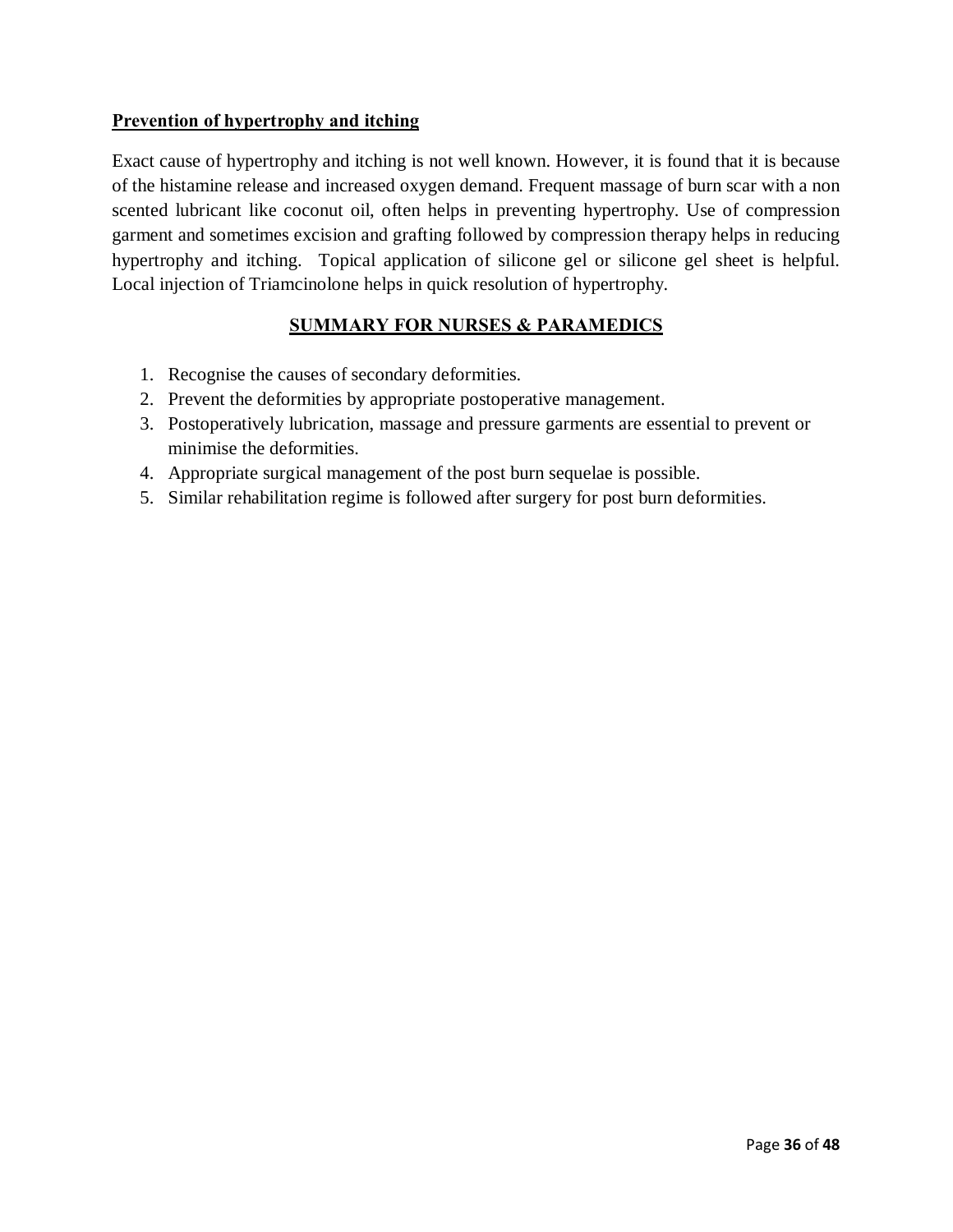### **13. MANAGEMENT OF BURN DEFORMITIES**

When primary management of burn is compromised, there is very high risk of development of deformities. Following deformities may occur as sequelae to burn:

- 1) Post burn unsightly, hypopigmented, hyperpigmented and hypertrophic scars.
- 2) Post burn contractures.
- 3) Fixed flexion deformities.
- 4) Loss of limb and organs.
- 5) Heterotrophic ossification.
- 6) Facial deformities.
- 7) Hand and feet deformities.
- 8) Post burn alopecia and
- 9) Many more.

Of all these deformities, the commonest is the hand deformities and thereafter face  $\&$ neck. Once the deformities develop, they need to be managed timely and appropriately. Many factors are considered for management of the deformities. Age, sex, occupation, area of deformity, duration since wound healing etc decide the time and type of surgical management. Most of these deformities are disabling for the patient as well as matter of great concern for all the family members. Hence these should be managed on priority basis as and when it is fit for surgical intervention.

For loss of the organs appropriate reconstruction can be carried out. Most of the deformities are correctable to a large extent. But the burn scar is difficult to get rid of. One needs to discuss with the patient and his/her family members while managing the secondary deformities based on their choice as well as on the technical priorities. For example if severe contracture of neck is associated with contracture of axilla, technically the neck contracture gets priority even if patient wants correction of axillary deformity for the anaesthetic safety of the patient.

Along with surgical management of the deformity burn care givers should assess the psycho-social problems of the patient and appropriate treatment and psychological support should be provided.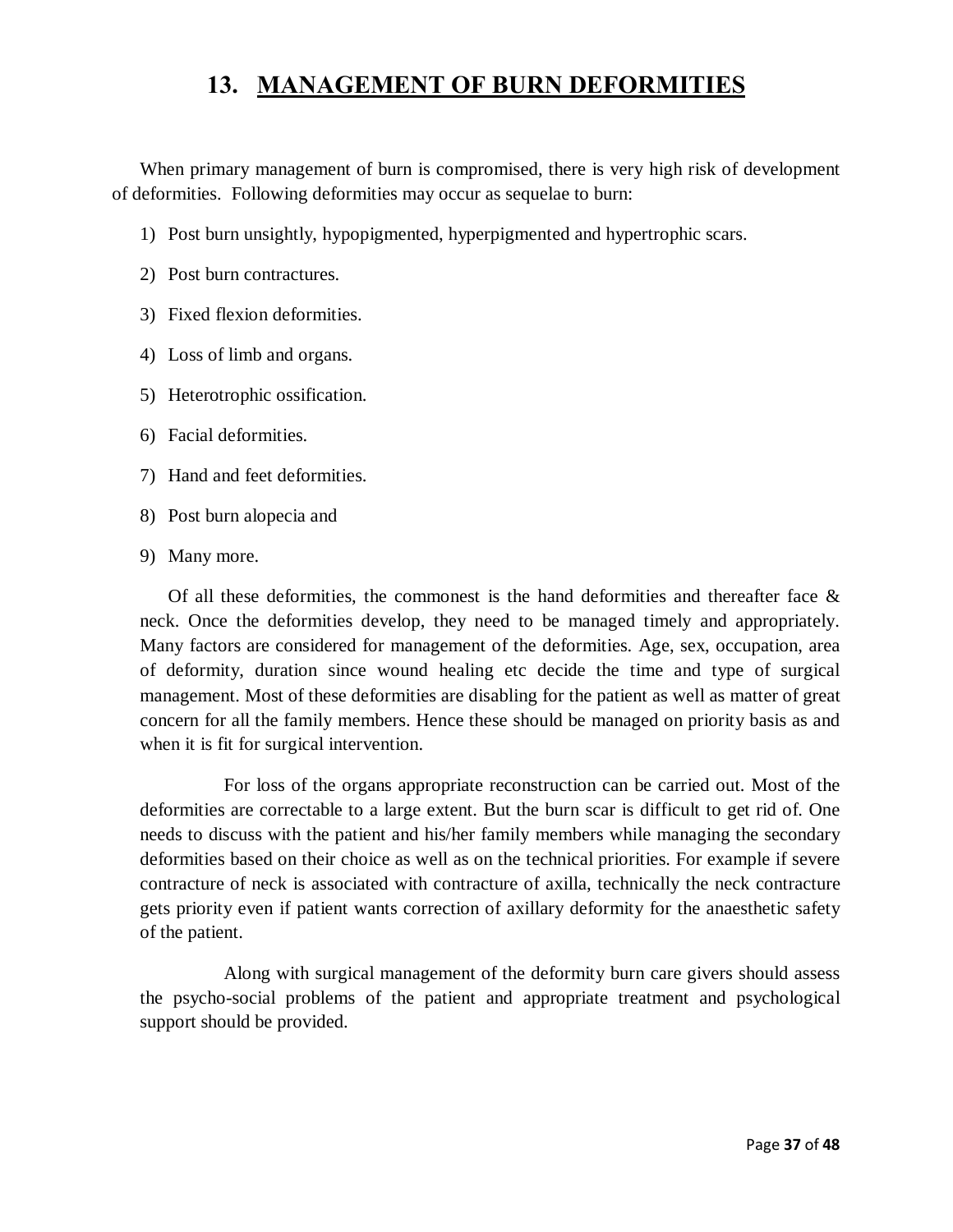#### **SUMMARY FOR NURSES & PARAMEDICS**

- 1. There are many causes for occurrence of post burn defect and deformities.
- 2. Some of the deformities are preventable with appropriate post burn care.
- 3. Timely reconstruction of lost organ is desired.
- 4. Post burn deformities can be surgically managed by judicious surgical treatment.
- 5. One should remember that once scar is always a scar. We can minimize the burn scar but it may not be possible to remove it completely.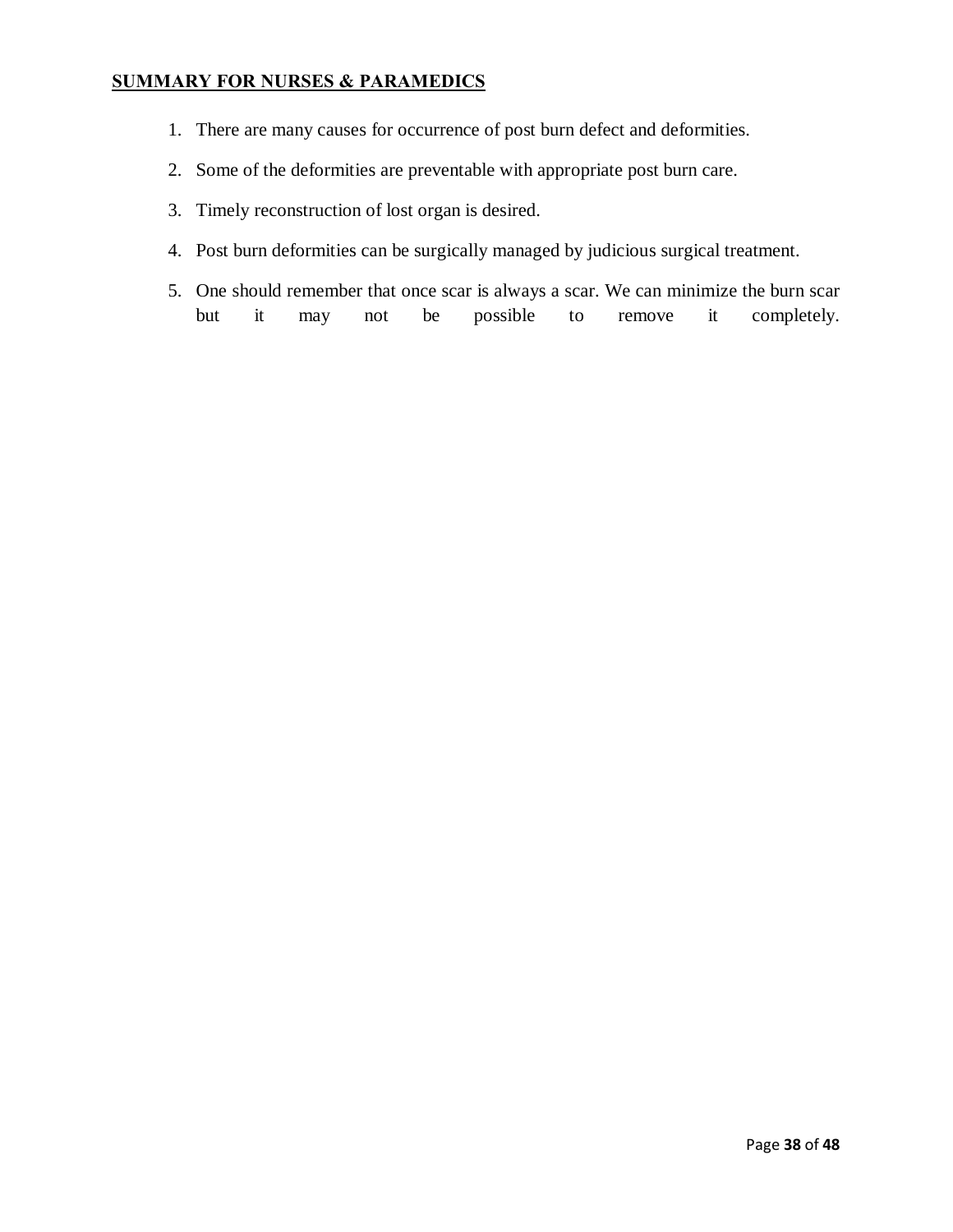### **14. TEN COMMANDMENTS OF BURN MANAGEMENT**

Acute burn care requires meticulous planning and attention to details. Often, small things escape attention and result in avoidable mortality and morbidity. Care of burn victim can be significantly improved if certain principles are adhered to. It has been proposed as "The Ten Commandments" of burn care. It is believed that these commandments will help and guide the young surgeon treating burns in far and remote corners of this vast continent.

#### **Ten commandments are:**

- 1. Maintain circulation and blood pressure (shock management)
- 2. Maintain airway
- 3. Increase body resistance
- 4. Avoid bacterial toxemia
- 5. Avoid auto-toxemia
- 6. Watch for renal complications and multiple organ dysfunctions
- 7. Maintain nutrition
- 8. Abide by principles of biomechanical physiotherapy and rehabilitation
- 9. Attend to psychological, emotional aspects and counseling
- 10. Analyze factors for reducing mortality.

Adherence to these principles and commandments can help us decrease the morbidity and mortality in this unfortunate set of patients. These commandments have been dealt with in details in earlier chapter as well as in a publication. (Ref: Gupta JL. Ten Commandments in Burn Management. Indian J Burns 2012;20:7-10)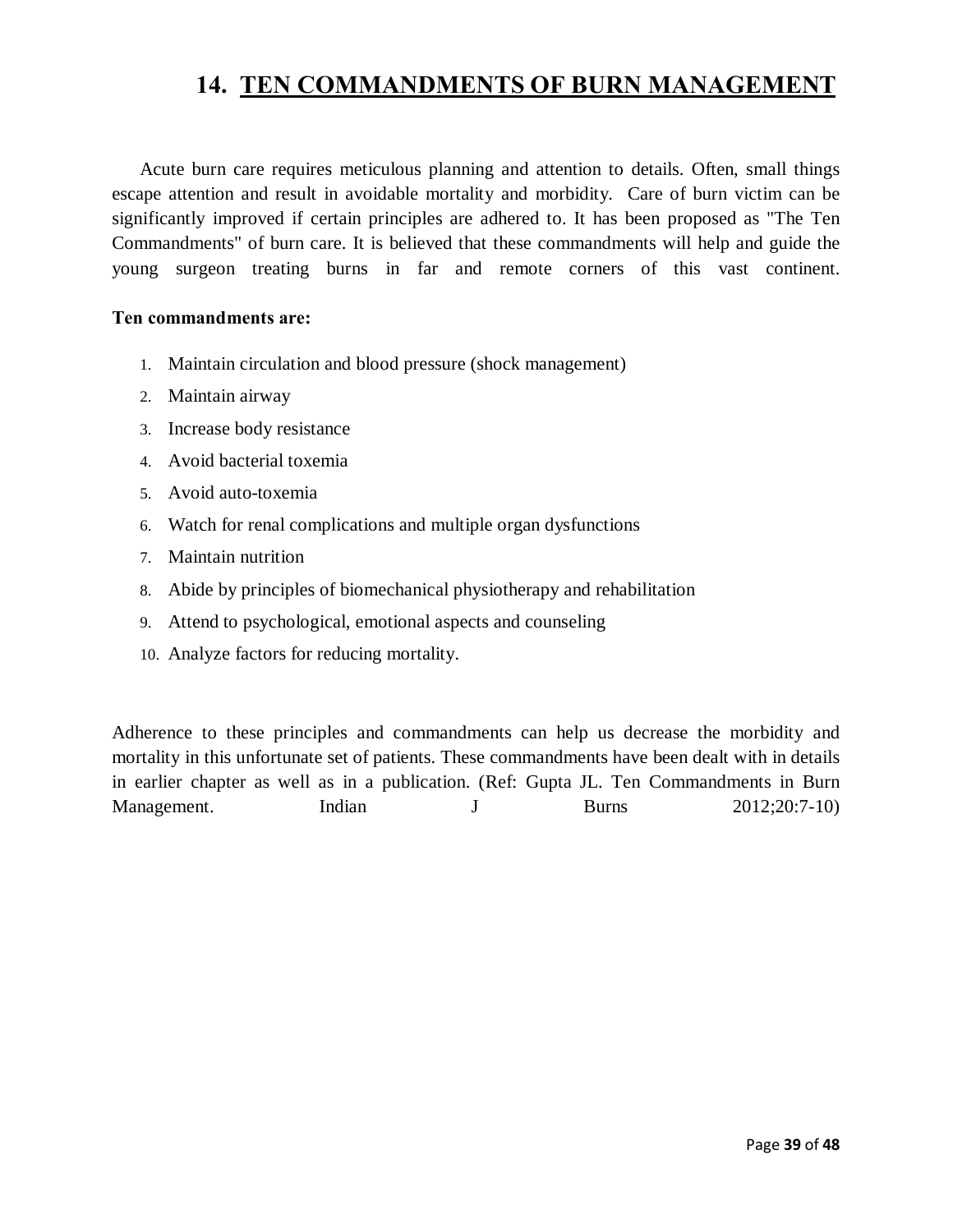# **15. A BRIEF PRACTICAL GUIDE TO MANAGEMENT OF BURN PATIENT**

#### **ON SITE MANAGEMENT**

- 1. If patient the clotion are on flames 6 ask him to stop, lie on the ground and roll to douse the flames or rescuer douses the flames with water or by wrapping with a blanket and removing the blanket as soon as the flames are put off.
- 2. Rescuer to check for ABC (airway, breathing and circulation) and deliver CPR accordingly.
- 3. Burned body part to be put under running water or immersed in a bucket of water for 10- 15 minutes or till burning pain subsides. Do not immerse whole body in water. Do not use ice or ice cold water.
- 4. Cover with a clean cloth and shift to nearest medical centre.
- 5. Do not apply any local agent on the wounds.
- 6. If patient has extensive burns and is conscious, may be given sugar and salt solution orally.
- 7. In case of electric burns 6 switch off the main electric supply.
- 8. In case of chemical burns 6 wash the affected area with running water continuously for 20 min and then shift to hospital.

#### **MANAGEMENT IN BURNS CASUALTY**

- 1. As soon as patient arrives, asses for ABC and CPR to be given accordingly.
- 2. Remove all clothes and assess patient for extent and depth of burn as per  $\delta$ Rule of nineö or Lund and Browder chart.
- 3. Weigh the patient.
- 4. Start wide bore I/V lines for infusing ringer lactate.
- 5. Remove all constricting objects like rings bangles etc.
- 6. Eschorotomy or fasciotomy to be done in circumferential burns.
- 7. Oxygen inhalation to be started if evidence of inhalation injury.
- 8. Dress the wounds with SSD or dressing material available.
- 9. Give Tetanus prophylaxis, preferably tetanus globulin.
- 10. Admit all major burns in the ICU.
- 11. Minor burns to be discharged with prescription of oral pain-killers and fluid intake and instructions for early return and follow up visits.
- 12. Maintain the records in detail.
- 13. Police information to be sent.
- 14. Medico legal formalities to be completed.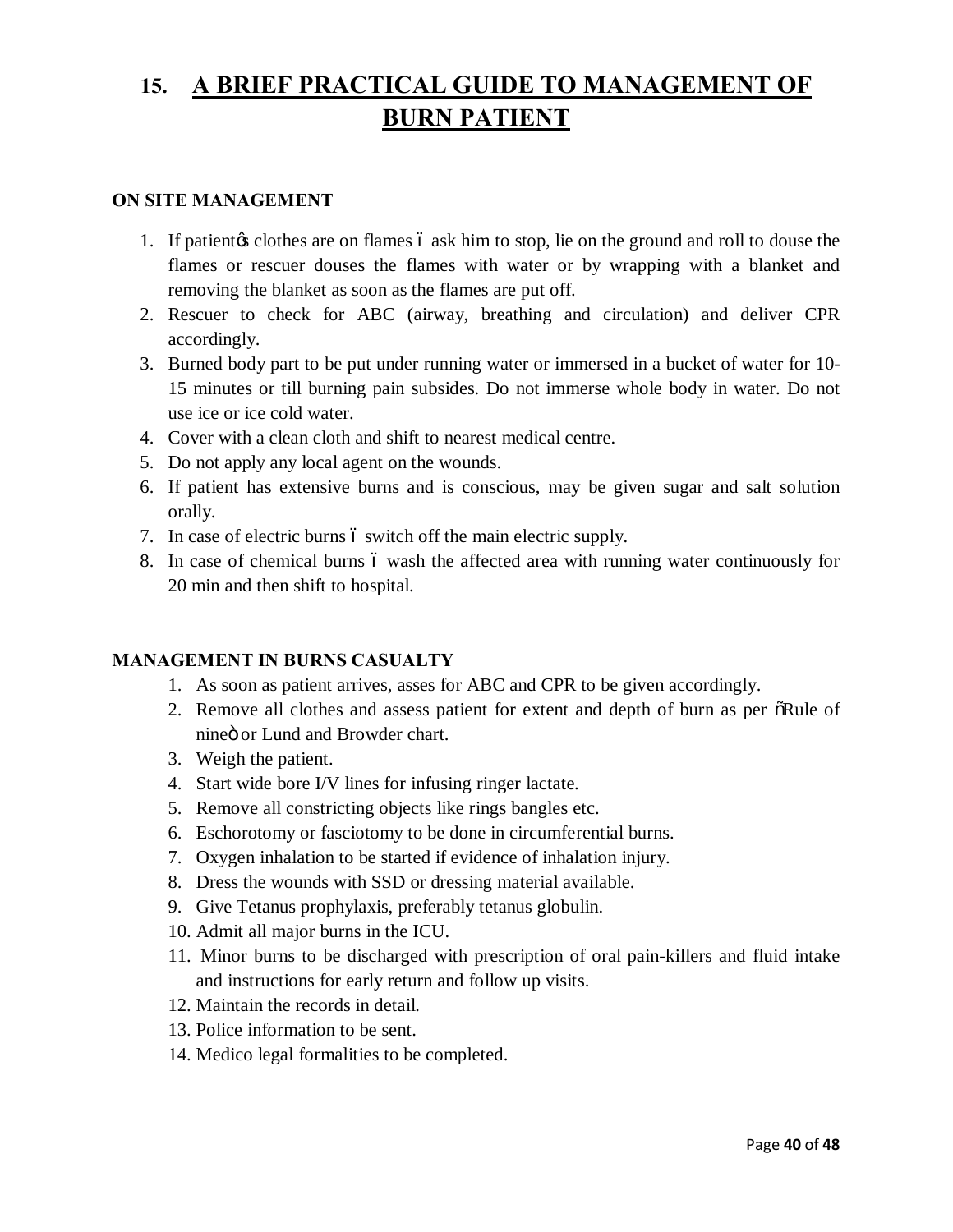#### **MANAGEMENT IN ICU**

- 1. I/ V fluids to be calculated and infused as per formula.
- 2. Monitor applied to measure vitals.
- 3. Assess airway for inhalation injury and intubate if required or give moist oxygen inhalation.
- 4. Catheterize the patient for monitoring urine output and aim at output of 0.5  $\dot{\text{o}}$  1 ml/kg/hr in adults and  $1\,$  6  $1.5 \,$  ml/kg /hr.
- 5. Assess extremities, neck and chest for circulation in case of circumferential full thickness thermal burns or electrical contact burns. To give escharotomy/ fasciotomy incisions as per requirements to improve circulation or respiration.
- 6. Arterial blood gas to be recorded in inhalation injury.
- 7. Nil orally till patient is out of shock, and then the patient can start oral sips only. Iincrease fluid and start semisolid diet after 24 to 48 hours once patient recovers from hypovolemic shock phase.
- 8. ECG monitoring for electric burns patient is essential.
- 9. If peripheral line not adequate put in a central line for fast fluid infusion and CVP monitoring.
- 10. Chest physiotherapy and extremity positioning and physiotherapy should be started from second day onwards.
- 11. Hemoglobin, hematocrit , Serum electrolytes , KFT and Blood sugar should be done daily or as per requirement.
- 12. I/ V fluids to be continued as per daily losses and requirements.
- 13. Monitor intake output chart.
- 14. Dressing to be done with 1 % SSD, collagen or silver dressings depending on availability and changed every 3 -5 days as per indication.
- 15. Tangential excision should be performed within 3 to 5 days for deep dermal burns or to continue conservative management if extensive burns.
- 16. Shift to HDU or step down ICU once patient to general condition and oral intake improve.
- 17. No antibiotics are needed during initial period.
- 18. Systemic antibiotic to be given based on symptoms, wound and blood culture sensitivity and ward antibiogram.
- 19. Oral or parenteral analgesics and sedation for pain management are prescribed as per requirement.

#### **MANAGEMENT IN HDU AND WARD**

- 1. Oral intake to be increased with high calorie and high protein diet. I/ V fluids to be supplemented as per intake / output chart.
- 2. Parenteral nutrition to be given based on oral intake.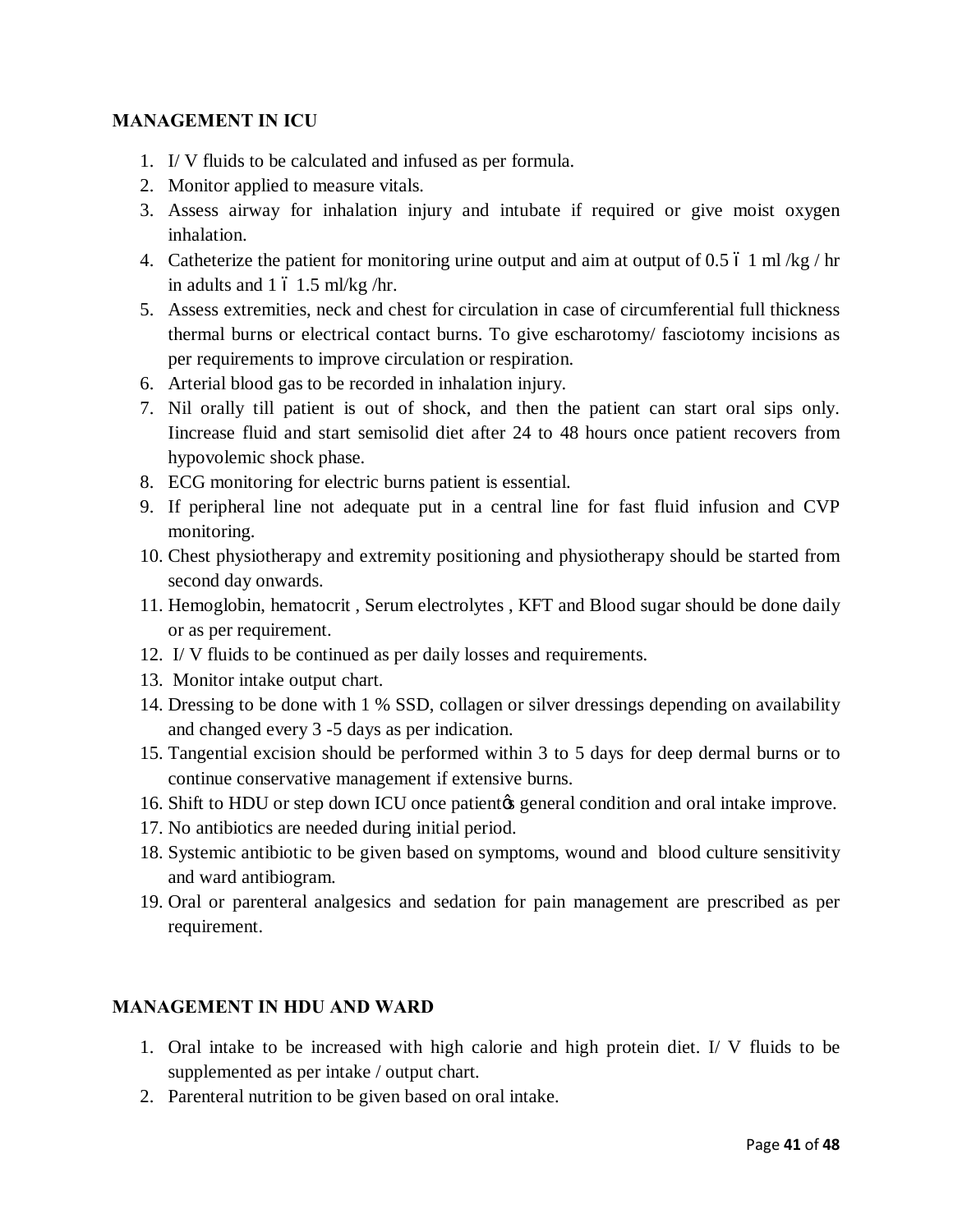- 3. Blood transfusion to be given as and when indicated.
- 4. Monitor blood investigations every 3<sup>rd</sup> day 6 haemogram, electrolytes, KFT, Blood sugar and serum proteins .
- 5. Dressings to be changed every  $3<sup>rd</sup>$  to  $5<sup>th</sup>$  day or earlier if needed after a shower.
- 6. Active physiotherapy for limbs to continue.
- 7. Once slough separates and raw area is healthy, to be taken up for split thickness skin grafting.
- 8. Once all wounds covered and patient mobile, may be discharged and called for follow up in OPD.

#### **MANAGEMENT IN FOLLOW UP OPD**

- 1. Dressings to be done as required.
- 2. Once all wounds have healed 6 advice for massage with oil or moisturiser, active physiotherapy, cervical collar, splints and pressure garments.
- 3. Check for compliance at regular intervals.
- 4. Counseling to be done.
- 5. Psychological support and rehabilitation.
- 6. Secondary surgery for correction of deformities after six months or as per indication.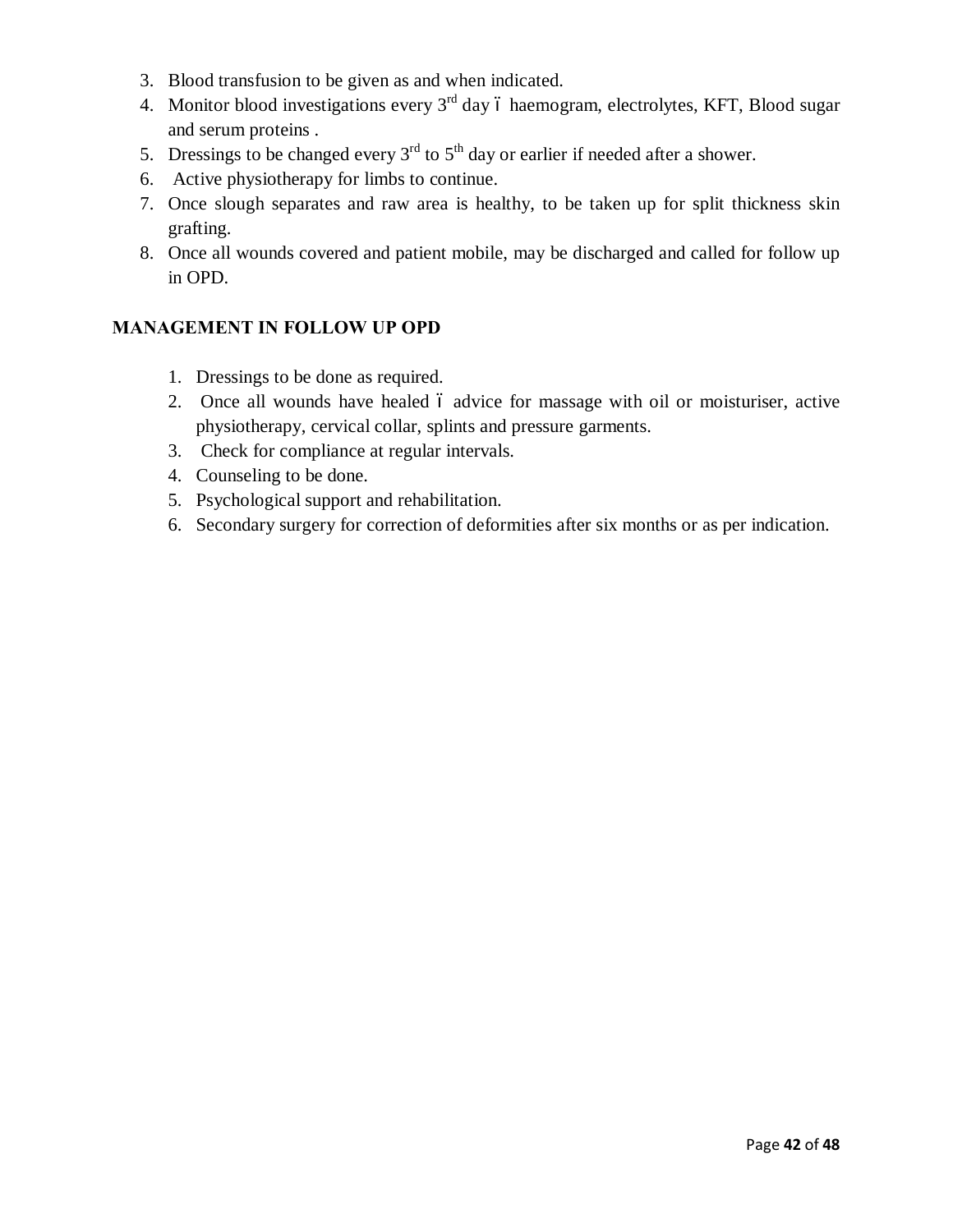### **16. SUGGESTED BOOKS FOR READING**

- 1. Herndon D. Total Burn Care;  $4<sup>th</sup>$  Edition. Saunders 2009.
- 2. McCauley RL. Functional and aesthetic reconstruction of burned patients; Taylor and Francis Publishers 2005.
- 3. Kumar P. Fundamentals of Burn Management.  $2<sup>nd</sup>$  Edition 2009.
- 4. Principles and practice of burn care. Sarabahi S, Tiwari VK, Goel A, Gupta LC (eds). Jaypee Brothers Medical Publishers (P) Ltd. New Delhi. 2010.
- 5. Salisbury RE. Thermal burns. In: McCarthy JM, ed: Plastic surgery. Philadelphia,
- 6. Paediatric Burns: Total Management of the Burned Child. Ed: Marella L. Hanumadass, K. Mathangi Ramakrishnan. New Delhi, Paras Medical Publisher,2011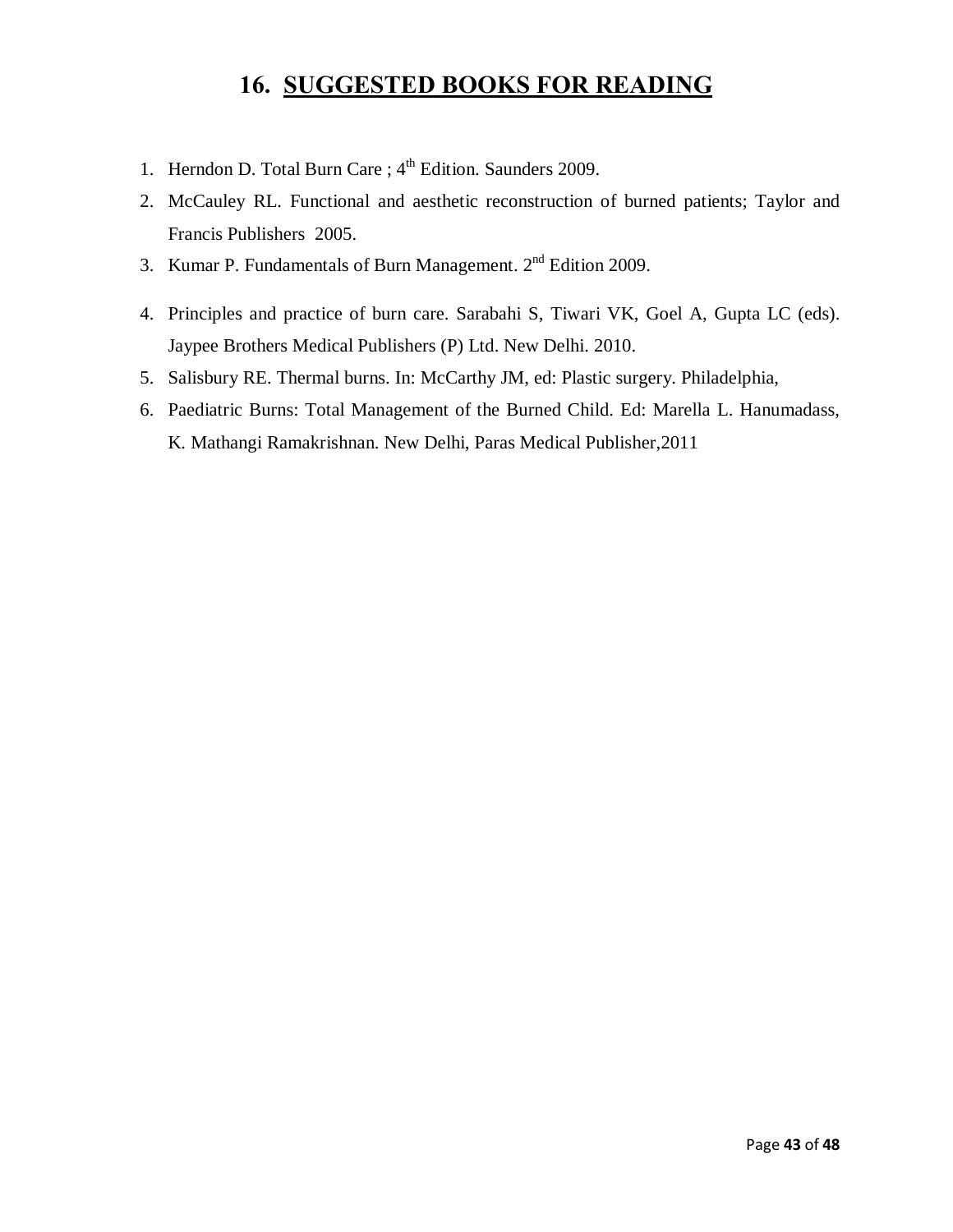### **17. APPENDIX**

### **17 a. APPENDIX Blood Hematology - Normal Values Measure (abbreviations, synonyms) Typical Normal Range Whole Blood**

| Hematocrit (HCT; packed cell volume)                       | 38-54% (men)                   |
|------------------------------------------------------------|--------------------------------|
|                                                            | 36-47% (women)                 |
| Hemoglobin $(Hb)$ <i>i</i> . <i>i i i i i</i>              | 14-18 $g/dL$ (men)             |
|                                                            | $12-16$ g/dL (women)           |
|                                                            | $12-14$ g/dL (children)        |
|                                                            | 14.5-24.5 $g/dL$ (newborns)    |
| Complete Blood Count (CBC) per mm                          | 3 percentage                   |
| Erythrocytes (Red blood cells; RBCs)                       | 4.5-6 $x104$ (men)             |
|                                                            | $4.3 - 5.5 \times 104$ (women) |
| $i$ $i$ $j$<br>Reticulocytes<br>$\mathbf{1}$ .             | 0-1% of RBCs                   |
| Leukocytes (total)                                         | 5000-10000                     |
| Myelocytes                                                 | 0 0% of leukocytes             |
| Juvenile neutrophils                                       | $0-100(0-1%)$                  |
| Band neutrophils                                           | $0-500(0-5%)$                  |
| Segmented neutrophils                                      | 2500-6000 40-60%)              |
| Lymphocytes                                                | 1000-4000 20-40%)              |
| Eosinophils                                                | $50-300(0-5%)$                 |
| Basophils                                                  | $0-100(0-1%)$                  |
| Monocytes                                                  | 200-800 (4-8%)                 |
| $i$ $\ldots$ $i$ $i$<br>Platelets<br>$\mathbf{1}$ .        | 200,000-500,000                |
| <b>RBC</b> Measurements                                    |                                |
| Diameter                                                   | $5.5 - 8.8 \,\mu m$            |
| Mean corpuscular volume (MCV)                              | 80-94 µm3                      |
| Mean corpuscular hemoglobin (MCH)                          | 27-32 pg                       |
| Mean corpuscular hemoglobin concentration 33.4-35.5 g/dL   |                                |
| Miscellaneous                                              |                                |
| Prothrombin time (PT)                                      | 10-20 seconds 0.8-1.2 INR      |
| (International Normalized Ratio)                           |                                |
| Activated Partial Thromboplastin Time (aPTT) 30-45 seconds |                                |

Notes: The normal ranges in each laboratory depend on the local population, test methodology and conditions of assay, units, and a variety of other circumstances. The ranges above are typical, but the normal values established for each laboratory should be used for most purposes. Normal ranges for newborns often vary from the adult ranges.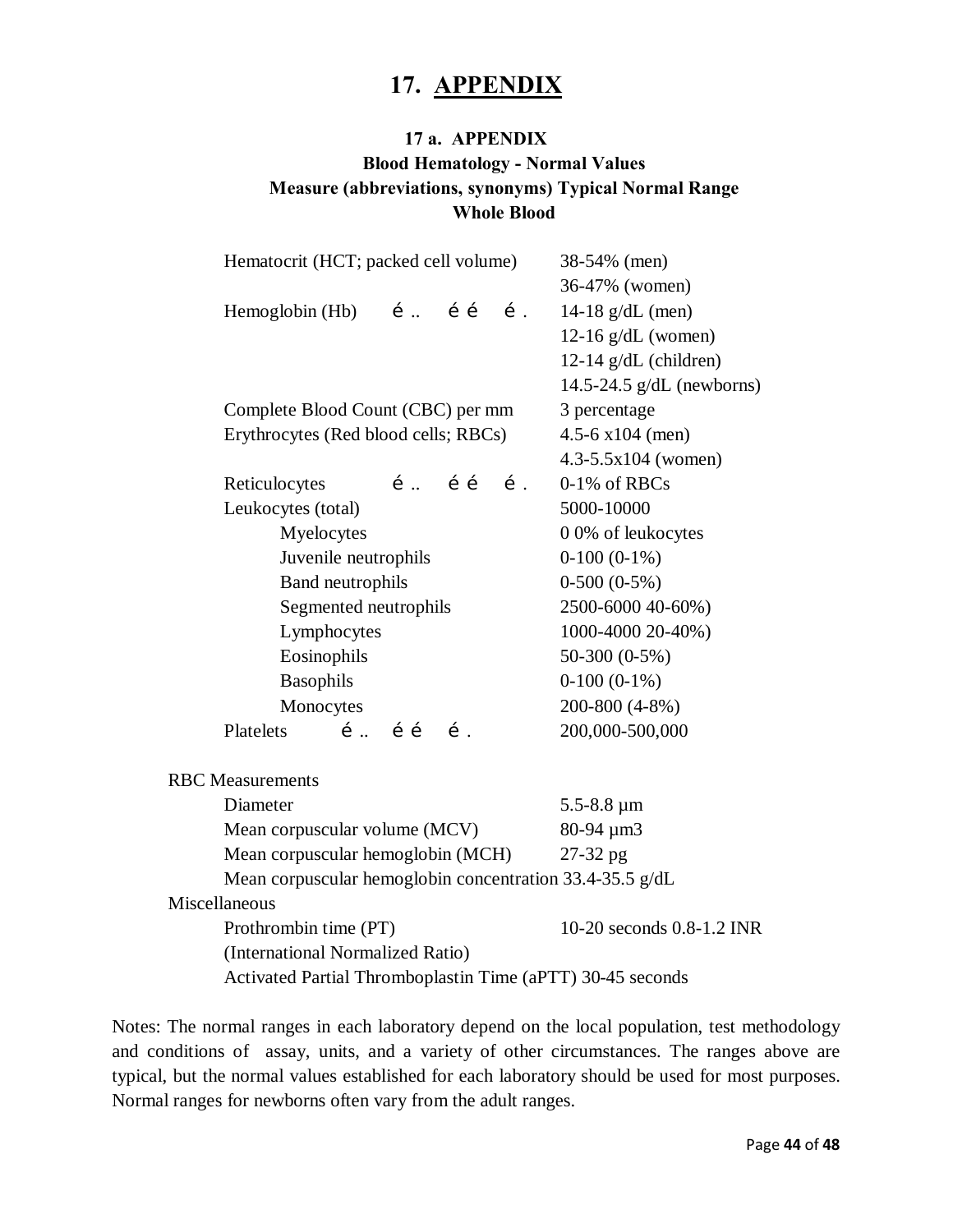#### **17 b. APPENDIX**

#### **Blood Serum Chemistry - Normal Values**

| <b>Electrolytes</b> |                             |                                                        |
|---------------------|-----------------------------|--------------------------------------------------------|
|                     | Bicarbonate (total)         | $18-30$ mEq/L                                          |
|                     | Calcium (total)             | 9-11 mg/dL; $4.5 - 5.5$ mEq/L                          |
|                     | Chloride                    | 98-106 mEq/L                                           |
|                     | Magnesium                   | 1.8-3.6 mg/dL; $1.5-3.0$ mEq/L                         |
|                     | Phosphorus                  | $3-4.5$ mg/dL; $1.8-2.3$ mEq/L (adults)                |
|                     |                             | $4-6.5$ mg/dL; 2.3-3.8 mEq/L (children)                |
|                     | Potassium                   | $3.5 - 5.5$ mEq/L                                      |
|                     | Sodium                      | 135-147 mEq/L                                          |
| Enzymes*            |                             |                                                        |
|                     | <b>Alkaline Phosphatase</b> | 50-160 U/L                                             |
|                     | Amylase                     | 53-123 U/L                                             |
|                     | Creatine Kinase (CK, CPK)   | 38-174 U/L (males)                                     |
|                     |                             | 96-140 U/L (females)                                   |
|                     | Lipase                      | 10-150 U/L                                             |
|                     | ALT (GPT)                   | $0-30$ U/L                                             |
|                     | AST (GOT)                   | $0-40$ U/L                                             |
| <b>Others</b>       |                             |                                                        |
|                     | Albumin                     | 3.5-5.5 $g/dL$                                         |
|                     | <b>Bilirubin</b>            | $< 1.0$ mg/dL total                                    |
|                     |                             | <0.4 mg/dL direct (glucuronide- or sulfate-conjugated) |
|                     | Cholesterol                 | $\langle 225 \text{ mg/dL} \rangle$ (depends on age)   |
|                     | Creatinine                  | $1.0 - 2.0$ mg/dL                                      |
|                     | Globulin                    | 1.5-3.5 $g/dL$                                         |
|                     | Glucose                     | 80-120 mg/dL                                           |
|                     | Protein (Total)             | 6.3-8.0 $g/dL$                                         |
|                     | Triglycerides               | 40-200 mg/dL                                           |
|                     | Urea                        | $20-40$ mg/dL                                          |
|                     | Uric Acid                   | $2.0 - 4.0$ mg/dL                                      |

Notes: The normal ranges in each laboratory depend on the local population, test methodology and conditions of assay, units, and a variety of additional circumstances. \* The units for enzyme activities are especially sensitive to such circumstances. The normal ranges above are typical, but the normal ranges established for each laboratory should be used for most purposes. The units g/dL (grams per deciliter) and mg/dL are sometimes expressed as g% and mg%, or g/100 mL and mg/100 mL.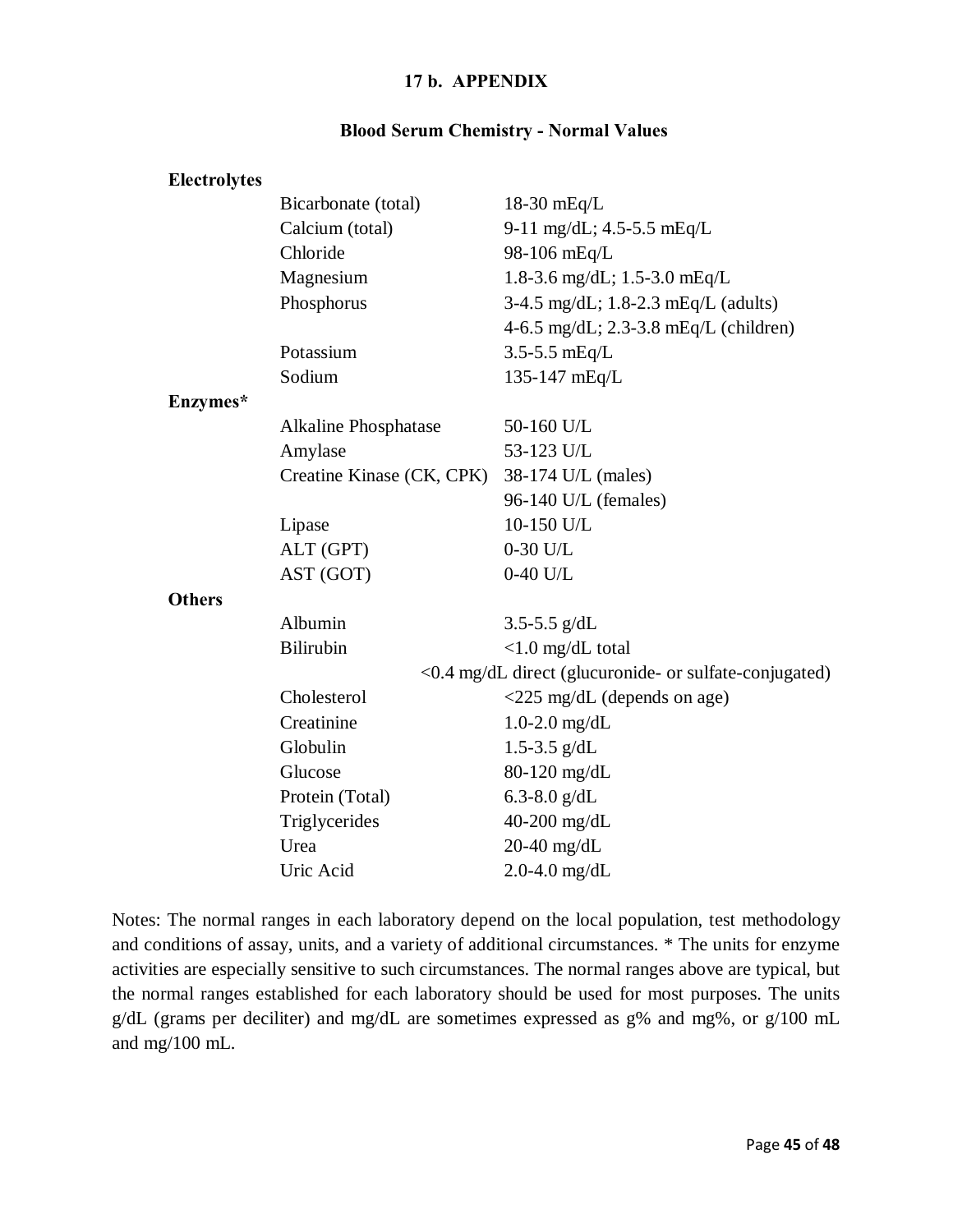### **17 c. APPENDIX**

#### Nutritive value of common food items Fruits

| S.No. | Foodstuff            | <b>Energy</b> | Protein      | Carbohydrate | Fat     | <b>Fibre</b> | Calcium     | <b>Iron</b> |
|-------|----------------------|---------------|--------------|--------------|---------|--------------|-------------|-------------|
|       | Apple                | 59            | 0.2          | 13.4         | 0.5     | 0.3          | 10          | 0.66        |
|       | Banana               | 116           | 1.2          | 27.2         | 0.3     | $0.4\,$      | $17\,$      | 0.36        |
|       | Dates, Fresh         | 144           | 1.2          | 33.8         | 0.4     | 3.7          | 22          | 0.96        |
|       | Grapefruit           | 45            | $\mathbf{1}$ | 10           | 0.1     |              | $30\,$      | 0.2         |
|       | Grapes               | 71            | 0.5          | 16.5         | 0.3     | 2.9          | $20\,$      | 0.52        |
|       | Guava                | 51            | 0.9          | 11.2         | 0.3     | 5.2          | $10\,$      | 0.27        |
|       | Jackfruit            | 88            | 1.9          | 19.8         | 0.1     | 1.1          | $20\,$      | 0.56        |
|       | Lemon                | 57            | $\mathbf{1}$ | $11.1\,$     | 0.9     | $1.7\,$      | $70\,$      | 0.26        |
|       | Litchi               | 61            | 1.1          | 13.6         | 0.2     | 0.5          | 10          | $0.7\,$     |
|       | Lime, Sweet, Mosumbi | 43            | 0.8          | 9.3          | 0.3     | 0.5          | 40          | 0.7         |
|       | Mango                | 74            | 0.6          | 16.9         | 0.4     | $0.7\,$      | 14          | 1.3         |
|       | Musk Melon           | 17            | 0.3          | 3.5          | 0.2     | 0.4          | 32          | $1.4\,$     |
|       | Orange               | $\sqrt{48}$   | 0.7          | 10.9         | 0.2     | 0.3          | $26\,$      | 0.32        |
|       | Papaya               | 32            | $0.6\,$      | 7.2          | 0.1     | 0.8          | 17          | 0.5         |
|       | Pears                | 52            | 0.6          | 11.9         | 0.2     | $\mathbf{1}$ | 8           | 0.5         |
|       | Pineapple            | 46            | 0.4          | 10.8         | 0.1     | 0.5          | 20          | 2.42        |
|       | Sapota (Chikoo)      | 98            | $0.7\,$      | 21.4         | 1.1     | 2.6          | $28\,$      | 1.25        |
|       | Water Melon          | 16            | 0.2          | 3.3          | 0.2     | 0.2          | 11          | 7.9         |
|       | <b>GRAINS</b>        |               |              |              |         |              |             |             |
|       | Maize                | 342           | $11.1\,$     | 66.2         | 3.6     | 2.7          | $10\,$      | 2.3         |
|       | Oatmeal              | 374           | 13.6         | 62.8         | $7.6\,$ | $3.5$        | 50          | $3.8\,$     |
|       | Rice (Raw)           | 345           | 6.8          | 78.2         | 0.5     | 0.2          | 10          | 0.7         |
|       | Rice(Par-Boiled)     | 346           | $6.4\,$      | 79           | 0.4     | 0.2          | 9           | $1\,$       |
|       | Wheat (Whole)        | 346           | 11.8         | 71.2         | 1.5     | 1.2          | 41          | 5.3         |
|       | Wheat Flour (Whole)  | 341           | 12.1         | 69.4         | $1.7\,$ | 1.9          | $\sqrt{48}$ | $4.9\,$     |
|       | <b>PULSES</b>        |               |              |              |         |              |             |             |
|       | Bengal gram (dal)    | 372           | 20.8         | 59.8         | 5.6     | 1.2          | 56          | 5.3         |
|       | Kesari Dal           | 345           | 28.2         | 56.6         | $0.6\,$ | 2.3          | $90\,$      | $6.3\,$     |
|       | Lentils              | 343           | 25.1         | 59           | 0.7     | 0.7          | 69          | 7.58        |
|       | Peas (Dry)           | 315           | 19.7         | 56.5         | $1.1\,$ | $4.5\,$      | 75          | 7.05        |
|       | Rajmah               | 346           | 22.9         | 60.6         | 1.3     | 4.8          | 260         | 5.1         |
|       | Red gram (Dal)       | 335           | 22.3         | 57.6         | 1.7     | $1.5\,$      | 73          | 2.7         |
|       | Soyabean             | 432           | 43.2         | 20.9         | 19.5    | $3.7$        | 240         | $10.4\,$    |
|       | <b>SPICES</b>        |               |              |              |         |              |             |             |
|       | Cardamon             | 229           | $10.2\,$     | 42.1         | 2.2     | 20.1         | 130         | 4.6         |
|       | Chillies, Dry        | 246           | 15.9         | 31.6         | 6.2     | 30.2         | 160         | 2.3         |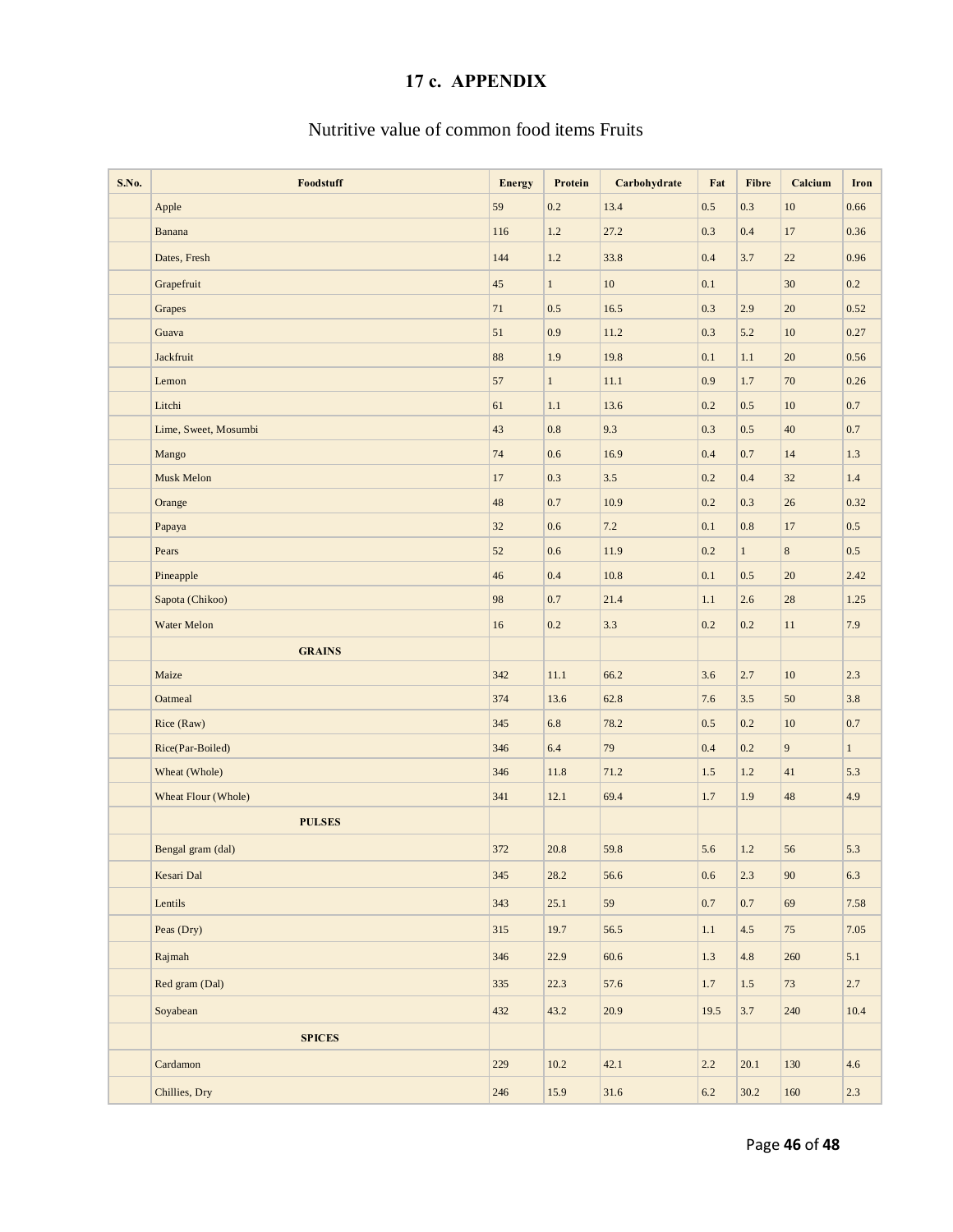| Cloves, Dry                                         | 286    | 5.2              | 46             | 8.9     | 9.5            | 740             | 11.7     |
|-----------------------------------------------------|--------|------------------|----------------|---------|----------------|-----------------|----------|
| <b>Coriander Seeds</b>                              | 288    | 14.1             | 21.6           | 16.1    | 32.6           | 630             | 7.1      |
| <b>Cumin Seeds</b>                                  | 356    | 18.7             | 36.6           | 15      | 12.1           | 1080            | 11.7     |
| Garlic, Dry                                         | 145    | 6.3              | 29.8           | 0.1     | 0.8            | 30              | 1.2      |
| Ginger, Fresh                                       | 67     | 2.3              | 12.3           | 0.9     | 2.4            | 20              | 3.5      |
| Peper, Dry                                          | 304    | 11.5             | 49.2           | 6.8     | 14.9           | 460             | 12.4     |
| Turmeric                                            | 349    | 6.3              | 69.4           | 5.1     | 2.6            | 150             | 67.8     |
| <b>OILS AND FATS</b>                                |        |                  |                |         |                |                 |          |
| <b>Butter</b>                                       | 729    |                  |                | 81      |                |                 |          |
| Cooking Oils (Gingelly) Groundnut, Mustard, Coconut | 900    |                  |                | 100     |                |                 |          |
| Ghee (Buffalo)                                      | 900    |                  |                | 100     |                |                 |          |
| Hydrogenated fat (fortified)                        | 900    |                  |                | 100     |                |                 |          |
| <b>LEAFY VEGETABLES</b>                             |        |                  |                |         |                |                 |          |
| <b>Bathua</b>                                       | 30     | 3.7              | 2.9            | 0.4     | 0.8            | 150             | 4.2      |
| Bengal gram leaves                                  | 97     | $\overline{7}$   | 14.1           | 1.4     | $\overline{c}$ | 340             | 23.8     |
| Cabbage                                             | 27     | 1.8              | 4.6            | 0.1     | $\mathbf{1}$   | 39              | 0.8      |
| <b>Coriander Leaves</b>                             | 44     | 33               | 6.3            | 0.6     | 1.2            | 184             | 1.42     |
| Spinach                                             | 26     | $\sqrt{2}$       | 2.9            | 0.7     | 0.6            | 73              | 1.14     |
| <b>ROOT VEGETABLES</b>                              |        |                  |                |         |                |                 |          |
| Carrot                                              | 48     | 0.9              | 10.6           | 0.2     | 1.2            | 80              | 1.03     |
| Colacasia (Arbi)                                    | 97     | $\vert 3 \vert$  | 21.1           | 0.1     | $\mathbf{1}$   | 40              | 0.42     |
| Onion                                               | 59     | 1.8              | 12.6           | 0.1     | 0.6            | 40              | 1.2      |
| Potato                                              | 97     | 1.6              | 22.6           | 0.1     | 0.4            | 10              | 0.48     |
| Raddish                                             | 17     | 0.7              | 3.4            | 0.1     | 0.8            | 35              | 0.4      |
| <b>OTHER VEGETABLES</b>                             |        |                  |                |         |                |                 |          |
| Bittergourd                                         | 25     | 1.6              | 4.2            | 0.2     | 0.8            | 20              | 0.61     |
| Bottlegourd                                         | 12     | 0.2              | 2.5            | 0.1     | $0.6\,$        | 20              | 0.46     |
| <b>Brinjal</b>                                      | $24\,$ | $1.4\,$          | $\overline{4}$ | $0.3\,$ | $1.3\,$        | $18\,$          | 0.38     |
| Capsicum                                            | $24\,$ | 1.3              | $4.3\,$        | 0.3     | $\mathbf{1}$   | $10\,$          | 0.56     |
| Cauliflower                                         | 30     | $2.6\phantom{0}$ | $\overline{4}$ | $0.4\,$ | $1.2\,$        | 33              | 1.23     |
| Cucumber                                            | 13     | 0.4              | $2.5\,$        | $0.1\,$ | $0.4\,$        | $10\,$          | $0.6\,$  |
| Drumsticks                                          | 26     | 2.5              | 3.7            | $0.1\,$ | $4.8\,$        | 30 <sup>°</sup> | $0.18\,$ |
| French Beans                                        | 26     | $1.7\,$          | 4.5            | 0.1     | $1.8\,$        | 50              | 0.61     |
| Jack Fruit, Tender                                  | 51     | 2.6              | 9.4            | 0.3     | $2.8$          | 30 <sup>°</sup> | 1.7      |
| Ladies Finger                                       | 35     | 1.9              | 6.4            | $0.2\,$ | $1.2\,$        | 66              | 0.35     |
| Lotus Stem (Dry)                                    | 234    | 4.1              | 51.4           | 1.3     | 25             | 405             | 60.6     |
| Peas                                                | 93     | $7.2\,$          | 15.9           | $0.1\,$ | $\overline{4}$ | $20\,$          | 1.5      |
| Plaintain, Green                                    | 64     | $1.4\,$          | $14\,$         | $0.2\,$ | $0.7\,$        | $10\,$          | 6.27     |